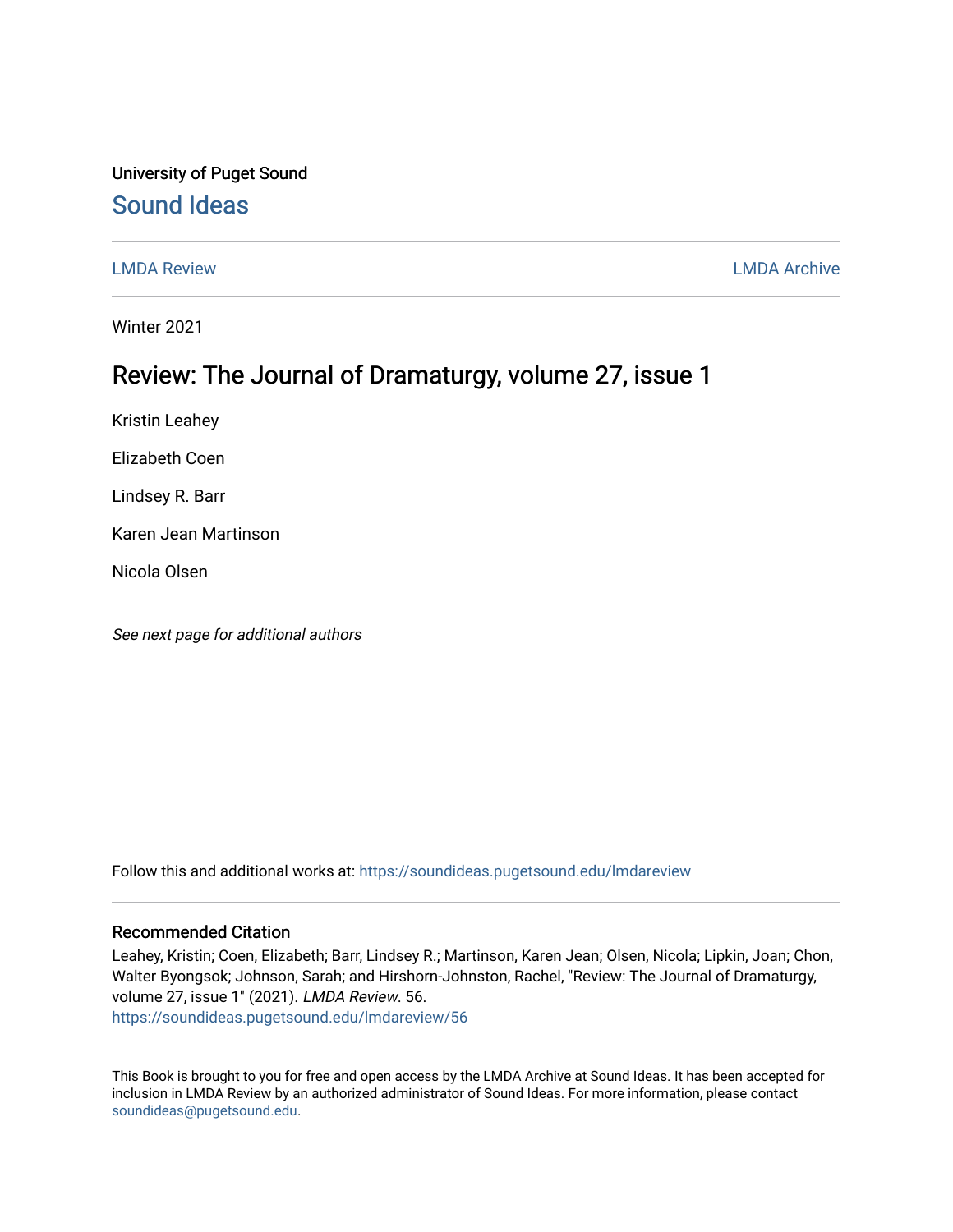### Authors

Kristin Leahey, Elizabeth Coen, Lindsey R. Barr, Karen Jean Martinson, Nicola Olsen, Joan Lipkin, Walter Byongsok Chon, Sarah Johnson, and Rachel Hirshorn-Johnston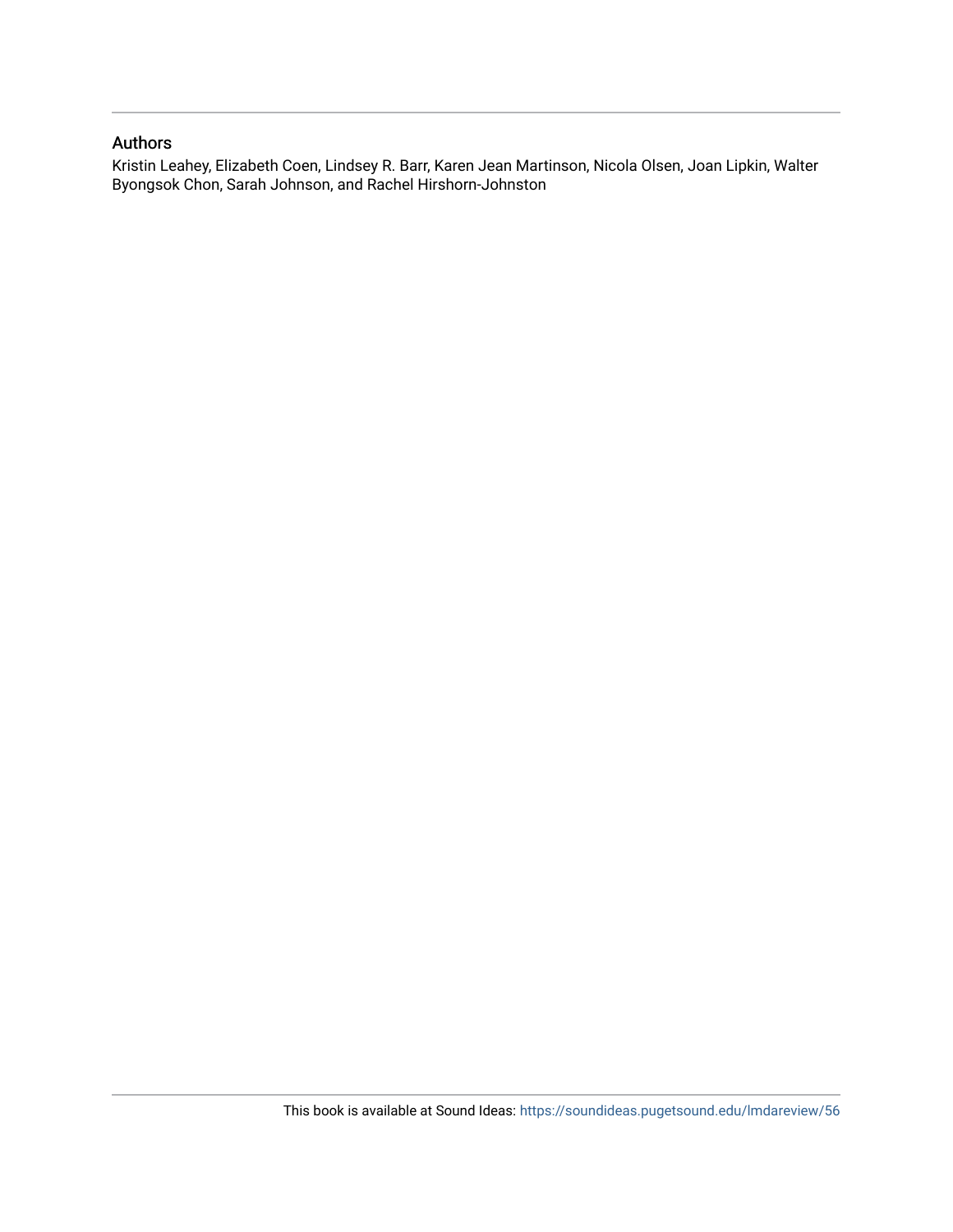

Published by *Literary Managers and Dramaturgs of the Americas*

Volume XXVII ◆ Issue I Winter 2021

#### Lindsey R. Barr 3

The Making of a Conference: Practices in Transnational Planning, Programming, and Translation

#### Karen Jean Martinson & Nicola Olsen 9

Tripped Up by the Small Things: Dramaturging Institutional Processes in DEI Work **\***

### Joan Lipkin & Walter Byongsok Chon The New Colossus Project: A Model for Rapid Response Theatre Around Immigration 19

#### Sarah Johnson & Rachel Hirshorn-Johnston 30

Pregnant and Performing: Embodied Dramaturgical Methodologies

\*Peer-reviewed

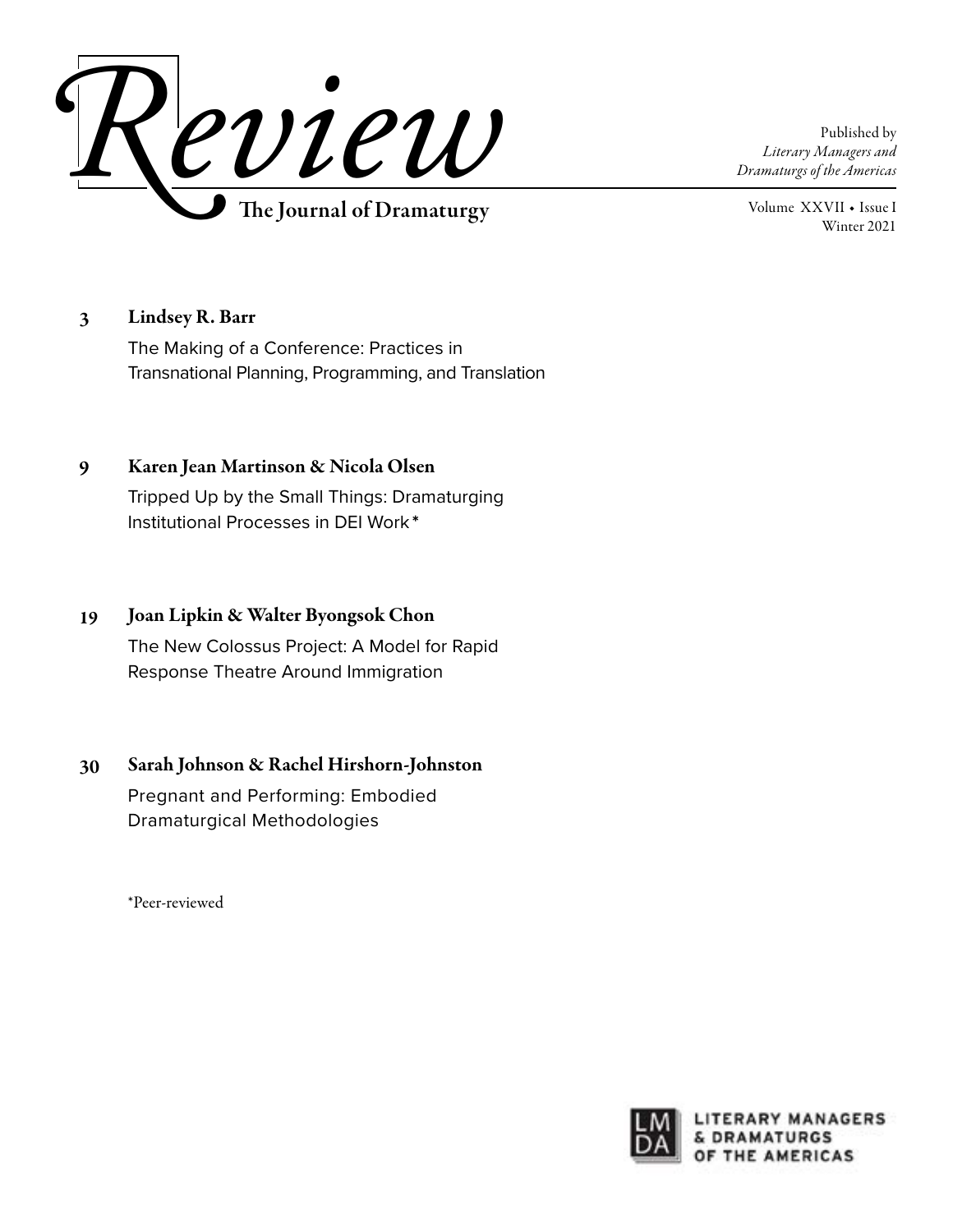*Review*

### **Editors**

Elizabeth Coen ◆ *Seattle Children's Theatre* Kristin Leahey ◆ *Boston University*

## Associate Editors

Allison Backus Michael Valladares

# Layout Editor

Marisa Iliakis ◆ iliakism.com

## Editorial Board

Jane Barnette ◆ *University of Kansas* Geoff Proehl ◆ *University of Puget Sound* Sebastian Trainor ◆ *Pennsylvania State University* Diego Villada ◆ *New College of Florida*

*Review* is published annually by Literary Managers and Dramaturgs of the Americas (LMDA). All articles submitted to the editors for consideration should conform to MLA format. The submission deadline for the 2022 issue is February 15, 2022. A link to previous issues of *Review* can be found on LMDA's [website](https://lmda.org/review-0).

Inquiries from prospective contributors are welcome and directed to [editor@lmda.org](mailto:editor%40lmda.org?subject=Contribution%20Inquiry).

This work is licensed under the Creative Commons Attribution NonCommercial NoDerivatives 3.0 Unported License. To view a copy of this license, visit the Creative Commons [website.](https://creativecommons.org/licenses/by-nc-nd/3.0/)

# The LMDA HQ

PO Box 586 New York, NY 10108 800.680.2148

# LMDA Canada

35 Rosethorn Avenue Toronto, ON M6N 3K7 416.214.1992

# Editors' Note:

In 2020, amidst the uncertainty of the COVID-19 pandemic, arts and academic institutions closed their doors and numerous theatre practitioners lost their jobs. 2021 will certainly be remembered as a year of inestimable loss. And yet, as we hope to demonstrate in this issue, 2021 should also be remembered as a period of reflection and transformation. Dramaturgs reflected on the inherited traditions of the industry and asked: Who is included in theatrical spaces and who has historically been excluded? Is it possible to dismantle old paradigms of production to realize new ones? Despite the trials of the year, members of LMDA and the larger artistic community have been active. The writers in this issue of *Review* give us pause to reflect on the events of the past and think toward the future.

Lindsey R. Barr's interview with Brenda Muñoz and Lourdes Guzmán González documents the incredible complexities of forging a successful transnational partnership in launching LMDA Mexico and the 2021 conference in Mexico City. Reflecting on a process dating back to 2018, the three converse about the joys of coming together in service to the organization as well as the challenges they faced along the way. In their article "Tripped Up by the Small Things: Dramaturging Institutional Processes in DEI Work," Assistant Professor/Dramaturg Karen Jean Martinson and Scholar/Director/Dramaturg Nicola Olsen discuss their dramaturgical contributions to Esther Almazán's play *Indian School*, which premiered at Arizona State University (ASU) in 2020. Their progressive practice generated a model for a dramaturgy program at ASU and their analysis of the production process in this issue of *Review* serves as an excellent case study of DEI work within university theatre departments. Artist/Activist/Educator Joan Lipkin's and Dramaturg/Scholar/Educator Walter Byongsok Chon's piece "The New Colossus Project: A Model for Rapid Response Theatre Around Immigration" explores a collaborative method for devising circa the issue of immigration. The genesis of the program was shaped by The New Colossus Project, a workshop created by Lipkin and developed with Chon. In "Pregnant and Performing: Embodied Dramaturgical Methodologies," dramaturg Sarah Johnson talks with actor Rachel Hirschorn-Johnston about their collaborations on two plays that address pregnancy and motherhood at Outpost Repertory Theatre in Lubbock, Texas. Their discussion examines how the very personal experience of becoming a parent can intersect with artistic creation.

Through these dynamic and varied projects — often explored through dramaturgical collaborations — art and scholarship merged, theory and practice conjoined, and pedagogy and performance fused. We anticipate to experience the impact of these projects in many years to come.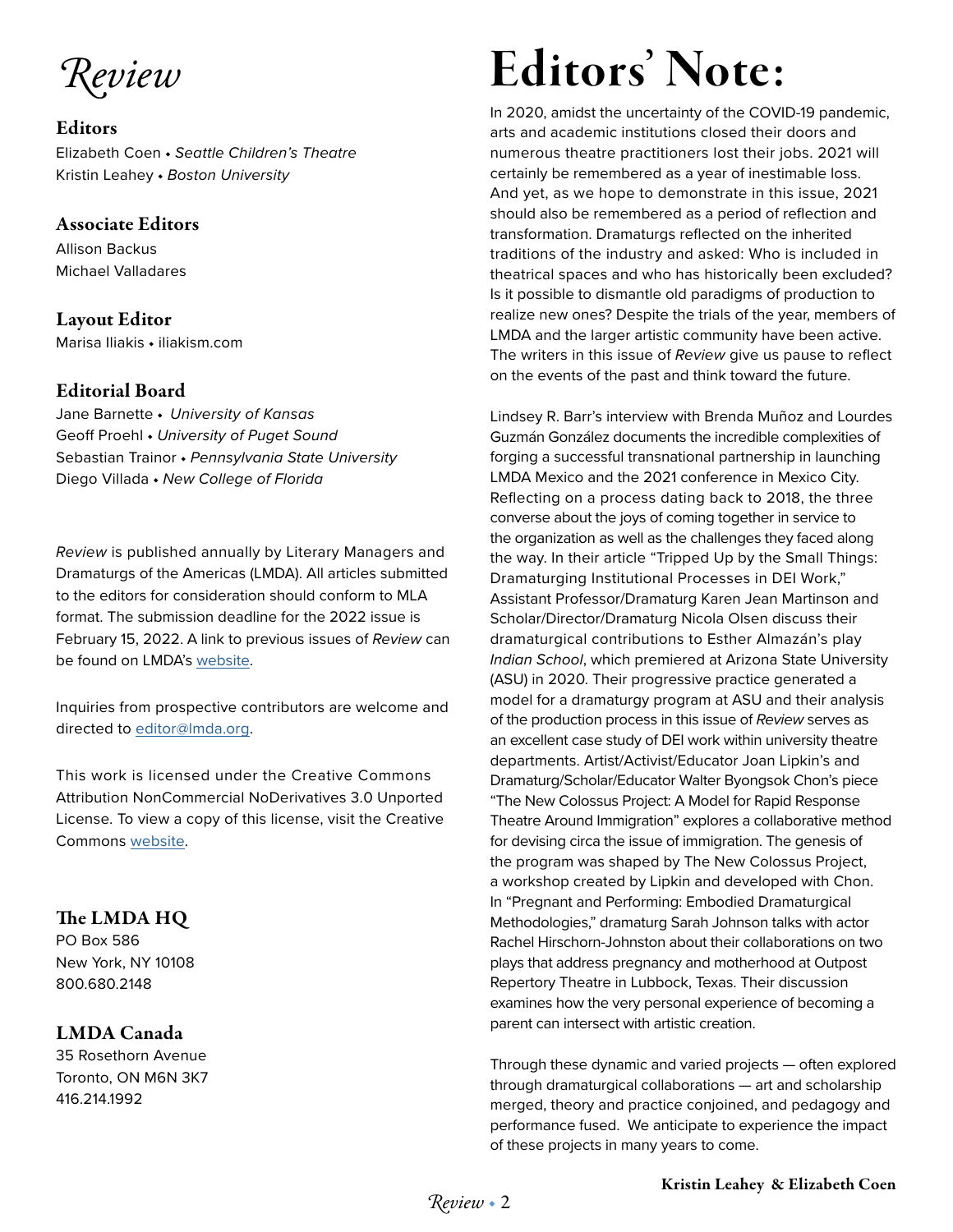# The Making of a Conference: Practices in Transnational Planning, Programming, and Translation

**by Lindsey R. Barr**

n March 30, 2020, leaders from LMDA's executive<br>
gathered on a Zoom call to discuss the fate<br>
of that year's annual conference, "Crossing<br>
Borders: Dramaturgy Around the World." In the midst gathered on a Zoom call to discuss the fate of that year's annual conference, "Crossing of uncertainty and global lockdowns, LMDA chose to cancel the in-person gathering, deciding instead to host a virtual conference. Intense planning, programming, and transnational collaboration — led by then president Martine Kei Green-Rogers, board chair Brian Quirt, and conference coordinator Brenda Muñoz — filled the following three months. Hosted on WebEx, the 2020 conference exceeded all expectations. LMDA welcomed almost 300 dramaturgs from across the globe while providing simultaneous oral interpretation in both Spanish and English, a critical step in crossing borders with conference programming.

After the 2020 conference, newly-elected president Bryan Moore and the team forged ahead, adding to Brenda's expertise that of Lourdes Guzmán González. Acknowledging the importance of accessibility that the virtual conference offered attendees, the LMDA conference team chose to include both virtual and in-person components to the 2021 annual gathering. The process was daunting. In essence, the team was taking on two conferences and livestreaming full time, with the LMDA team spread across four locations in North America.

As a member of the conference committee, I was in awe of the fortitude and resilience Brenda and Lourdes displayed while guiding our team through one of the most complicated conferences the organization has ever seen. Having worked closely with both of these women, I can attest to their incredible work ethic, attention to detail, and deep care for the organization that made this year's conference a success. If given the opportunity, I could write a novel about how Brenda and Lourdes picked up pillars of dramaturgical integrity to keep alive the promise from 2015 that we would, indeed, hold a conference south of the United States border.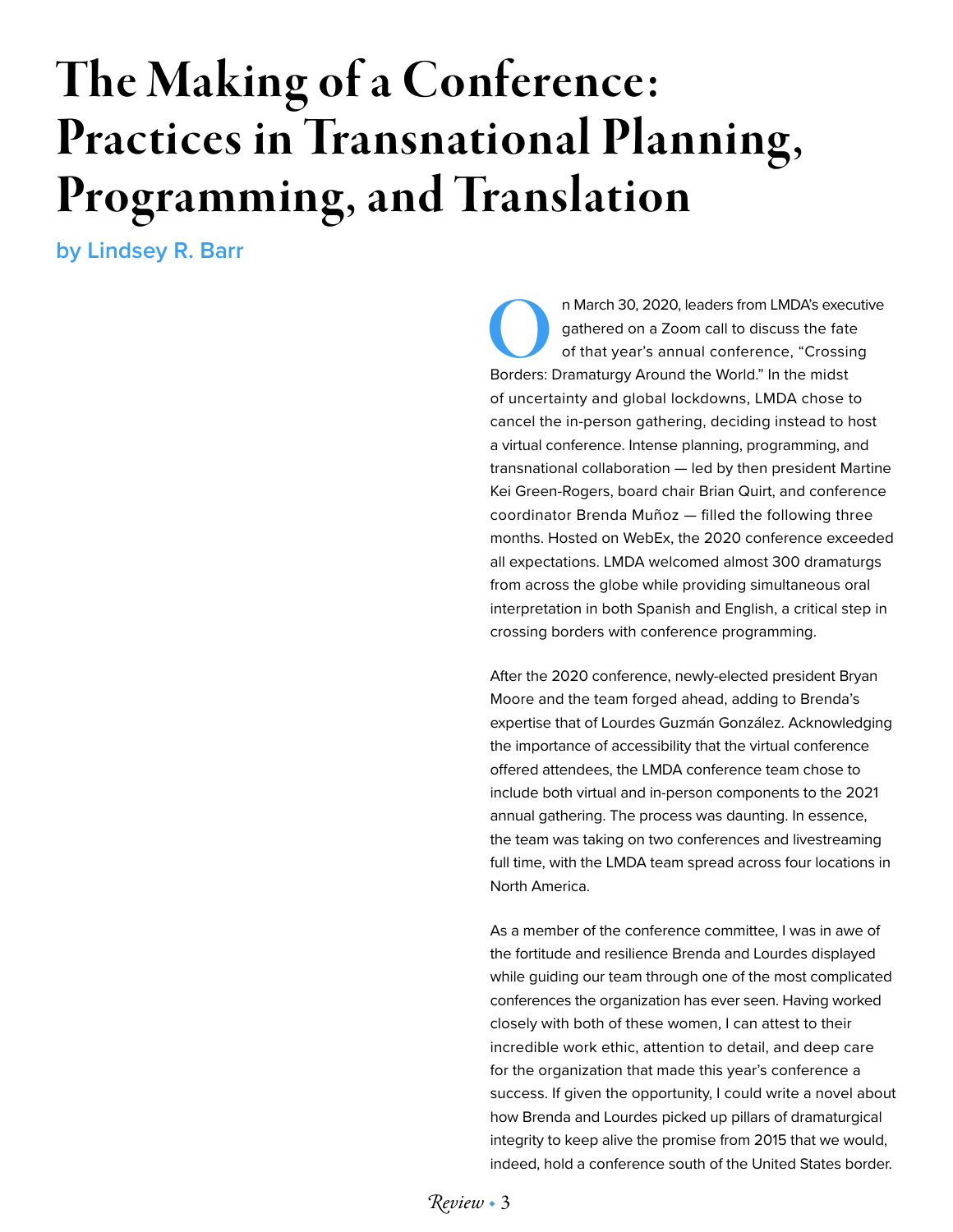But, instead of writing ad naseum about the conference from my perspective as LMDA's Administrative Director, I think it will have more significance coming from them.

Below are excerpts from my interview with Brenda and Lourdes held on July 26, 2021, less than three weeks after the conclusion of the conference(s). Now serving on the Executive Committee for LMDA Mexico, they shared their

"...I could write a novel about how Brenda and Lourdes picked up the pillars of dramaturgical integrity..."

insights, challenges, and hopes as we move forward into this new phase of dramaturgy throughout North America.

#### **LINDSEY:**

How did you come to be involved with planning the 2020 LMDA conference?

#### **BRENDA:**

I had the luck to go to Chicago in 2019, after I started collaborating with Bernardo [Mazón Daher] to perform translations for LMDA's grant calls. His vision was to have submissions in both languages. My mentor Rachel Ditor put me in touch, so when the Chicago conference was announced she said "this would be a great opportunity for you to come and meet the people I'm working with." And that's where I met Martine, Brian Quirt, Bryan Moore, and Ken [Cerniglia]. They already had the idea of doing a conference in Mexico, so when I, a Mexican, appeared and was interested, they were like, "let's talk!" I joined LMDA as conference coordinator because I was based in Mexico and it was easier for me to do things on the ground. I knew there was going to be a lot of work to do and I didn't fully understand LMDA as much as I needed to. Emilio Mendez got in touch with me because he knew that I was working with LMDA and he recommended that I contact Lourdes. So, I gave her a call and was like, "I'm doing this with LMDA. I don't know what it's going to look like. I have no idea, but if you want to join in, you are very welcome." She said, yes.

#### **LOURDES:**

In 2018, a group of classmates of mine and Emilio Mendez, my teacher, were meeting with Bernardo. So, Bernardo came to Mexico City and said he wanted to have dinner and to meet dramaturgs in Mexico. During that meeting, he mentioned LMDA's interest in coming to Mexico in 2020, and he asked if we wanted to be part of the organization of the conference. We lost a bit of contact, so it wasn't until 2019, that Emilio reached out to me again and said that Brenda would be in charge of the conference, and that she was looking for volunteers. I was very excited to know that the project was still going on so I said, yes. After that, Brenda and I met and started planning.

#### **BRENDA:**

[Laughs] Yes, that's the short version. "Started planning."

#### **LINDSEY:**

When you heard that LMDA was coming to Mexico for the 2020 conference and they wanted you to be a part of the process, what were your thoughts?

#### **BRENDA:**

I had just taken a dramaturgy lab in Vancouver, and I completely fell in love. I think that when really pushed, I could understand what dramaturgy was even though it's complicated. I felt that I understood it and loved it. When I was in Chicago something really weird happened. I was working very closely with dramaturgs back in Canada but not in Mexico. That's when I started to realize it's not such a popular profession, even less in Mexico. I had very little experience, so I knew it would be a challenge to coordinate a conference for dramaturgs knowing very little about dramaturgy and knowing even less about it in Mexico. It felt exciting because I knew we were going to find what [dramaturgy] was in Mexico together. And I was able to be the bridge between the languages and the distance. It felt like a great opportunity for everyone but also very risky. Meeting Lourdes and seeing that there were people motivated by dramaturgy was good because I thought, even if there are five of us, there is going to be someone to talk to. I felt that was the start of thinking that we could actually do the conference here in Mexico. I wanted to do it because I feel dramaturgy serves the performing arts everywhere. It's very good practice and I want that for my career and for my country. It felt like a no-brainer.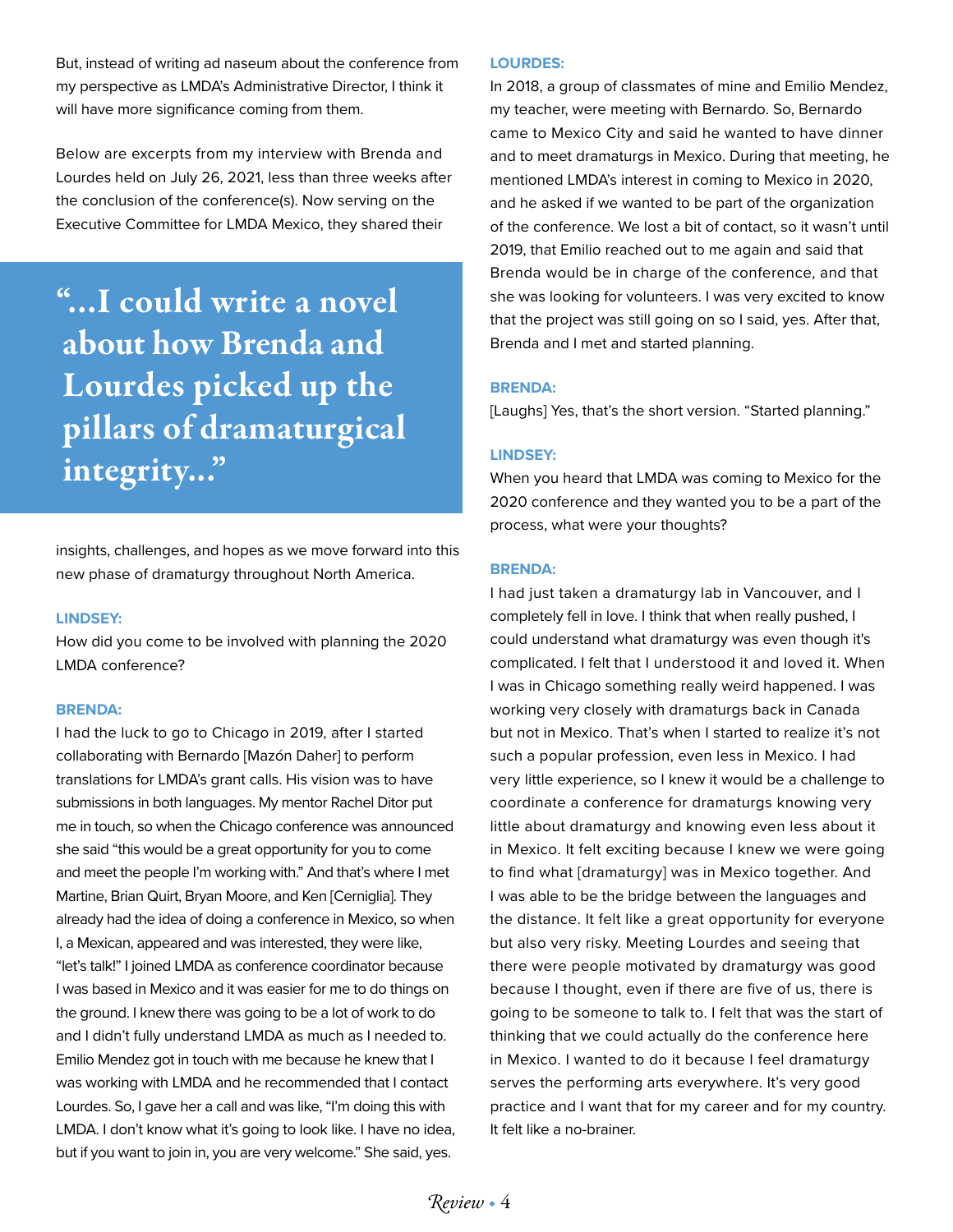#### **LOURDES:**

When I first heard that the conference was happening here I was excited and I was very eager to see what would happen because I had already heard about LMDA in class and it was the only organization I had heard about that had "dramaturgs" in its name. Because there are other organizations in several places that involve theatre, research, and outreach; but, specifically dramaturgy, it was the only one I heard of. I was very happy to know that we were finally going to be in touch with people I had only read about. And when I went to my first committee meeting, I recognized a couple of names. It's so different when you get to see people who are alive and doing this now — actually working on dramaturgy. I felt very proud and very honored to have the chance to be part of this, but I didn't really know what would be expected of me and what I had to contribute. As the meetings kept happening, I felt a bit more confident and I had the chance to start sharing my voice and giving a couple of opinions. I realized that even if I didn't really know about the field or much about LMDA, or about the specific project of the conference, what I did know about was what my classmates and I had experienced: What we wished for, what we thought would be useful, all the connections that we thought were required. So, I simply shared my experience and my perspective and tried to make it useful. It felt like we were making history.

#### **BRENDA:**

It felt like a great opportunity for two young women in Mexico to do dramaturgy. We'll do whatever we can to make it work, and that's how we took it. The weird thing was, in Chicago, it was all English speakers. Some people knew how to speak Spanish, but the POV [point of view] was very centered on the United States and Canada. Since I wasn't living in Canada anymore, I felt like this was a thing only for English-speaking America. But, when Martine and Ken talked to me about what they wanted to do, I thought there may be a way to do it in [Mexico] and they made me feel hopeful about the future. I knew I didn't quite fit in there, in that community, but they were super open. Just the context and perspectives weren't the same.

#### **LINDSEY:**

Bringing in any new branch of an organization comes with challenges. Before we discuss all the amazing things LMDA Mexico is doing, can you talk about the challenges that come with planning a conference where there are so many people across different cultures and regions. How did you navigate that programmatically?

#### **BRENDA:**

Oh, the practical challenges. [Laughs] I think we have them all written down somewhere. A thick book. Do you want to say something, Lou?

#### **LOURDES:**

Specifically, about the challenges? I was thinking about the previous question as well because it's also kind of linked. It's true, that in Mexico, we didn't even know who the dramaturgs were. That was the first challenge we faced. Linking us was not always easy. Even if we knew there were a couple of dramaturgs, we were very distant between generations. We weren't used to working together. So, getting together was the first step. There were some colleagues of mine who didn't agree with Mexico being the first option to host a conference. Some people said that there are other countries in South America that have way more trajectory, that have more things to offer, more things to say. I disagreed. I thought that this was a chance we should harness. This is something we can use in our favor. It will not only help tell everyone outside Mexico what we are doing, but ourselves, too. The first challenge had already been overcome by the time the organization of the conference started because there were little groups coming together. After that, of course, there was the pandemic, which was the biggest challenge of all; not losing our heads, and figuring out things that we hadn't done before. But Brenda was always in control. For quite a long time, I simply followed her lead. Later on I felt confident enough to make suggestions.

#### **BRENDA:**

May I take it from here?

#### **LOURDES:**

Yes, of course.

#### **BRENDA:**

I think it all comes down to language. It was language in many layers and in many ways. Different contexts. First, we want to do a conference in Mexico and we need a venue. How do I tell the venue who we are? Because Literary Managers and Dramaturgs of the Americas could mean something in English, but in Spanish? It's a different language when you translate it. It doesn't make any sense to anything we do here. Learning to explain what LMDA is, made it clearer for me how the instituional structure was built and how the organization works. It was more of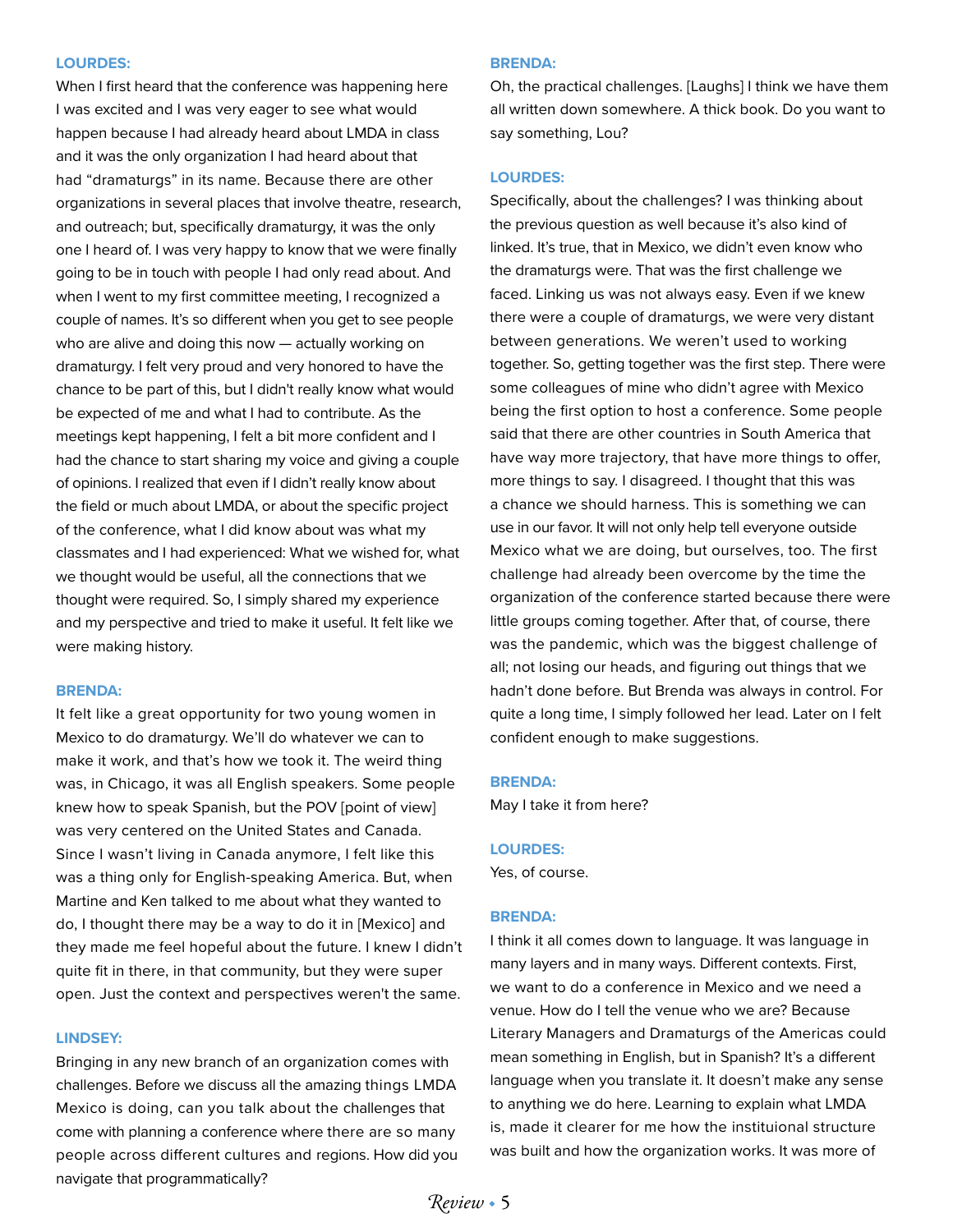transmitting the feeling and the work we do, instead of this academic thing where we explain what a Literary Manager is. Once we had an answer to that, "What is LMDA?" "Well, we're a group of dramaturgs." "Okay, well what is a dramaturg?" So, that was another bullet language from LMDA could help to answer; but, a translation isn't always enough. I felt like I needed to adapt some things. Thankfully, I was already in touch with Lourdes, Emilio, and Gabriela Aparicio, who has a great thesis about dramaturgy in Mexico. It was only us, but it was never really just us. Once we had built all the language and we could start making those connections, the next challenge was formatting LMDA and the organization in the US and Canada. You [in the US and Canada] use gender pronouns. You ask gender pronouns. We don't do that yet. You do land acknowledgements. We

"It became a parallel goal of building a community so that we had an audience here to give us feedback..."

didn't do that then. There were a lot of things that were happening, but we couldn't just do the same or replicate it exactly as it was, because it meant different things. The land acknowledgement means very different things for one country that has been colonized against a country that has been conquered. Those are the kind of conversations we had to start doing dramaturgy in, so people also in Mexico and Spanish speakers didn't feel like we were bringing knowledge from somewhere else and telling them how it has to be done. It was that back and forth that illuminated that we needed to build a community in Mexico so that we could best serve our members south of the US border.

When we were realizing that need, that's when the pandemic hit. We knew we needed to make it virtual. That came to be the next language challenge. We were planning to be in Mexico. We had already invited people from Mexico. So, we had to figure out how to make that happen, which brought up the simultaneous oral interpretation. This is the second year we've done that and I think it is one of the highlights of our conferences. That challenge became a door to a lot of possibilities and 2020, looking back,

really felt like a half step. We knew we would connect across countries, languages, and contexts and still talk about dramaturgy as a community that was dealing with a lot of things. Humanity was dealing with a lot of things. After that half step in 2020, 2021 was again a different language because we were in the virtual realm and coming back together. That extra year gave us time to look for more people who were doing dramaturgy in Mexico. It made us notice that even though we had the oral simultaneous interpretation before we weren't fully bilingual. Most of the documents were still in English. The extra year gave us a chance to build a community, and work in our newsletter and great programs. It became a parallel goal of building a community so that we had an audience here to give us feedback on how we were going to present dramaturgy in Mexico. I think that needing to understand each other, no matter what languages we speak, and needing to understand it all to really get a broad idea of what dramaturgy is, made both of our brains expand a little bit. I don't think I can think of dramaturgy fully in Spanish. I don't think I can think of dramaturgy fully in English. I gotta go both ways because each one, when you connect them, becomes something great. That's the goal: To take and borrow so that we can evolve what the field is; how our professions work; and how we work within and across borders, and with other dramaturgs.

#### **LINDSEY:**

I find one of the great things about LMDA is when the Executive Committee gets on one of these massive phone calls; the geographic reach of the people who work with LMDA is incredible. That makes it a challenge, too. It's one of the biggest things to overcome when there are such differences in lifestyles, availability of resources, culture. It's something LMDA has to navigate, that we come up against time and time again. I certainly am not aware of the intricacies of life in Mexico.

#### **BRENDA:**

Yet!

#### **LINDSEY:**

Yet! [Laughs]

#### **BRENDA:**

I think that keeps us in check. We never get involved in our own point of view. There's always a feeling of looking around and acknowledging that we all want the same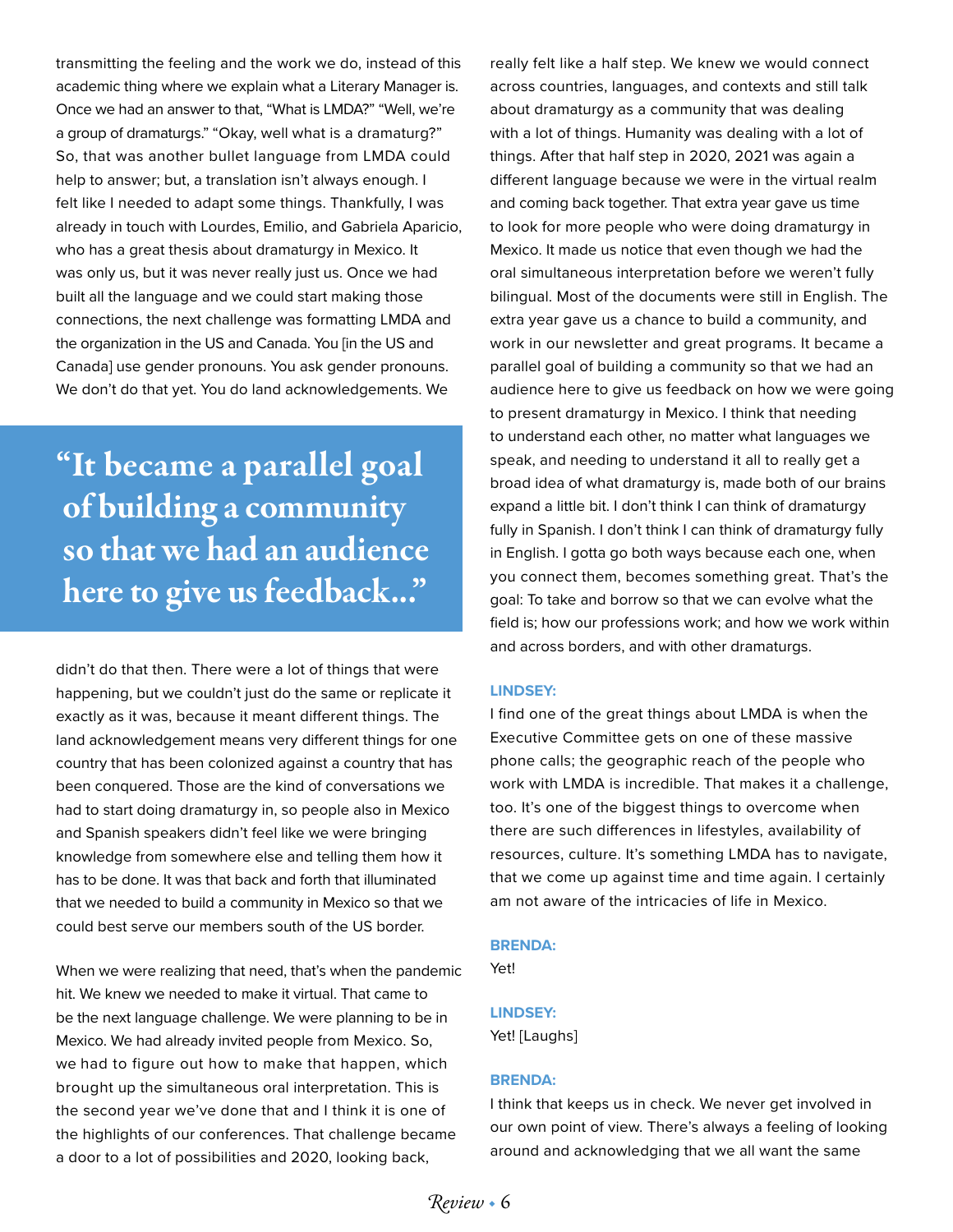thing. And, the difficulties of time zones and languages and stuff, it only brings attention to the highest. I find that's when people work best. At least I do, under pressure.

#### **LINDSEY:**

Let's talk about LMDA Mexico. It's a part of LMDA thanks to the hard work of you both and many others. What programs are coming out of LMDA Mexico? Where is it headed? What are your aspirations? What are you thinking this could look like in the future?

#### **BRENDA:**

I don't think we're prepared to answer that yet. We have Puentes, which is a duet of dramaturgs interviewing a professional from the field in Mexico who may work as a director, a photographer, designer, actor. Just to be a bridge in between that [profession] and dramaturgy. We've interviewed a lot of people. We've found that this program has really sexy legs. It can run to a lot of places with the two dramaturgs and the openness of interviews for people who may or may not have heard of dramaturgy.

I won't get into this too much because Lourdes will tell you, but the Wiki project will have an entry for Mexico, which Lou and Gabirela will initiate and run with. I think the next step for LMDA Mexico is an advisory board, because we're seasoned now. But we need help from our mentors. We decided to bring on Emilio Mendez, Rocio Galicia who calls herself a social dramaturg, and Martha Hererra-Lasso who is also a fantastic dramaturg in Mexico. When we're able to meet and talk about what happened in the conference and dramaturg that, we'll be able to find out what our next step is as LMDA Mexico. I think one of our big goals is to make LMDA Mexico a kind of professionalization program for students who are just out of dramaturgy school interested in dramaturgy. I think that the conference was a huge inscription. I see it as a rock, and we put a little mark on it, and that is just a mark now. But in ten years, we'll be able to see what that mark meant. For now, we're cavemen painting the walls and showing people what we're doing. That's exciting. There's no pressure of looking one way or another. We need to find it, and let it exist.

#### **LOURDES:**

The Wiki project is something I'm going to be working on with Gabriela, and with as many who want to contribute, because it's going to be a huge thing. This week we are

having meetings to start planning what the Wiki project might look like in Mexico. We're going to follow the steps of Sara Freeman, Geoff Proehl, and Anne Cattaneo. We plan to at least do what they have already done. We feel confident and free enough to contribute the particular requirements in Mexico and to speak about what Mexican dramaturgs are doing. Things might look very similar in some ways, but we are also sure that there will be several differences that will have to be addressed.

"For now, we're cavemen painting the walls and showing people what we're doing. That's exciting."

#### **BRENDA:**

We started so well gathering in person in a huge theatre and a really nice community. I feel like we're wanting to meet in person again. I feel like our presence, even though we're a small group, it helps to just spend time meeting these people. We need to remember how great it was and how helpful it was to meet in person and exchange ideas there. I want that for Mexico, another official meeting. The virtual part can always lift us and take us further, when we exchange conversations with the US and Canada.

#### **LINDSEY:**

I'm hopeful that the pandemic will have eased by July, but I think that's the next big question mark. How do we translate the incredible success you all have created for us moving forward?

#### **BRENDA:**

[Laughs] I don't know! I'm pretty sure it will. It's like taking the paste out of the tube. You can't put it back once it's out there.

#### **LINDSEY:**

I agree! Do you have any final thoughts that you want to share?

#### **BRENDA:**

I think one of the other goals for LMDA Mexico is that we want to stay pretty close with our partners from Canada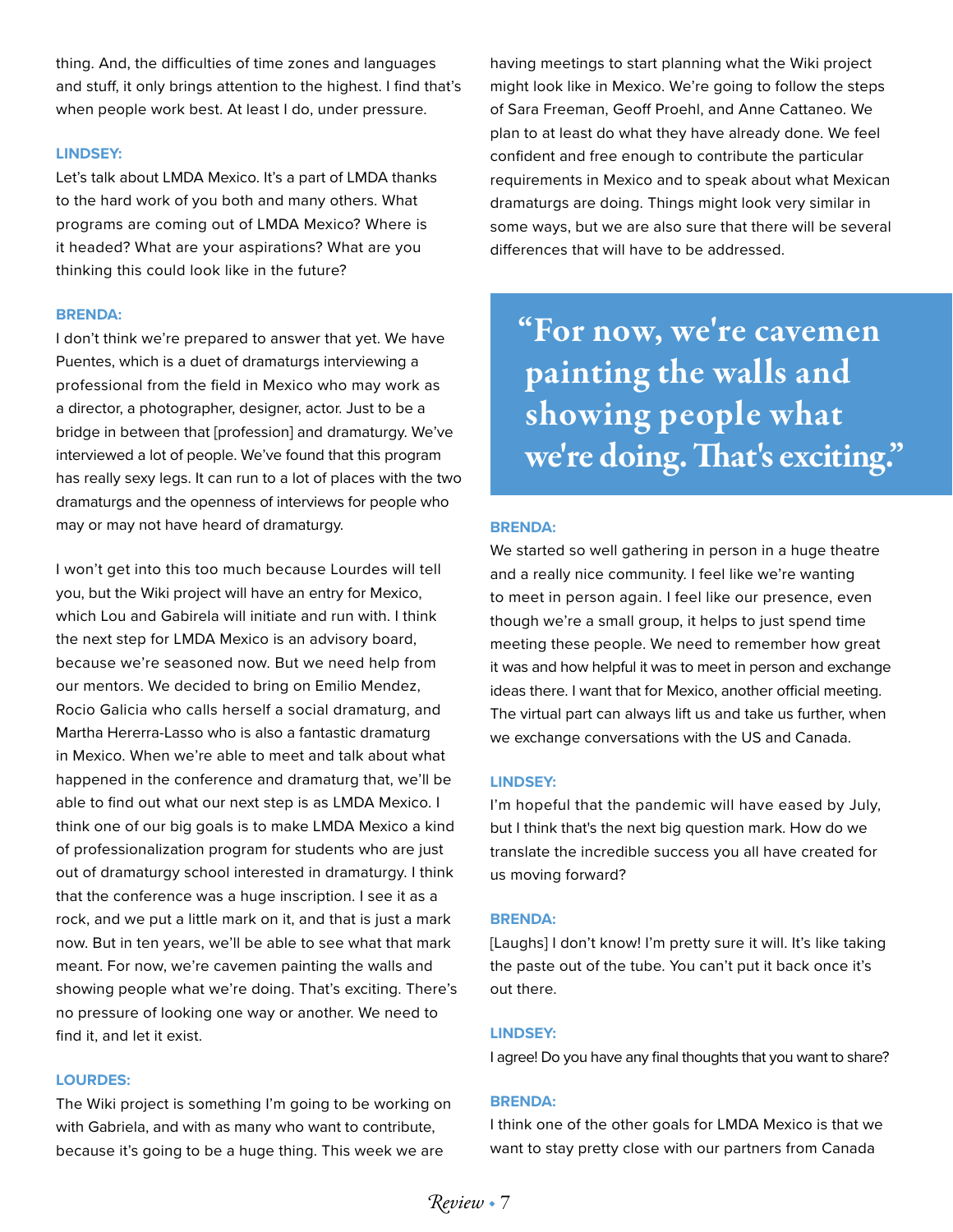and the US. Even though we're adapting the organization to work in Mexico, I also feel that's a two way street. We need to adapt the other branches so we can flow together. As I've said, "Language and context." There's a lot to do. Lots of communication. That's key. We have to keep evolving and that one part, can't get static. The whole thing has to move together.

#### **LINDSEY:**

One of the things that makes LMDA so great is because, relatively, we're still a small organization. We can adapt quickly and I do think that adaptability is one of our strengths, but it's always good to pause and acknowledge that it goes both ways.

#### **LOURDES:**

I'm very hopeful and feel very motivated to keep working and to keep contacting people. Because everytime we do, we find out that they are doing some amazing work, and it's always worth it; knowing about it, sharing it, and learning from it. I think that's the most exciting part of this. That we're growing and that this will simply expand. That's awesome. ◆

LINDSEY R. BARR **is a PhD candidate in Theatre and Performance Studies at the University of Maryland, College Park. Her dissertation** *Making Madness on Stage: American Musical Theatre Since the Americans with Disabilities Act* **focuses on representations of madness on stage after the passage of the ADA and illustrates how madness as an operative dramaturgical construct drives the dramatic action of the American musical. She has published work in** *Studies in Musical Theatre***,**  *The Routledge Companion to Musical Theatre***, and** *Staging Motherhood: Representations of the Maternal in 21st Century North American Theatre and Performance***. A professional dramaturg and director, her work has been seen throughout the Washington DC and Baltimore region at Everyman Theatre, Baltimore Center Stage, Single Carrot Theatre, the Capital Fringe Festival, and the Goethe Institut, among others. As an arts administrator with a masters in nonprofit management, Lindsey has led organizations of all sizes. Previously a managing director, Lindsey is currently the Administrative Director for the Literary Managers and Dramaturgs of the Americas (LMDA).**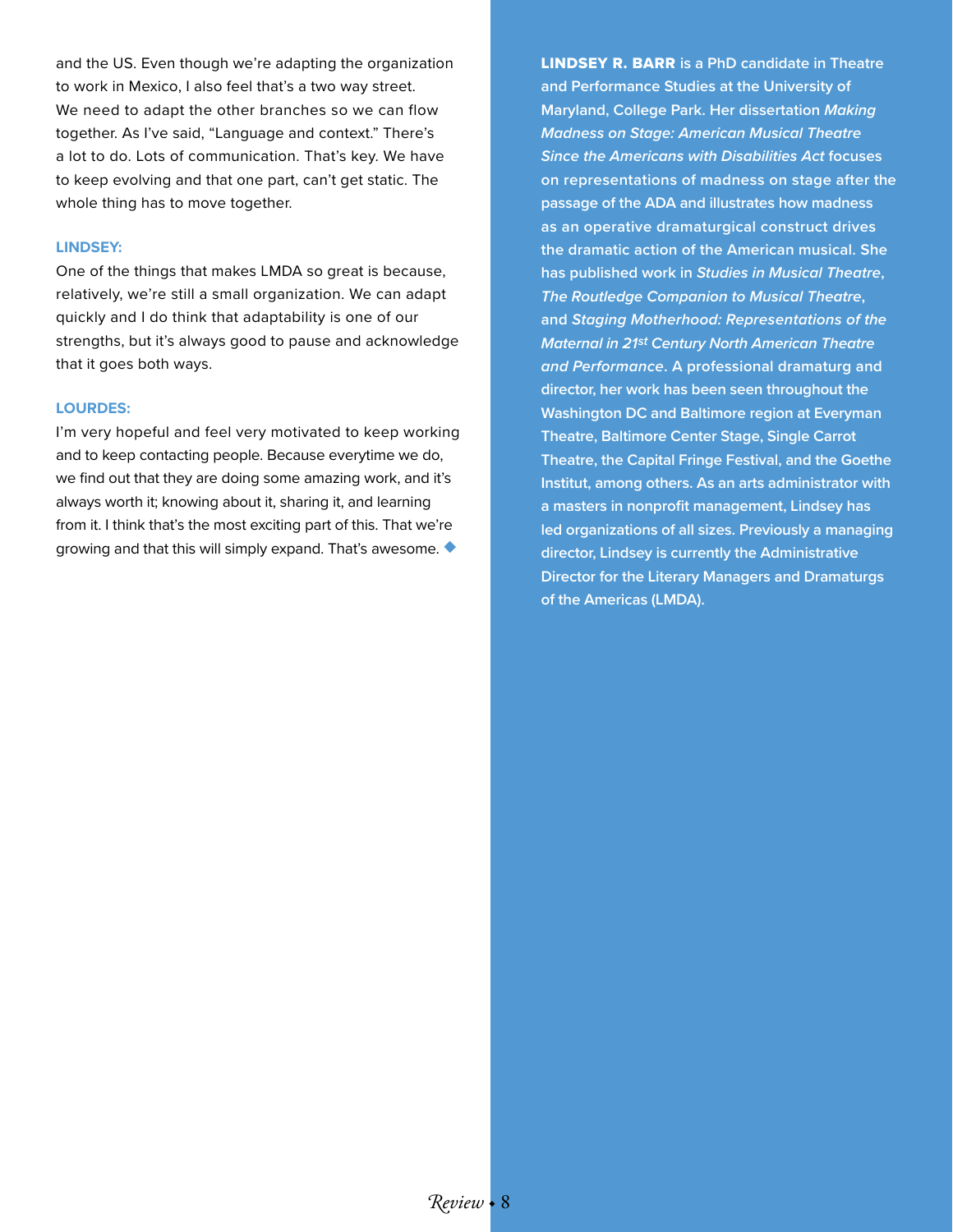# Tripped Up by the Small Things: Dramaturging Institutional Processes in DEI Work

**by Karen Jean Martinson & Nicola Olsen** 

"I am learning new ways. Maybe they are the old ways, really, but we are lucky to have them."

**— Charlie's letter,** *Indian School*

In February 2020, Esther Almazán's play *Indian Sch*<br>
which she wrote over three years in her MFA Drama<br>
Writers program, premiered at Arizona State Univers<br>
(ASU). *Indian School* asks its audience to bear witness to n February 2020, Esther Almazán's play *Indian School*, which she wrote over three years in her MFA Dramatic Writers program, premiered at Arizona State University the traumas of the Indian Industrial Boarding School System as they play out within one Yoeme family.<sup>1</sup> It is a difficult, heartbreaking story to share with an audience, one that confronts a dark history during which racist federal policy forcibly removed Native children from their families and sent them to schools far from home to have their language, culture, and spiritual practices literally beaten out of them. Like Charlie, the play's main character, children taken to the schools endured physical, sexual, and psychological abuse; many did not survive. The play makes clear how the legacy of this cultural genocide continues to harm Native communities today.

ASU made the powerful choice to select *Indian School* as part of its theatre season. Not only did it signal a commitment to using theatre to interrogate horrific moments of our shared national history from an Indigenous perspective, but also it revealed deep trust in the artistry of Almazán, committing the resources of a full production to her thesis work. We sincerely applaud ASU's good intentions in producing *Indian School*. Yet even as we acknowledge the genuine investment made to the piece, we also seek to consider how institutions might improve processes when engaging with the work of BIPOC artists. As dramaturgs, our first priority was to support Almazán as she developed the script and to advocate for cultural competency in the production. Additionally, we sought to broaden our audience by contacting Native faculty

**<sup>1</sup>** The Yoeme people are also known as Yaqui, and the two terms are used interchangeably in the play, as are the terms Native, Indian, and Indigenous. We follow that practice here.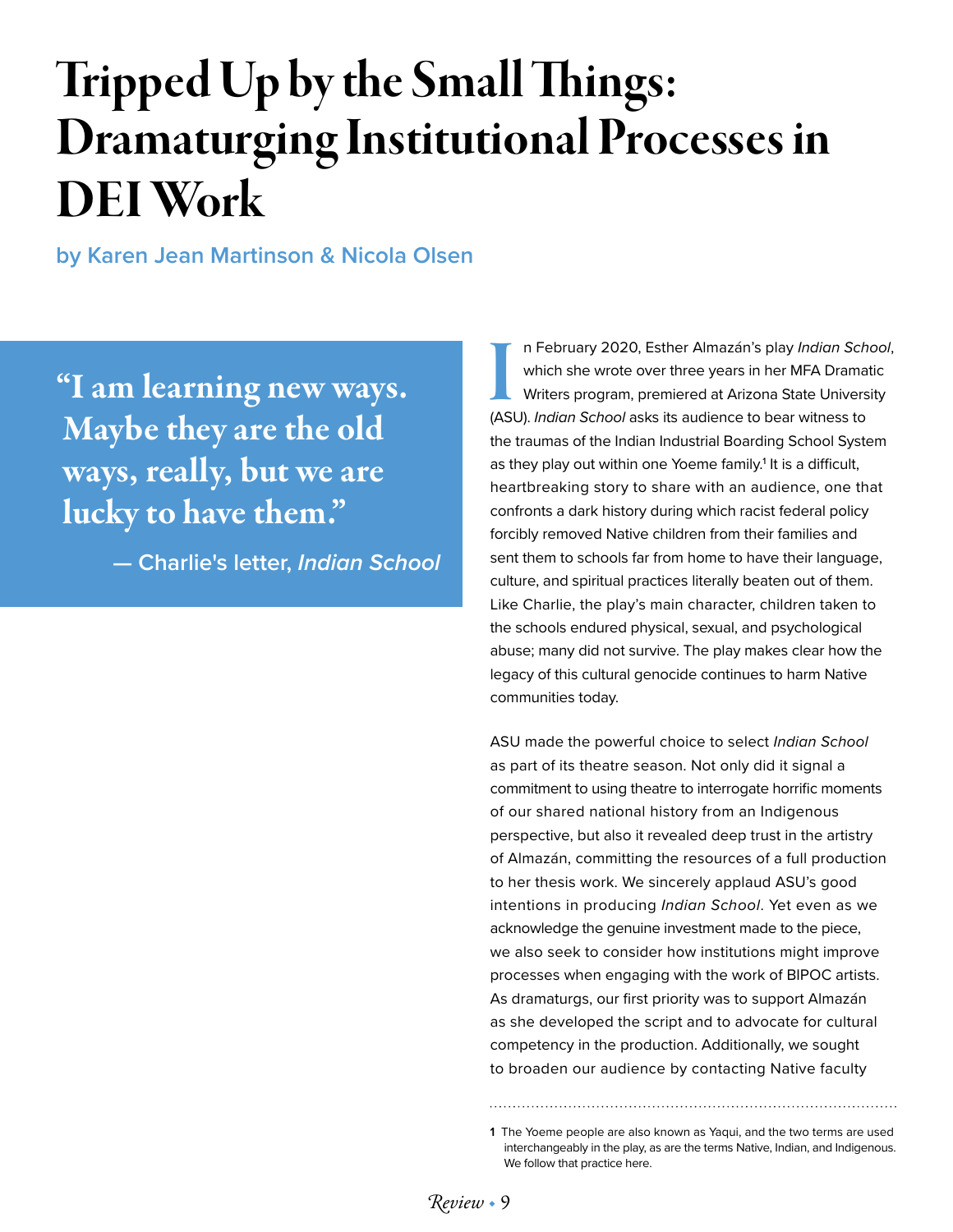members affiliated with the American Indian Studies program to inform them of the production and to invite them and their students to attend.<sup>2</sup> We hoped such personalized contact would make Indigenous audience members feel welcome in the space. Finally, we used our dramaturgical skills and research to craft an impactful lobby experience for the audience. These, of course, are not unique to *Indian School*; rather, they are business-as-usual for dramaturgs. Much like the "old ways" that Charlie references, these are the well-trod paths of dramaturgical engagement.

However, at ASU, these dramaturgical "old ways" simply did not exist prior to our work on *Indian School*. Dramaturgy largely occurred in name only; it was unsupported, and therefore minimal in both practice and impact.<sup>3</sup> Integrating dramaturgy as a recognized artistic component into well-established institutional production processes meant that everything that we did was new, and by its newness, disruptive. Yet we ardently believed that bringing a dramaturgical sensibility to our processes, and refining them to work even more in service to the storytelling, was an important "new way" for the institution to learn.

University theatre programs must balance producing artistically and intellectually innovative work and training student artists as future professionals in the field. When Indigenous scripts like *Indian School* are added to the season, aesthetic choices, which promote vital storytelling and engagement, can come into conflict with production processes that emulate those of the professional theatre. Unfortunately, the good intentions that prompt Diversity, Equity, and Inclusion (DEI) work at institutions do not guarantee a positive impact for the marginalized communities they hope to celebrate. Indeed, process itself must be dramaturged. In this article, we use *Indian School* as a case study to consider how institutions might also amend their processes to better support the storytelling needs of BIPOC works. Such pieces require that extra resources and care be put toward development and cultural competency. They also require institutional flexibility. Too often, the storytelling collides with institutional practices to inhibit felt experiences and to negatively impact audiences,

**2** The playwright, cultural consultant, and dramaturg attended one class to discuss the play, its themes, and the production process with students.

**3** Dramaturgy at ASU operated on an ad hoc basis. Martinson was hired specifically to build up dramaturgy as an area of specialization. As part of that work, she advocated for dramaturgs to be visible in the rehearsal space and in production meetings, and to create lobbies and participate in engagement activities in support of the season.

particularly members of BIPOC communities. Despite warm welcomes and excited invitations, institutional processes, policies, and regulations often become a hindrance to DEI work in theatre production on campuses today.

#### **A NEED FOR NEW STRUCTURES**

Arizona State University, like many predominantly white institutions (PWI), has recognized that its historical practices have perpetuated inequity, and has committed to working to "advance meaningful change in the fight for equality and social justice at ASU and beyond."4 Indeed, the University charter, adopted in 2014, commits to access and inclusion at the institutional level, boldly asserting, "ASU is a comprehensive public research university, measured not by whom it excludes, but by whom it includes and how they succeed." To say that ASU believes in its charter is an understatement — it is literally etched in granite at the campus entrance, prominently displayed in its buildings, and, most importantly, upheld by faculty and staff in their daily work. However, as we realized through dramaturging *Indian School*, agreeing to include and not to exclude, while a necessary beginning, does not guarantee success; processes must also evolve.

The urgency of this need to examine and refine our processes was brought into focus by the racial reckoning that marked 2020, when protests demanding racial justice occurred across the nation and the world. This work continues today, and within the fields of theatre and higher education, a "calling in" is underway.5 Popularized by Black feminist activist, public intellectual, and professor Loretta J. Ross, "calling in" refers to generously addressing, discussing, and correcting harmful, problematic behaviors and processes within a community. Notes Ross, calling in seeks "to hold people [and institutions] accountable for the potential harm that they cause," without losing sight of our shared humanity in the process (Scheimer and Chakrabarti). The publication of the *We See You White American Theatre* letter and its subsequent document of demands sounded a clarion call within the professional field, offering detailed diagnoses of how racism persists in theatrical practice as well as potential remedies that will create greater equity. Students at many universities, ASU included, submitted similar

**<sup>4</sup>** As emphsaized by ASU President Michael Crow in an email to the ASU community, 26 October 2020.

**<sup>5</sup>** We thank Lynde Rosario for introducing us to this term, for sharing the work of Loretta J. Ross with us, and for bringing these practices to LMDA as part of her work on its Anti-Racist Task Force.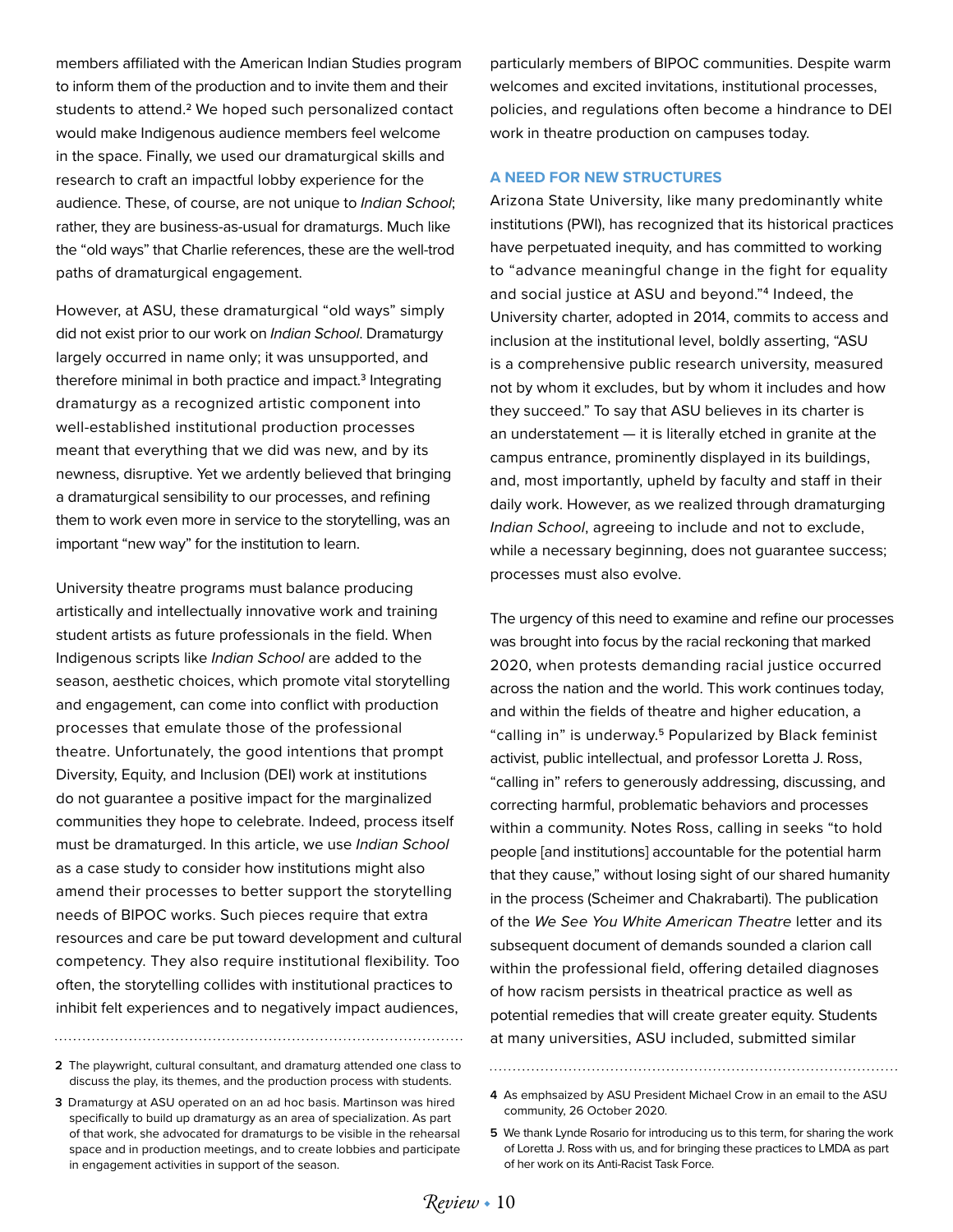letters of demands. These documents offer clarity in thinking through how upholding set processes can unintentionally aid white supremacy. As noted in the *We See You W.A.T.* document under Working Conditions and Hiring Practices, "Creating one structure for every project does not allow for the specific exigencies that each project needs and taxes artists needlessly, creating a potentially hazardous and less humane work environment" (5). Rather than continue to uphold processes in the name of professional development, universities should instead innovate by training students to think more deeply about how they can create equity through new pathways of production.

#### **DEVELOPING A VITAL STORY**

Early in the development phase, questions around the ethics of storytelling took on paramount importance. In agreeing to have *Indian School* staged at Arizona State University, Almazán carefully considered how much of the story must be molded to fit the expectations of a predominantly white audience alongside the risks that Indigenous storytelling carries for the people it depicts, especially when presented at a PWI. Both of these issues were clarified during a development trip to the Institute of American Indian Arts (IAIA) in Santa Fe, NM for a staged reading and workshop discussion, directed by Dr. Jonah Winn-Lenetsky.6 This trip allowed Almazán to interface with Indigenous artists navigating the tensions surrounding the creation of art about Native culture that will also be in conversation with dominant white culture.

The experience at the IAIA prompted Almazán to "do some deep soul searching about *Indian School*" as two "Indigenous students … were in distress after reading [the] script" (Written Exam 11). The first student could not participate because of the abuse depicted in the script. His grandfather had cautioned him against performing violence; Diné (Navajo) spiritual practice suggests that embodying brutality invites it to occur in real life. The second student returned the script sobbing and shaking. Her grandparents had gone to an Indian Boarding School, and it was too painful for her to perform. Right before

**6** Almazán wrote about the serendipity that surrounded this trip in her MFA Written Exam. It was in New Mexico that Almazán became a theatre major, when she attended the College of Santa Fe, which then shared a campus with IAIA. On the trip, we stayed at an Airbnb that paid homage to the owner's curandero abuelo and was overseen by a wolf dog, who watched over us as we sat by a fire in the backyard. An Indian flute, an object of much significance within the play, was displayed in the bedroom. Almazán situates the events of the trip as little bits of magic that contributed to *Indian School* and reflected back the play's reverence for Indigenous knowledge.

our eyes, she exhibited symptoms of intergenerational trauma. As Denise K. Lajimodiere, an Indigenous educational scholar whose research focuses on intergenerational trauma resulting from Indian Boarding Schools, explains, "historically traumatic events are transmitted intergenerationally as descendants continue to identify emotionally with ancestral suffering" (266). After these two meetings, Almazán states, "I had a terrible internal battle. *If I were to put Native people in a place where they relived the horrors of the boarding schools, was this play worth it at all?*" (Written Exam 15, italics in original). Yet we asked her to consider another question: What are the risks of not telling this story? This, declares Almazán, flipped her perspective, especially when it was seconded by IAIA Performing Arts department chair and Indigenous performing arts scholar Dr. Sheila Rocha, who commended the courage of the playwright and the performers for taking on this story.

To not engage with the history of the Indian Industrial Boarding School System is to allow it to remain hidden and its traumas to continue to do harm. Almazán recognizes,



*Figure I: Charlie (Claude Jackson, Jr.) lashes out at Sonny (Eleanor Field) in a depiction of verbal and physical abuse while (Matthew Venrick) looks on from the storytelling circle. Photo by Tim Trumble.* 

"People do not know this history. I didn't learn this history before." It was only through conducting her own research, which was indisputably "horrific," that Almazán was able to confront the atrocities committed (Personal Interview). Scholars, along with organizations such as the National Native American Boarding School Healing Coalition, stress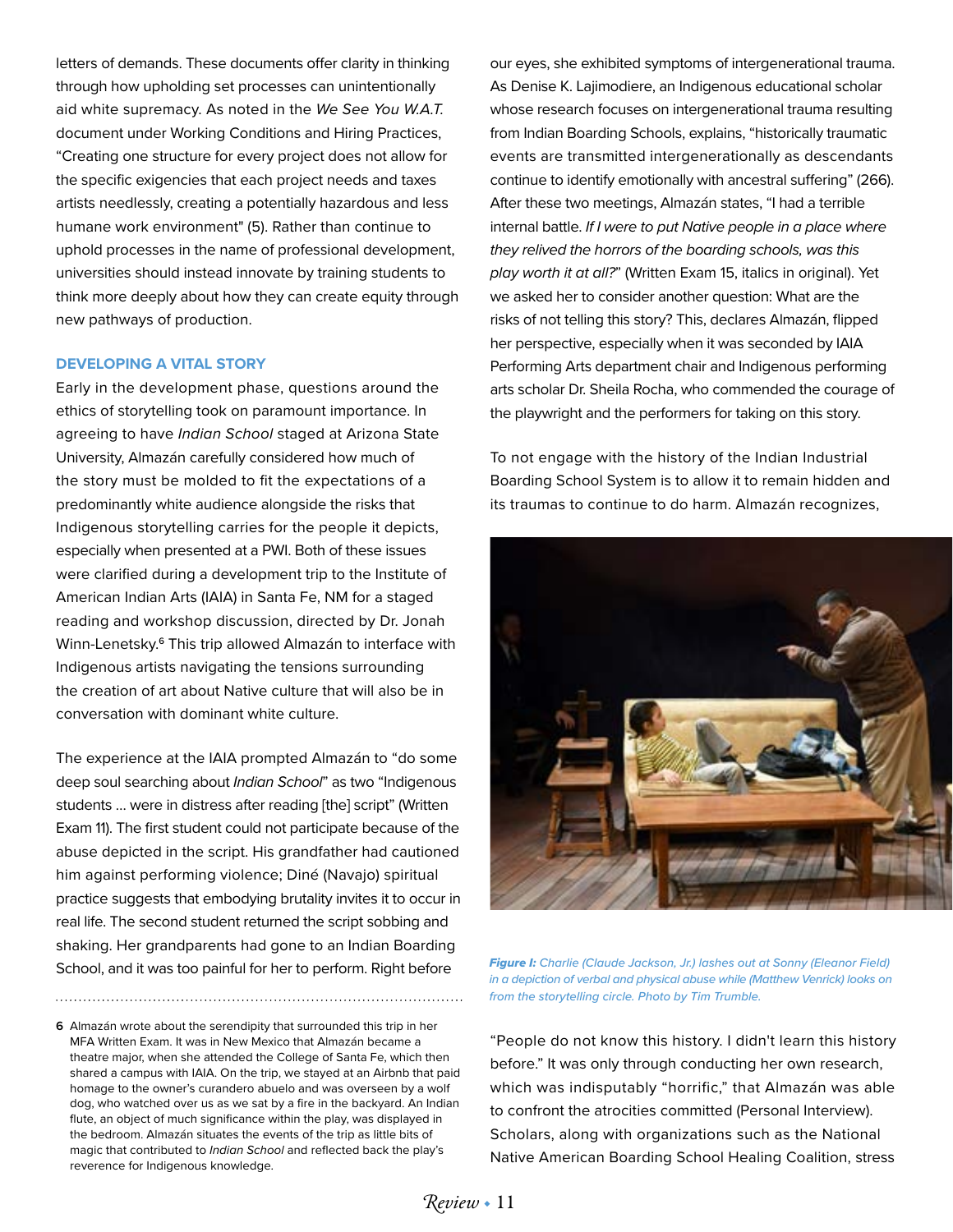that the Indian Boarding Schools functioned as a mechanism of cultural genocide, though they were rationalized as "help" and "civilization." Continued silence allows the effects of this cultural genocide to persist, thus the sharing of survivor stories provides a necessary step to healing.

Furthermore, the erasure of this history shifts blame from the colonizers who created it to the survivors who endured it. Roland Chrisjohn and Sherri Young, social scientists and authors of a Canadian government report on the ongoing effects of the Indian Boarding School System, discuss how survivor symptoms represent rational responses to oppression and trauma.7 Put simply, the pathologizing of survivors allows the colonizers to evade accountability. This motivated Almazán as she developed the play. She states, "The colonizers created tropes about a drunken Indian, or a violent Indian, but I don't believe them. I strongly suspect that instances of alcoholism or violence within Native communities come from the abuse that they learned at the hands of the colonizers. It isn't something that comes from Native culture" (Personal Interview). Ultimately, the trip to IAIA distilled Almazán's purpose in writing *Indian School*. "I realized that I really wrote this play to hold the colonizers accountable. That's why I wrote it," she stresses (Personal Interview).

#### **A CULTURALLY COMPETENT APPROACH**

Being willing to produce Indigenous work is an important first step. Yet, as performance scholar Brian Eugenio Herrera notes in his article, "'But Do We Have the Actors for That?' Some Principles for Staging Latinx Plays in a University Context," institutions must work to ensure that cultural competency is seeded in all areas of production, lest they "place an unfairly presumptuous burden" on minoritized actors by expecting them not only to possess cultural expertise, but also to "perform as an authorizing presence" (28). It is crucial that cultural expertise be embedded throughout the production team, so that multiple experts ensure authenticity in storytelling. Therefore, cultural competency often requires extra resources. Notes *Indian School* director Michael Scholar, Jr., "It's important that institutions realize that there is an extra amount of time, and effort, and energy, and resources that are needed in order to respectfully and appropriately approach the work. Often, more than anything, it's the resource of time; and if you don't have the resource of time, then it's the resource of money" (Personal Interview). In order to ensure

cultural competency, institutions must be willing to free up resources for this additional labor.

With *Indian School*, cultural expertise began with the playwright. Almazán credits her family elders as her most important influences, including her Tata, who "gifted me my storytelling skills," her Nana, a *curandera* who "always described, with delectable detail, the disgusting probable results of our careless behavior," and her Tia Babuna who "is the greatest example of brilliance in storytelling" (Written Exam 3-5). Almazán's original inspiration for the play, which later prompted the extensive research that informs it, came from a song written and performed by her uncle, Ted Ramirez.8 His "Look to Baboquivari" tells the story of a child taken from his mother's arms to an Indian Boarding School. Though far from home, the young boy knows to look to the Baboquivari mountains to feel connected to his family. This image is central in the play and featured prominently in the staging. Informed by both the song and her upbringing in the culture of the Sonoran Desert Region, Almazán's engagement with the topic of the Indian Industrial Boarding School System was deeply personal and authentic to her.

As director, Scholar pushed to place Indigenous artists in leadership roles.<sup>9</sup> In part, this began with Scholar himself; a Canadian of Mexican descent, he had discovered that he may have Yaqui ancestry.10 Thus, working on *Indian School* offered a way to connect with his past. However, Scholar also recognized that he did not have the requisite cultural knowledge to effectively shape the production. As a result, he brought in several cultural consultants, including Nora Cherry, Zarco Guerrero, Celia and Michael Jose, and Ted Ramirez.

The contributions of Cherry were invaluable. Rather serendipitously, she took a position as Coordinator of Recruitment and Admissions for ASU's then-School of Film, Dance and Theatre as Almazán began working on

**8** Ramirez was named the 2001 Official Troubadour of the City of Tucson and is a 2004 recipient of the Arizona Culture Keeper Award.

- **9** ASU Theatre Artistic Director Bill Partlan has collaborated with several Indigenous artists in the development of their craft and worked diligently to bring artists in to assist with *Indian School*.
- **10** Scholar's abuelo was perhaps Yaqui, though he could not publicly claim this heritage as a professional in Mexico. Scholar's bisabuela (his abuelo's mother) attended a boarding school in Arizona; it is unknown **7** In Canada, Indian Boarding Schools were called Residential Schools. if this school was an Indian Industrial Boarding School or not.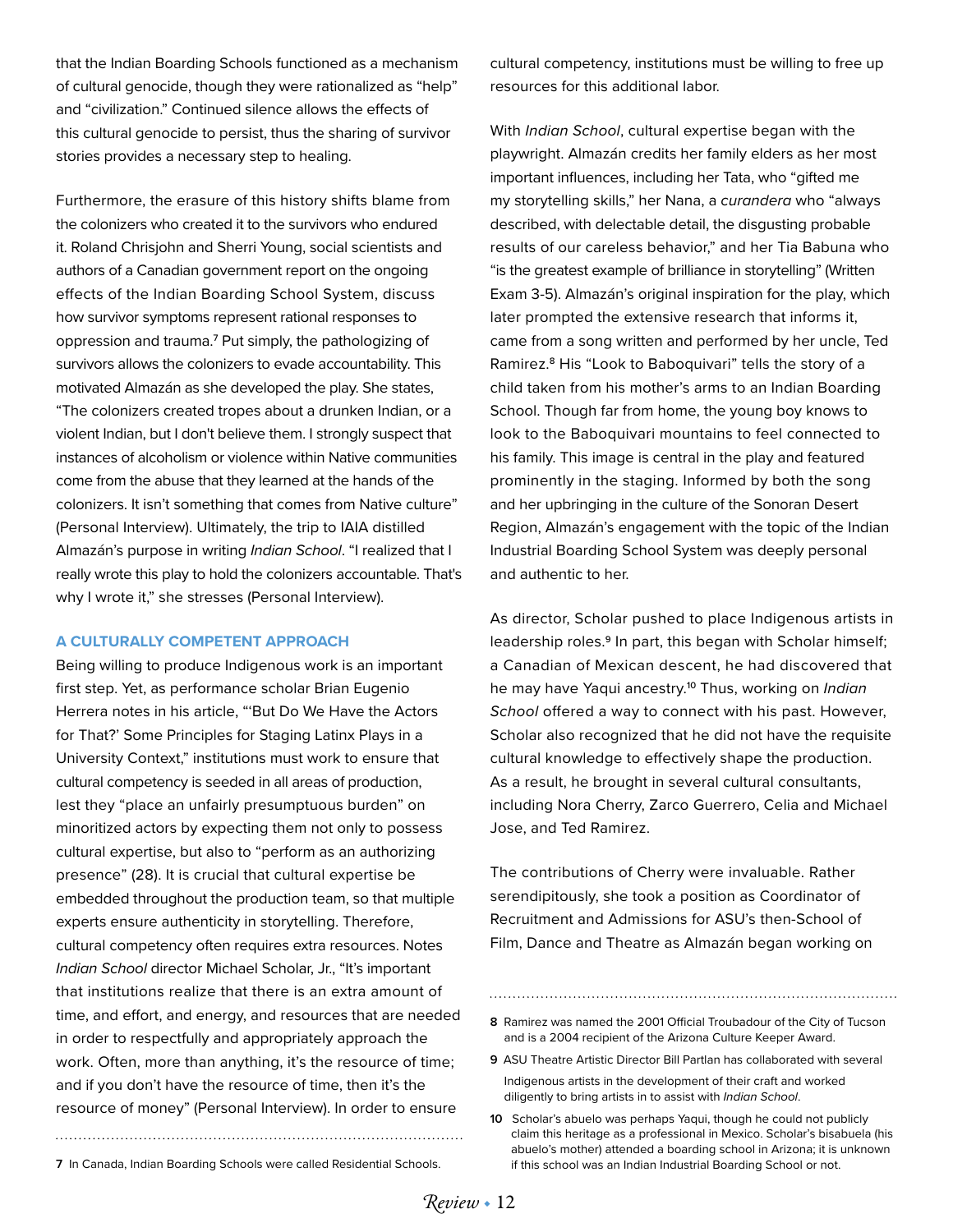

*Figure II: The family performs a theatricalized healing ritual in the shadow of the Baboquivari mountains, their ancestral land. Charlie (Claude Jackson, Jr.) sits in the center of the circle, as his childhood spirit (Eleanor Field) joins with Martha (Rebecca Marwig, seated stage left) and Helen (Sara Garcia, standing stage right) in the ritual. Photo by Tim Trumble, scenic design by Julia Rogge, costume design by Alexa Marron, and lighting design by Ian Irizarry.* 

her initial draft of the play.<sup>11</sup> Cherry, who is of Payómkawichum (Luiseño) descent, also had a personal connection to the play; her mother had attended the Phoenix Indian School. As Cherry sought to obtain her mother's school records, she fostered valuable connections that benefitted the production. She also shared her mother's records, and her story, with the dramaturgical team for use in our lobby materials. Additionally, Cherry assisted with locating Indigenous actors. She credits her participation in *Native Nation*, a collaboration led by playwright Larissa FastHorse and Cornerstone Theater that premiered in 2019 at the Salt River Pima-Maricopa Indian Community with forging inroads into the local community of Indigenous performers.12 Cherry states, "*Native Nation* actually opened up the entire world of things, not only to me, but to a lot of Natives in the community" (Personal Interview). Claude Jackson, Jr., who played Charlie, was one of Cherry's fellow collaborators. Cherry generously devoted her time and energy to *Indian School*; her cultural consultancy was done on top of her regular workload.

**11** Almazán was working part-time in the department admissions office when Cherry was hired on as her boss. Almazán notes in her written exam that Cherry "kept me excited about writing the script and was a constant support up to, and including, the postmortem" (10).

**12** The play focused on the contemporary Native American lived experience, and was created by, for, and with Indigenous communities. It featured a cast of approximately forty Indigenous actors from across the state (Garcia).

Though she stresses that her work on the production was a "transformative event" (Personal Interview), to allow such vital cultural consultancy to go uncompensated risks minimizing the importance of that work.

Four other cultural consultants were invited into the rehearsal space. Guerrero, who self-identifies as Chicano, is an artist deeply connected to local Indigenous communities and well-versed in their cultures and traditions. As part of his work, he crafted the smudging rituals vital to rehearsals and the performance. Because music features heavily in the script, the Joses, Native musicians who specialize in Indigenous instruments and forms, provided basic training to the actors and helped them craft a simple melody that became Charlie's conduit to his past and present community. Finally, Ramirez provided insights into the chanting that occurs during a healing ritual.<sup>13</sup> Scholar notes: "I talked to Ted about what he did in creating the song and creating the chanting and he gave me some really good advice about where chanting comes from, and how it can heal both yourself and others. [...] And I was like, '[...] I need you in the room and you will be the voice of authority that is gifting us this song'" (Personal Interview). Bringing in expert consultants added authenticity to the storytelling, and ensured that the production would accurately represent and appreciate, but not appropriate, Native culture.

#### **STORYTELLING AND INSTITUTIONAL PROCESSES COLLIDE**

There were many moments during which the storytelling needs of *Indian School* collided with institutional processes. It is worth noting that such collisions seemed to occur around mundane concerns: casting calls, fire alarms, chairs, and tickets. Though the artistic team grappled with intellectual and aesthetic issues surrounding the ethical production of minoritized work, we were often tripped up by the small things. As institutions consider the systematic nature of oppression, they must look holistically for the many ways that white supremacy embeds itself in standard operations. As we saw with *Indian School*, progressive thinking and ethical engagement must be paired with institutional troubleshooting.

**<sup>13</sup>** The cast invented the healing ritual depicted on stage, which strove to represent without actually embodying a sacred act. During the opening to the performance, the cast made clear that it was not an actual ritual. The script also reinforces this; the sisters note that they are listening to the grandparents as they help Charlie. At one point, Helen asks, "Are you and I qualified?" to which Martha responds, "Probably not, but we're doing it anyway" (74).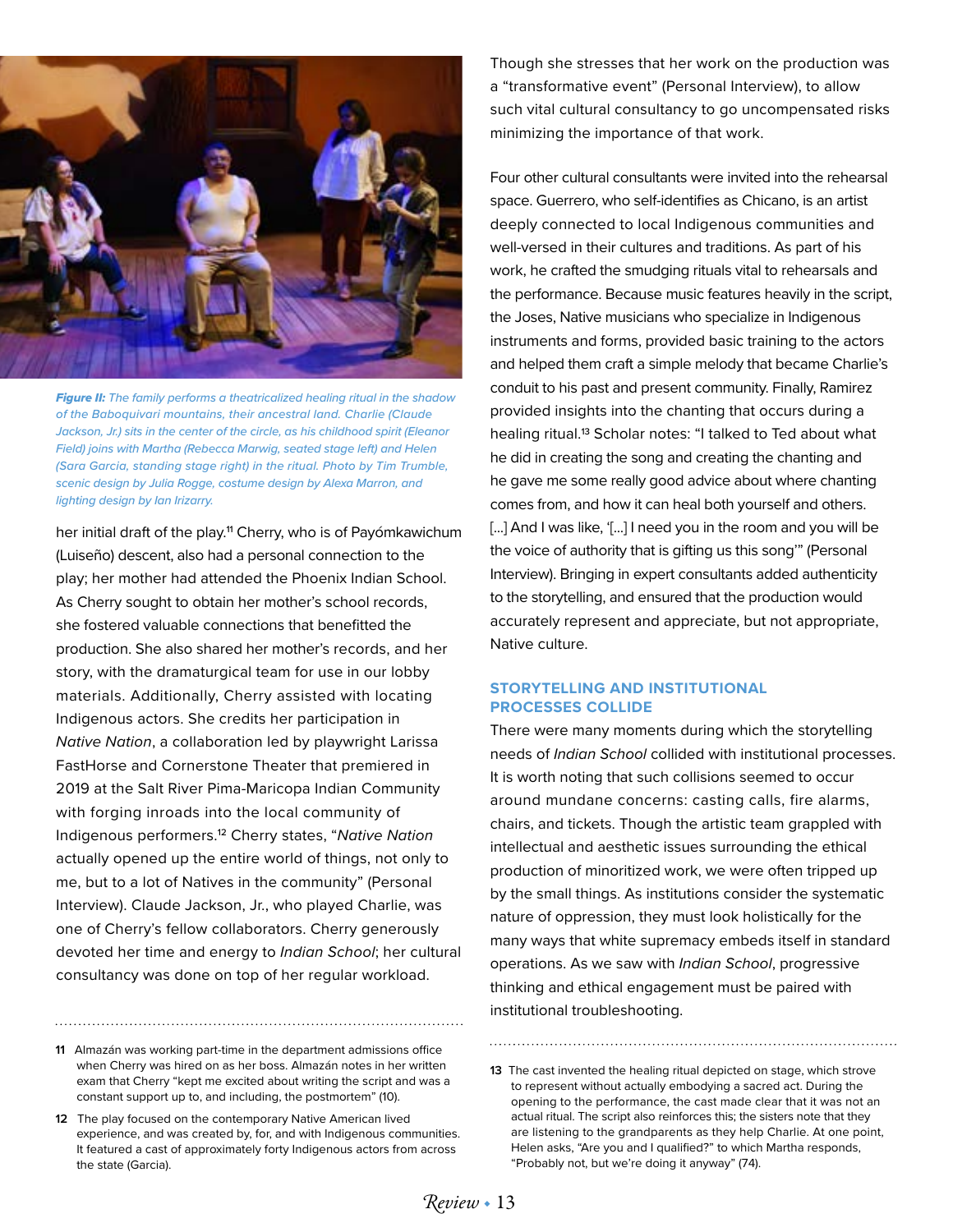Herrera notes that the challenge surrounding casting plays by minoritized artists can lead university selection committees to censor already marginalized works in the guise of efficiency and practicality by choosing to serve the mostly white students enrolled (23). It is commendable that Arizona State University, whose Indigenous theatre students number in the single digits and therefore clearly does not "have the actors for that," resolved to produce *Indian School*. Though the play centers around a Yaqui family, Almazán felt comfortable casting Latinx and Indigenous actors in these roles, especially because most local students trace their Latinx descent to Southern Arizona/Northern Mexico and therefore likely share Indigenous ancestry. However, the regular departmental call for actors did not connect to the needed communities. States Scholar, "I think it is a huge mistake, giving up too early and saying, well, these are the people that showed up at the audition. So, we have the cast from this pool" (Personal Interview). The director, playwright, and cultural consultants had to devote extra time and work to find actors. Almazán recruited her two cousins to play the sisters, and an actor from *Native Nation* was also cast. A call for an Indigenous child actor was also sent out to local arts schools and children's theatre groups.<sup>14</sup> The final cast included three Native and one Chicano adult; two students, one of Latinx heritage and one white; and a 10-year-old girl who identifies as Latina with Andean/Amerind roots. That the casting burden fell largely to key individuals of the artistic team is an area in which theatre department leadership could offer more active support. For instance, upon *Indian School*'s selection for the season, the recruitment of artists within Indigenous communities could have begun immediately, instead of letting it fall to the usual audition timelines.

The rehearsal schedule was more challenging with actors of a variety of age ranges and experience levels. The adult actors each lived full lives and worked in demanding fields outside of theatre, while the child actor was subject to labor laws that limited her availability. It was also necessary to integrate some basic actor training into the rehearsal process. However, the production timeline for *Indian School*  conformed to ASU's standard process: approximately 20 hours per week for five weeks. Choosing to produce an Indigenous play requires an extended rehearsal period that reflects the reality of working with adult actors of various

experience levels effectively volunteering their time to a production.15 Challenging as it is, institutions must find ways to allow for flexibility in their production timelines.

One highlight of *Indian School* was that Scholar's leadership allowed the entire artistic team to take a coalitional approach to the staging, one that, as Herrera, following theatre scholar Patricia Ybarra, states, "insists on a principle of ally-ship to guide the work of performance, leveraging privilege to amplify awareness of racial and ethnic inequity rather than efface it" (32).16 Specific rehearsal practices, such as the smudging of the space, worked to solidify this coalition as they also foregrounded Indigenous culture and storytelling. Smudging — an Indigenous practice of burning dried plants or plant resins to spiritually cleanse, purify, and bless the air and those within it — took place once weekly during rehearsal, and every night of performance. Guerrero led the team by burning copal, offering a land acknowledgement paired with words of gratitude, and then asking each person present to breathe in the good energy and expel the negative, leaving peace and harmony.

The opportunity to build this coalitional approach through smudging was nearly disrupted early on. The director outlined the practice at a production meeting; several members of the production team soundly rejected the idea on grounds of potentially setting off the fire alarms and sprinklers. Noting the importance of telling Indigenous stories bolstered by Indigenous culture to build coalition, Scholar pressed the point and stated that he was willing to accept any responsibility (administrative and financial) if the fire alarms were activated. Perhaps because it was clear that Scholar would conduct smudgings with or without permission, the production team shifted their position, conducting tests and organizing protocols that supported smudging in the space while still maintaining fire safety rules. This paved the way to build smudging into a powerful collective moment in performance.

Before each show, the smudging ceremony invited the performers and audience to forge communal bonds. Guerrero offered a land acknowledgement, with a particular focus on the pre-colonial society that created

**15** Partlan worked very hard to secure budgetary resources to offer the adult actors small stipends and parking passes.

**14** The call officially stated, "Priority will be given to performers who self-identify as Indigenous, Native American and/or Nativos Mexicanos."

**<sup>16</sup>** This coalitional approach was vital. While the cast was composed of predominantly BIPOC artists, the artistic team included many white artists, and all were welcomed into the storytelling.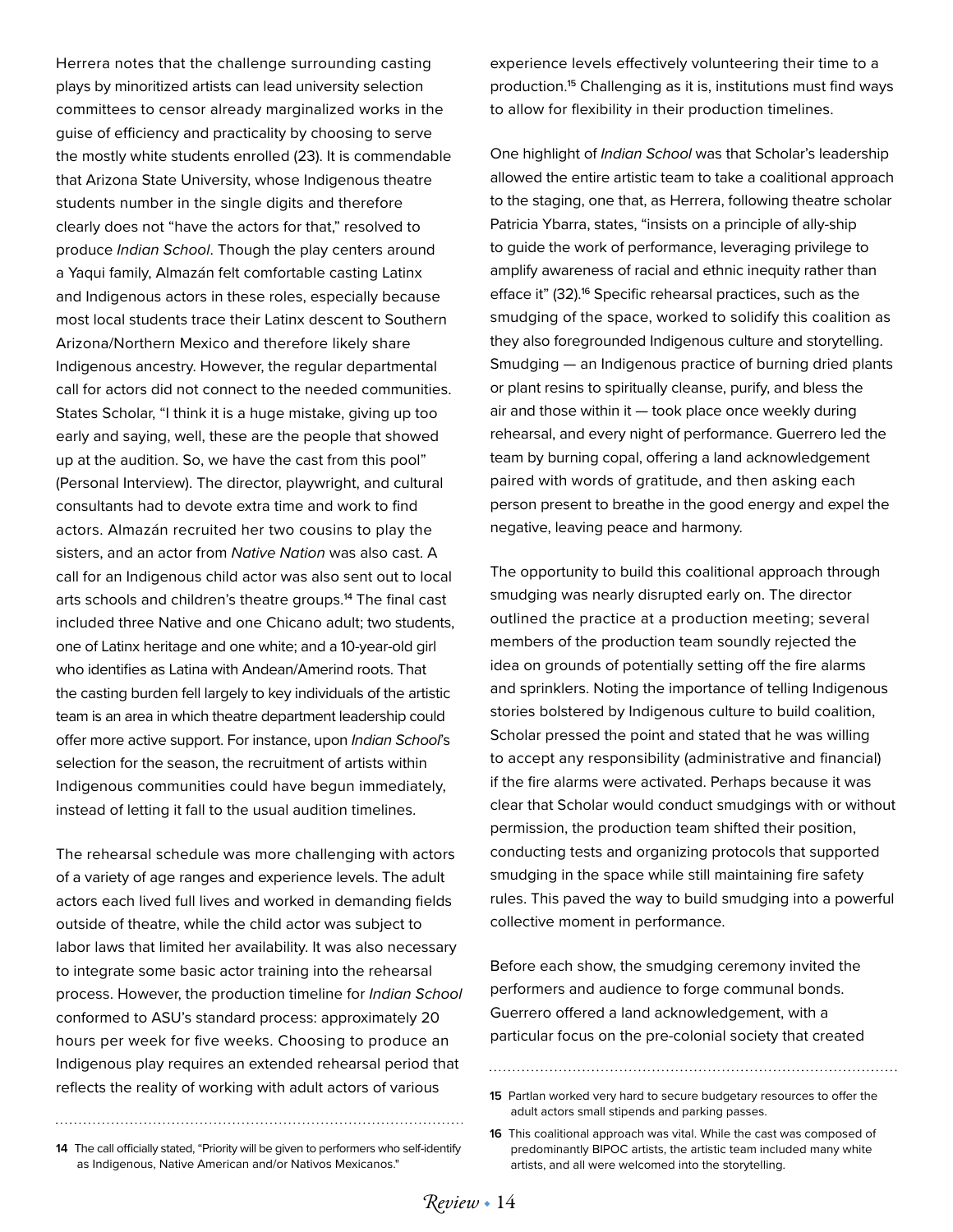the canal system that continues to bring life to the desert valley today. Centering Indigeneity, the cast introduced themselves, sharing personal details about their lives with the audience: tribal affiliation or other identity-based markers, professions, or hobbies. The interaction forged a non-traditional connection between actors and audience and actively allied everyone into the storytelling.



*Figure III: Zarco Guerrero leads the audience in a smudging ceremony and land acknowledgment with Sara Garcia and Eleanor Field. Photo by Tim Trumble.* 

Within the physical confines of the performance space, storytelling needs created institutional challenges from the start. *Indian School* was performed in a small fifty-seat theatre space, affectionately known as Room 133 (referring to the room number on the door). Though nominally a black box, the flexibility of the space is severely limited. The chairs, on sets of risers, are zip-tied together. An assortment of blocks, mats, rolling doors, and mismatched furniture used in classes rest behind the black curtains in a cluttered heap.<sup>17</sup> Scholar hoped to transform Room 133 into a space that felt Indigenous. His director's concept emphasized the storytelling circle, which he envisioned as a means to decolonize the space and decenter whiteness. Cherry asserts "one of the most spiritual elements of Native spirituality is keeping it in a circle" (Personal Interview). The stage area, with a beautiful curved backdrop image of the Baboquivari Mountains, formed one half of the circle.18 Yet

**17** The area behind the curtains is so disorganized that unhoused individuals have been able to sleep in the space for days before being discovered.

the request to extend the circle into the audience seating was denied; department policy dictated that the chairs were not to be moved.<sup>19</sup> To gesture toward the circle, the director asked that benches and pillows for floor seating be placed at the front of the stage, and that the first row of chairs — which were not secured — be angled slightly. Still, the rows of zip-tied chairs rigidly enforced the colonial structure the performance sought to upturn. As Cherry frankly remarks, "that space . . . it did not lend itself to anything Indigenous" (Personal Interview). It could have been transformed if the zip-tied chairs had not been viewed as necessary and had instead been a subject "called in" for disrupting the Indigenous, spiritual circle design.

Space concerns bled directly into ticketing issues. Scholar notes, "We created these seats up front for the audience to be more immersed in the project, but they're not comfortable seats" (Personal Interview). Because the added seating was uncomfortable, the box office differentiated between purchased tickets and comped tickets. As the show began to sell out, the box office directed comped tickets to the bench and floor seats, reserving the soft chairs for the paying customers. On the surface (and reliant on capitalist structures of knowledge) this idea might make sense. However, with a mostly Indigenous cast, it led to Indigenous family and community members, who were often elders, being directed to sit in the most uncomfortable seats in the house. To truly welcome and venerate an Indigenous audience, ticketing and seating policies must reflect communal norms. The best seats in the house should have been reserved for Indigenous family and friends who should have been celebrated as revered guests.

Further issues with comped tickets also led to the exclusion of Indigenous people who were unfamiliar with institutional practices. Lead actor Jackson shared that his mother and son were turned away from the show; they were told that there were no tickets left for them when they arrived for the final performance. Scholar remembers, "There were empty seats in the House because of tickets being held for reservations. This held up our show as we were desperately trying to get people in there. And eventually, I just went out there. I said 'I don't care what the policy is,

**<sup>18</sup>** As is visible in Figure 1, the actors remained onstage throughout the show. When not performing, they sat on benches that created the upstage edge of the storytelling circle, bearing witness to the performance.

**<sup>19</sup>** Throughout this article, we have made a conscious choice to present these decisions as they often came to us: framed in passive voice where people seemed to use "policy" or "regulations" as the basis for saying no, thereby distancing themselves of responsibility in denying these requests.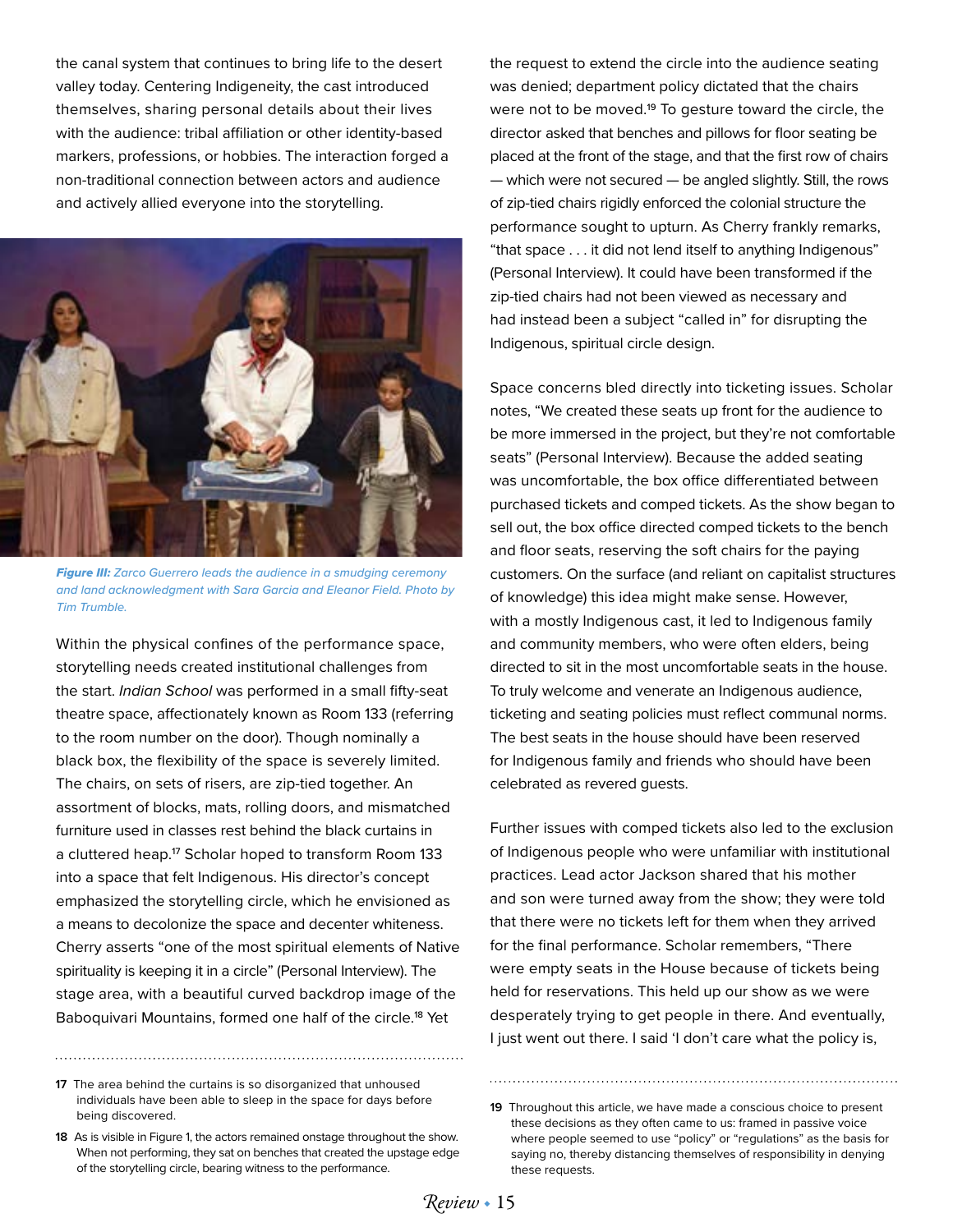the show needs to start, you need to see this. There are empty seats in here'" (Personal Interview). Due to unclear communications with the box office, Indigenous family and community members were marginalized from a production that should have honored them.

The intentions of the storytelling were to include and celebrate, however the impact of casting choices, fire alarms, zip-ties, and ticketing processes served to restrict DEI efforts. Universities can expand the impact of DEI work by examining small, mundane processes, policies, and regulations for their unintended negative impacts. Fortunately, at ASU, some of this work is underway. A Safe Set Committee was created to evaluate our rehearsal and production protocols. Beginning in the 2021-2022 season, new guidelines will be integrated into our production work with the specific intent to address negative impacts and improve positive outcomes of DEI work. Though this is just a first step, it grew out of a recognition of how our processes were doing unintentional harm.

#### **FELT THEORY AND DRAMATURGY**

We wanted our audience to not only learn about the history of the Indian Industrial Boarding School System but also feel connected to that history on an emotional level. Since it has been largely erased from public school history courses and powerfully stigmatized for Native peoples, few realize or talk about what happened in those spaces. The benign title of "boarding school" hides the deep secrets of abuse, neglect, and trauma experienced by the Native children forced to attend. "Felt theory," articulated by Indigenous feminist scholar Dian Million, creates a context for "a more complex telling" because it is "rich with emotional knowledges, of what pain and grief and hope meant or mean now" (54). We believed that experiencing this emotional knowledge would help the audience connect to and empathize with the life experiences and choices of the characters in *Indian School*, who were deeply rooted in this traumatic history.

We introduced an engagement with felt theory through dramaturgy in various ways. An 8'x8' board paired Louise Erdrich's evocative poem "Indian Boarding School: The Runaways" with over forty historical images of Indigenous children sitting at desks, working in industrial arts, eating, marching, waiting in lines, cleaning, and praying before bed. The display allowed audience members to contemplate the homesickness, punishment, and shame described in the

poem alongside of the array of pictures that make painfully clear the militarized and dehumanizing practices of Indian Boarding School life. Three listening stations with headphones, photos, and QR codes invited the audience to hear personal stories of the boarding school experience told by Indigenous voices. Inside the theatre space, we presented detailed information that conformed to more traditional dramaturgical practice; three boards documented the history and deleterious health impacts of the boarding schools and offered information about intergenerational trauma. We also tried to bring a bit of felt theory to this display as well. We included a historical timeline entitled "Assimilation Education," which documented the cultural genocide that had occured at the Phoenix Indian School, literally in our own backyard.20 We also included an interactive display where audience members could write a letter responding to the themes of the play, which allowed them to share their own felt experiences with the performance.

Yet again, policies and space regulations minimized the impact of our work, limiting audience engagement both outside and inside of the theatre space. Fire safety codes for the narrow hallway that functions as a lobby for Room 133 dictated that the boards had to be placed in an open space approximately fifty feet down the hall. Because this area could not be locked or monitored during the school day, we made the decision to cover the boards after each performance to keep them safe. While this protected the boards from potential harm, it also limited the reach of our dramaturgical materials among Arizona State University students. Moreover, not all of the dramaturgical displays fit into the hallway, which is why several boards were moved inside Room 133, again restricting access to the lobby materials. Ticketing policies further diminished audience engagement with the dramaturgical materials. Because of general admission seating, people tended to find a seat and remain sitting.

Similarly, playbill design and specifications hindered engagement. ASU Theatre programs look like a text document in book form; they are neither designed nor organized to facilitate interaction with the dramaturgical materials. Most likely, this lack of design stems from the limited practice of dramaturgy that predated our work on

**<sup>20</sup>** This history is at once startlingly present and virtually unknown. Indian School Road is a major thoroughfare in Phoenix, yet many Phoenicians know it only as a place name, not realizing the trauma that the site holds.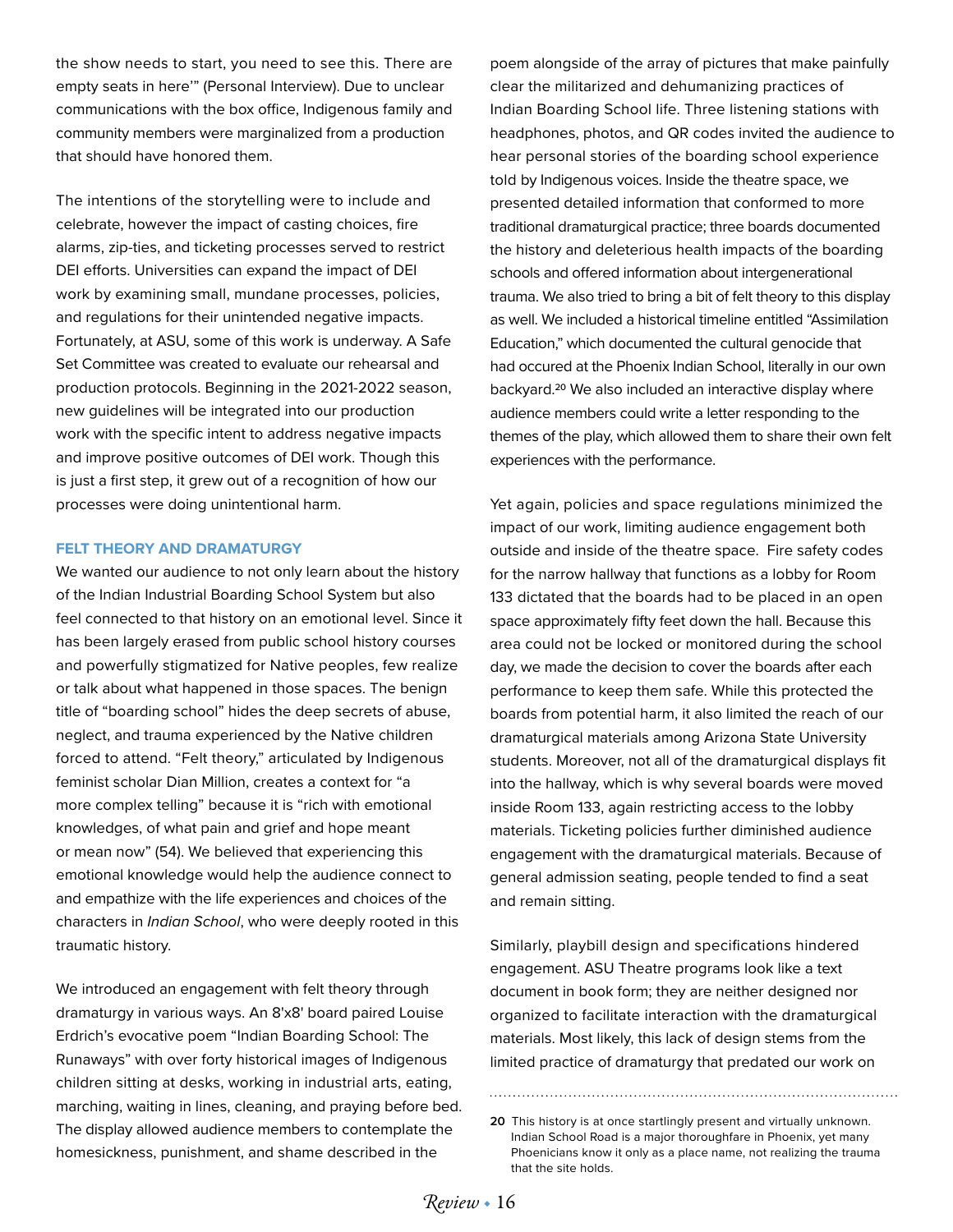

*Figures IV–IX: The dramaturgy boards and listening stations in the lobby and inside Room 133. Photos by author.* 

*Indian School*. Simply put, no one had authored program content before. Initially, we were given no page restrictions, so we crafted additional material to supplement the lobby display, including a critical interview with the playwright and additional resources about intergenerational trauma and healing. These evidently increased the program printing costs. As a result, the decision was made to restrict program materials to a 500-word "Dramaturg's Note" going forward.

Other processes that constricted the potency of DEI work involved talkbacks. Originally, Scholar had hoped to include talkbacks following every performance, and worked diligently to invite various stakeholders from local Native communities to participate in these dialogues. As the performance dates grew closer, we were notified that talkbacks could not be held in Room 133; they imposed an undue burden on the



*Figure X: Young Charlie (Eleanor Field) plays in the shadow of the Baboquivari mountains before being taken to the boarding school. Photo by Tim Trumble.*

student workers, who would be delayed by approximately 20 minutes before striking for the evening. The director was instead told to hold talkbacks in the hallway outside the theatre, though there was no seating available there. Scholar notes, "It was just an insult … to disrespect our guests in that way" (Personal Interview). After some time and persuasion, we were allowed to hold just one talkback, with the director of the Phoenix Indian School Visitor Center.

#### **SHIFTING TO "NEW WAYS"**

Dramaturgically analyzing the processes, policies and regulations surrounding the Arizona State University production of *Indian School* helps to identify unnoticed barriers that hinder DEI work. Inflexible institutional practices — the "old ways" of doing things — can complicate the best of intentions and instead cause harm. Simple, often unnoticed norms worked to exclude audience access to photos, stories, and songs by Yaqui culture-keepers, hindered robust discussions with Indigenous guests, and even barred Native family members from seeing a story about them and intended for them. Welcoming DEI work is necessary, and institutions often have the best intentions around that work. However, intention is not the same as impact. Instead of celebrating our good intentions while relying on rigid "old ways," institutions must imagine "new ways" by ruthlessly examining processes, policies, and regulations. DEI work necessitates that resources be put towards development and cultural competency so that a coalitional approach to the work can emerge. It requires that institutions support the unique storytelling needs of each production, and make space for dramaturgical engagements that allow audiences to connect with the production emotionally and intellectually. To truly create equity, we must forge new pathways of production. ◆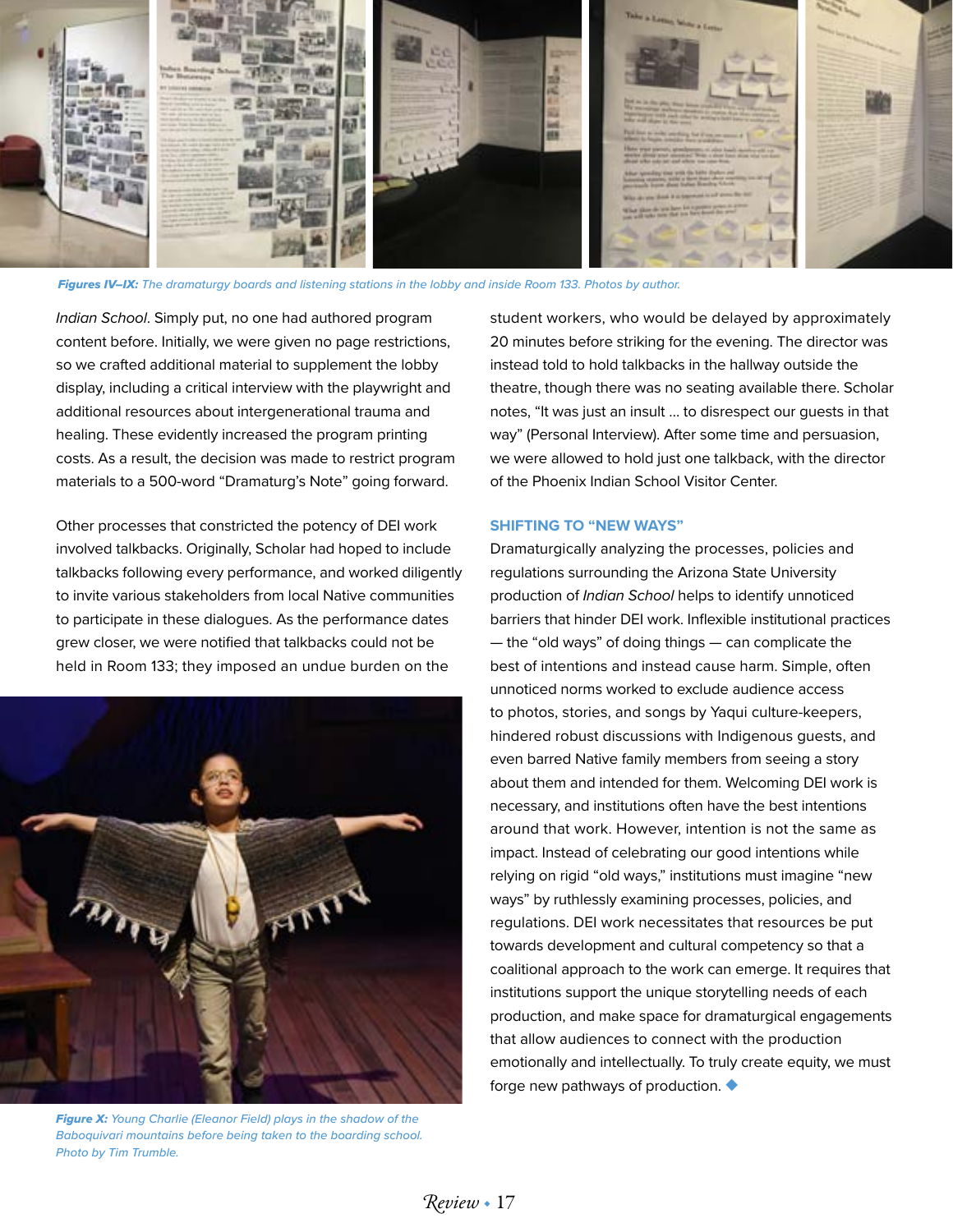KAREN JEAN MARTINSON, PhD (she/her) **is an Assistant Professor of Dramaturgy in the School of Music, Dance and Theatre in the Herberger Institute for Design and the Arts at Arizona State University. Her scholarly and creative work interrogates contemporary US American performance, dramaturgy, and processes of identification, focusing on issues of race, class, gender, and sexuality. Her manuscript-in-progress,** *Make the Dream Real***, dissects the performances of El Vez, The Mexican Elvis. She has published in such journals as** *Theatre Annual***,**  *Theatre Topics***, and** *Popular Entertainment Studies***. Martinson currently serves as the VP Advocacy for the Literary Managers and Dramaturgs of the American (LMDA) and is active in the Association for Theatre in Higher Education (ATHE), the American Society for Theatre Research (ASTR), and the American Theatre and Drama Society (ATDS).**

NICOLA OLSEN **is a dramaturg, director, and scholar. She holds a Ph.D. in Theater for Youth from Arizona State University where she was the graduate advisor for ASU Binary Theatre Company, assistant dramaturg for** *Indian School***, and dramaturg for** *Machos***. And for Childsplay's YETi theatre she was dramaturg and director of the production development of** *The Sum of Me***. In addition to this article co-authored with Karen Jean Martinson, she also collaborated to author the recent Theatre Topics article "The Total Theatre Eye: A Conversation about Dramaturgy and Creativity." Currently she works as an adjunct professor in the theatre department at Weber State University.**

#### **WORKS CITED**

Almazán, Esther. *Indian School*. Production Script, 7 Jan. 2020.

\_\_\_\_\_. "MFA Dramatic Writers Written Exams." 16 Mar. 2020, Arizona State University.

\_\_\_\_\_. *Personal Interview.* 19 Dec. 2019.

- "MFA Dramatic Writers Written Exams." 16 Mar. 2020, Arizona State University. Personal Interview. 19 Dec. 2019.
- Arizona State University. "Charter." https://www.asu.edu/about/ charter-mission-and-values. Accessed 8 June 2020.

Cherry, Nora. Personal Interview. 28 May 2019.

- Chrisjohn, Roland D., et al. *The Circle Game: Shadows and Substance in the Indian Residential School experience in Canada*. A Report to the Royal Commission on Aboriginal Peoples: Submitted Oct., 1994; Circumvented Oct., 1994.
- Herrera, Brian Eugenio. "'But Do We Have the Actors for That?' Some Principles for Staging Latinx Plays in a University Theatre Context." *Theatre Topics* vol. 27, no. 1 (Mar. 2017), 23-35.
- Lajimodiere, Denise K. *Stringing Rosaries: The History, the Unforgivable, and the Healing of Northern Plains American Indian Boarding School Survivors.* North Dakota State UP, 2019.
- Million, Dian. "Felt theory: An indigenous feminist approach to affect and history." *Wicazo Sa Review* vol. 24, no. 2 (2009): 53-76.
- Scheimer, Dorie and Meghna Chakrabarti. "Why Scholar Loretta Ross is 'Calling In' Call Out Culture." Interview Transcript, WBUR. 2 Dec. 2020. https://www.wbur.org/ onpoint/2020/12/03/feminist-scholar-loretta-ross-iscalling-out-cancel-culture. Accessed 17 May 2021.

Scholar, Michael, Jr. Personal interview. 8 May 2020.

*We See You, White American Theater.* We See You, W.A.T. https://www.weseeyouwat.com. Accessed 3 Oct. 2021.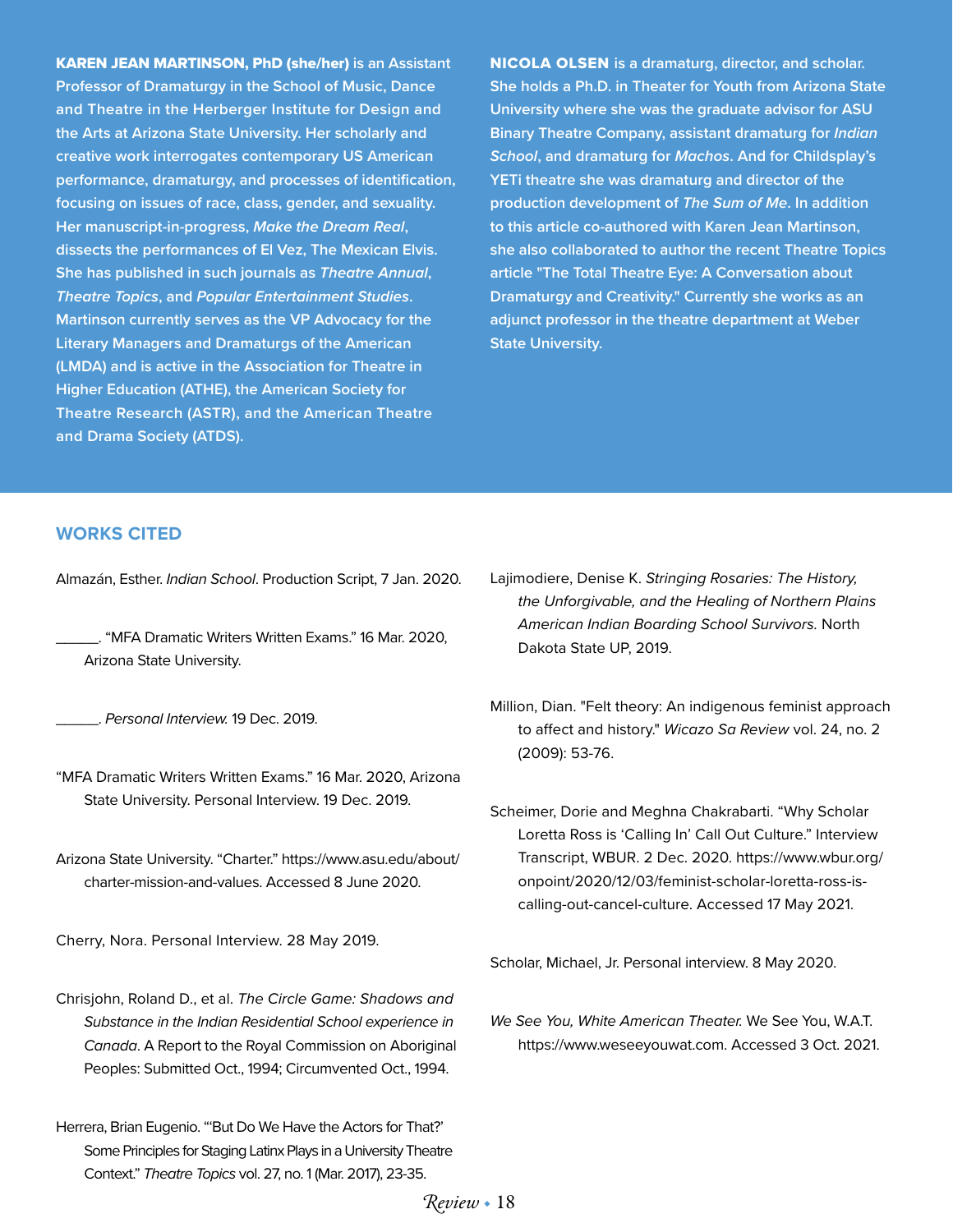# The New Colossus Project: A Model for Rapid Response Theatre Around Immigration

**by Joan Lipkin & Walter Byongsok Chon**



*Figure I: The Statue of Liberty. Photo by Istvan Kadar Photography/Getty Images.* **1** Right after the election of Donald Trump, I expedited the application for

### *THE NEW COLOSSUS***, BY EMMA LAZARUS**

**Not like the brazen giant of Greek fame, With conquering limbs astride from land to land; Here at our sea-washed, sunset gates shall stand A mighty woman with a torch, whose flame Is the imprisoned lightning, and her name Mother of Exiles. From her beacon-hand Glows world-wide welcome; her mild eyes command The air-bridged harbor that twin cities frame. "Keep, ancient lands, your storied pomp!" cries she With silent lips. "Give me your tired, your poor, Your huddled masses yearning to breathe free, The wretched refuse of your teeming shore. Send these, the homeless, tempest-tost to me, I lift my lamp beside the golden door!"**

Fresidential election, when<br>
the issue of immigration became a hot political<br>
topic, I (Walter Chon) was an international<br>
artist/scholar/educator from South Korea, with a working the issue of immigration became a hot political topic, I (Walter Chon) was an international visa that allowed me to stay and work in the US for a specified period. As the hateful rhetoric against immigrants, propagated by Donald Trump, spread across the country, I found my anxiety growing. The suffering was felt by many, from asylum seeking refugees to anybody with foreign ties. I saw some international colleagues and students returning to their countries either because of fear or because of the US Department of Homeland Security's changing policy on issuing visas. I was in fear of having to give up what I had built in the US. Fortunately, I could stay.<sup>1</sup> But the fear I experienced and the dreadful impact I witnessed pushed me to further examine my relationship

a working visa and received it slightly before the inauguration of Trump. Since then, I obtained a green card to continue my residency and work in the United States.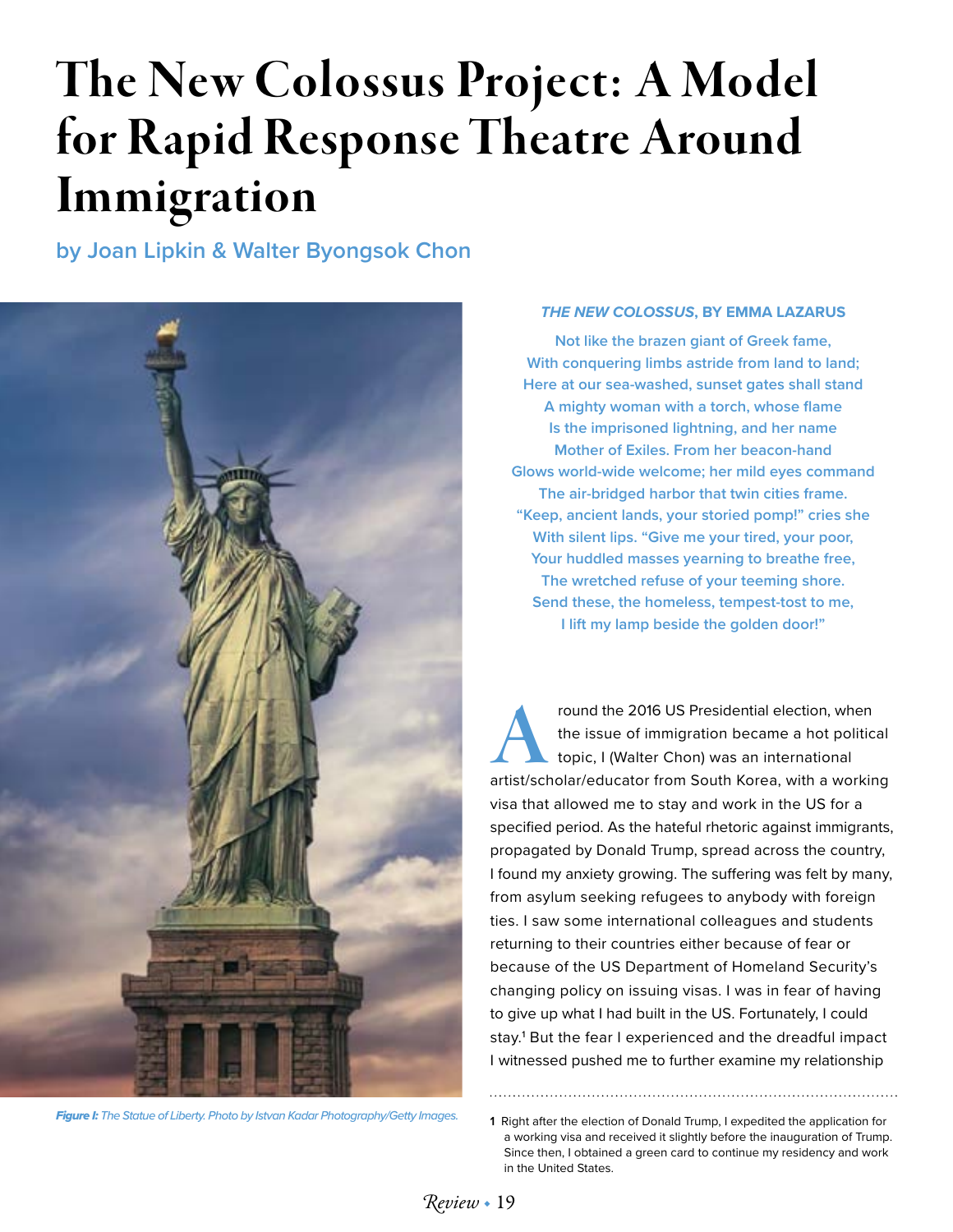with immigration and inspired me to collaborate on The New Colossus Project. Currently, I am an Assistant Professor of Dramaturgy and Theatre Studies at Ithaca College, with over a decade of professional experience in numerous dramaturgical functions, from production dramaturgy to new play and new musical development, dance dramaturgy, devised theatre, adaptation, and translation. In the context of my bodies of work, the New Colossus Project exists at the intersection of my work as an artist, scholar, and educator. This project embraces dramaturgy by exploring methodologies of creating and telling stories, scholarship by finding connection between socio-political issues and artistic expressions, and education by involving students as participants and integral parts of storytelling.

# THE NEW COLOSSUS.

AOT LIKE THE BRAZEM CLANT OF GRIEK FAME.<br>WITH CONQUERING LINES ASYRIDE FROM LAND TO MATH,<br>AERE AT OUR SEA-WASAED, SUASET GATES SHALL CYATE<br>IS THE IMPRISONED LICH AND CAND HER MATH TOVAZR DF EXILES, FROM AZR BEACON-MAND the Ale-Smoodo Aarsor that twix other frame.<br>Wedp Anoisny Lands, your syoriso pompi CRIES SNE in silayy lips. **MANS MS WHITE MEET, MOUTH RADR**. KOUR KUDDLED MASSES VEARNING TO EREATHE FREE. HER SONNEY TO THE CORPORAL STAT **Them in in radio fifth that** 26

*Figure II: The New Colossus on the 1903 bronze plaque located in pedestal of the Statue of Liberty. Photo as featured on the US National Park Service [website](http:// website).*

I (Joan Lipkin) also felt a strong affiliation with this issue. I grew up hearing stories about how my mother had been born on the boat into a poor non-English speaking family, headed to the US to escape religious persecution and economic deprivation. Although she encountered anti-Semitism into her adult life, my mother remained grateful for the opportunities this country then afforded her, including free or low-cost education. She became a social worker and did a lot of work with immigrant communities in New York and later with youth of color on the Southside of Chicago where I grew up. Discussions of immigration and human rights permeated our

household much of my life. I founded a theatre company based in St. Louis in 1989 to put the principles of cultural diversity into innovative theatrical practice and to promote civic engagement and related activities. My company has engaged with some of the most significant issues of our time including gender representation, sexual orientation, reproductive choice, racial justice, immigration, disability, gun sense, climate change, voting rights, and more. Early on, it became clear that presenting work was only part of the equation, and we needed to give audience members, and later students as well, opportunities to create their own work and responses. While based in St. Louis and also working in New York, I began to do residencies at schools throughout the country as well as in Eastern Europe, often designing curriculum to address issues and facilitate work around whatever the particular class and instructors wanted to focus. My techniques drew from the work of Augusto Boal, Jonathan Fox and Jo Salas of Playback Theatre, Michael Rohd, as well as my own techniques and other sources.2 The New Colossus Project continues my practice of civic engagement with student participants.

This article presents a collaborative method for devising around the issue of immigration, based on The New Colossus Project, a workshop created by Joan Lipkin and developed with Walter Byongsok Chon, which we offered at Ithaca College in March 2017.<sup>3</sup> The project uses the Statue of Liberty in New York and the poem *The New Colossus* (1883), the Petrarchan sonnet by American poet Emma Lazarus at the base of the Statue of Liberty, as primary source material and inspiration for devising. It is designed for students as well as community groups to create image work with their bodies, interweave their family's immigration stories if applicable, and devise original pieces that ask questions about the past, present, and future of immigration in the United States as well as about the participants' relationship with the land on which they stand. While we explore immigration broadly, we are increasingly mindful that any questions of citizenship or how someone lives in the country commonly recognized as the United States is very charged.

**2** My practice is well summarized in my article "On the Case for Devising Theatre for Social Justice on College Campuses," published in *Theatre Topics*, vol. 26, no. 2, 2016.

**3** Joan also offered this workshop to educators at the 6th annual "Teaching Social Activism Conference: Intersections" at the Museum of the City of New York on May 20, 2018.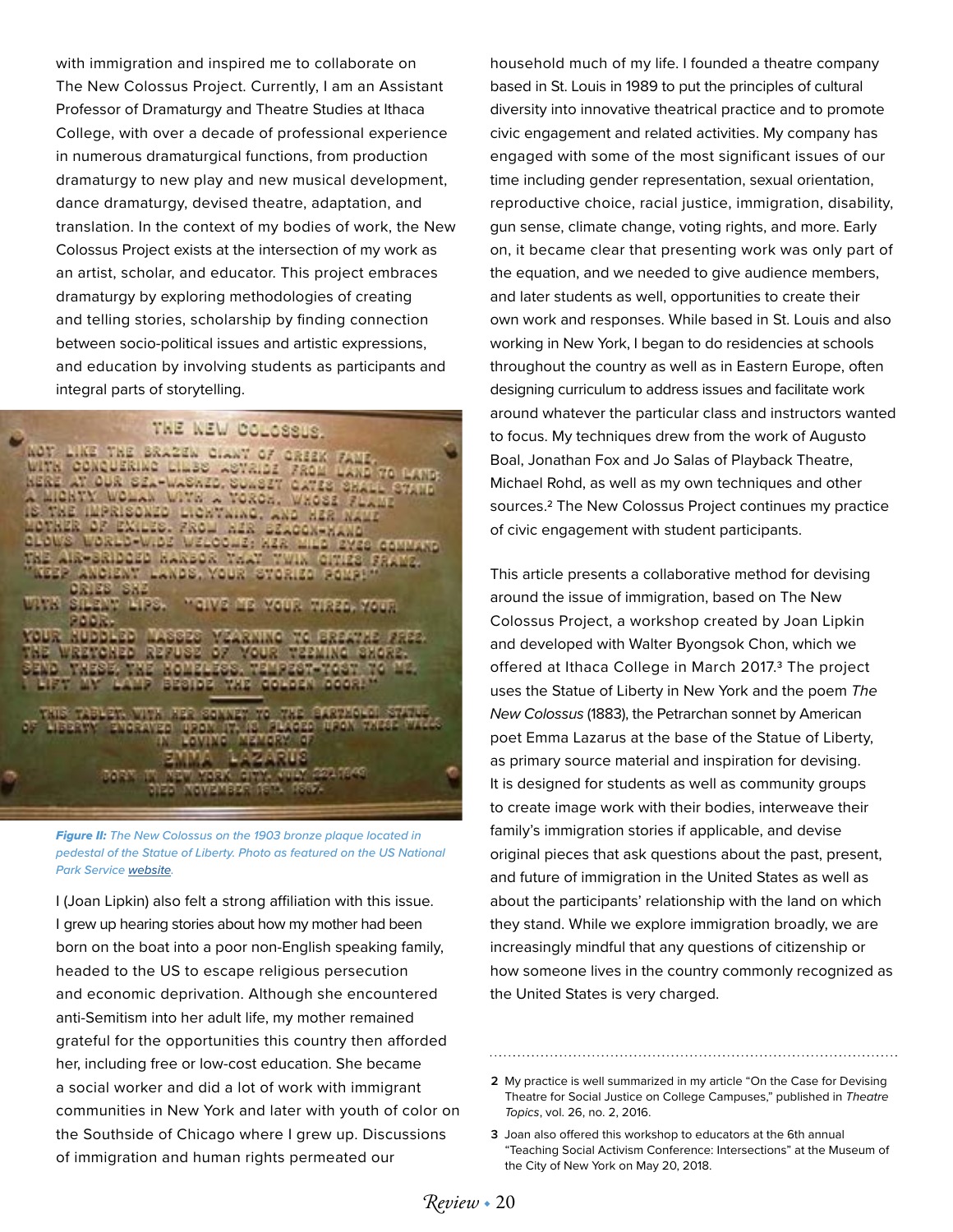We designed and continued to develop this project so that it can be done in short timeframes: A 50-90 minute class period, in two to four class sessions, or for longer durations, if possible. The project is adaptable to various age groups and levels of experience: Kindergarten through twelfth graders, undergraduate and graduate students, adults with little or no theatre experience, or seasoned artists. As this project continues to be relevant, we are happy to provide a model that can be adapted for the specific needs of students, communities, and institutions.

The seed of this project goes back to our first meeting at the ATHE (Association for Theatre in Higher Education) conference in Scottsdale, Arizona in 2014. We participated in the panel "Embodied Dramaturgy as Compassionate Action in *Women of Lockerbie, Eclipsed*, and *The Lonely Soldier Monologues*" (organized by Milbre Burch) as presenter (Walter, with the paper "Intercultural Dramaturgy for Compassionate Action through Danai Gurira's *Eclipsed*") and respondent (Joan). Our common interest in exploring the intersection between dramaturgy and social activism planted the idea of a collaboration. We connected again at the "Good to Go Summit,"4 on November 18, 2015, and recognized our passion for gender parity and supporting underrepresented voices. The desire to do a project together grew through our respect for each other's work and the synergy we felt during our encounters.

When the political circumstances of 2016 raised the issue of immigration, more specifically the treatment of immigrants and refugees, to a degree that was impossible to ignore around the 2016 Presidential election, and when Walter could acquire institutional support from Ithaca College's Department of Theatre Arts to invite Joan to campus in March 2017, we realized the moment could not be more timely. Under the drastic and divisive transition of the US government in 2017, we felt a pressing need to create a space to process and address these issues. Since the project's inception, we found that it had become even more significant and urgent as discrimination and government sanctioned actions against potential immigrants and refugees from other countries accelerated. Trump's

**4** The "Good to Go Summit" was a day of panel discussions at the Theater Center in New York City on the topic of gender parity, launching the Good to Go Festival, a "platform that features plays, musicals and songs written by women that are 'good to go' and ready for full production" in 2015. The festival's Good to Go Songwriters' Showcase is committed to "actively putting women's work in front of audiences and industry professionals." For more information visit their [website](http://goodtogofestival.org/).

Executive Order 13769 (otherwise known as the "Muslim ban"), the plan to build a wall on the border of the US and Mexico, the Syrian refugee crisis, and the US border crisis, just to name a few, amounted to a humanitarian crisis, causing social and civic unrest across the globe.

In 2019 and 2020, as COVID-19 put the world on hold and as the US went through a series of reckonings, we found ourselves connecting with our project in a different way from 2017, and felt an even stronger need for hope in these times of despair. As we are writing this article and revisiting our project in 2021, on the heels of a pandemic that has not gone away, our concerns have deepened. As artists and educators, we have seen additional ideas emerging that underscore the continued relevancy of our work. We acknowledge the global trauma caused by the illness, economic devastation, and millions of deaths from COVID-19, the systemic discrimination against minorities and underrepresented identities (e.g., the continuing police brutality against African Americans, the resurgent wave of violence against Asian Americans and Pacific Islanders, the increasing mass shootings, and the still unresolved immigration issues) as well as the devastating effects of climate change. During the pandemic, most theatres halted live performances, leaving numerous artists scrambling for alternative means to earn a living and to provide creative expression. The US theatre scene also faced a reckoning of the systemic oppression of BIPOC (Black, Indigenous, and People of Color) theatre workers.<sup>5</sup> Most educational institutions adopted remote learning, coining the term "Zoom University," and students and educators were isolated and deprived of the human connection and the collective live experience of learning, which mirrors the essence of theatre.

Dealing with these unprecedented challenges, we found ourselves asking what hope meant to us in the present moment, and how we could explore it further through our project. We have realized that, for us, perhaps more

**<sup>5</sup>** *We See You, White American Theatre* is a movement founded by a "collective of multi-generational, multi-disciplinary, early career, emerging and established artists, theater managers, executives, students, administrators, dramaturgs and producers, to address the scope and pervasiveness of anti-Blackness and racism in the American theater." Launching a call to action in the form of a testimonial letter on June 8, 2020, this movement presents the "principles for building anti-racist theatre systems" through equity and equality for BIPOC theatre-workers and protection of BIPOC theatre-workers in practice and education as well as transformative practices leading to the dismantling of white supremacy embedded in the American theatre.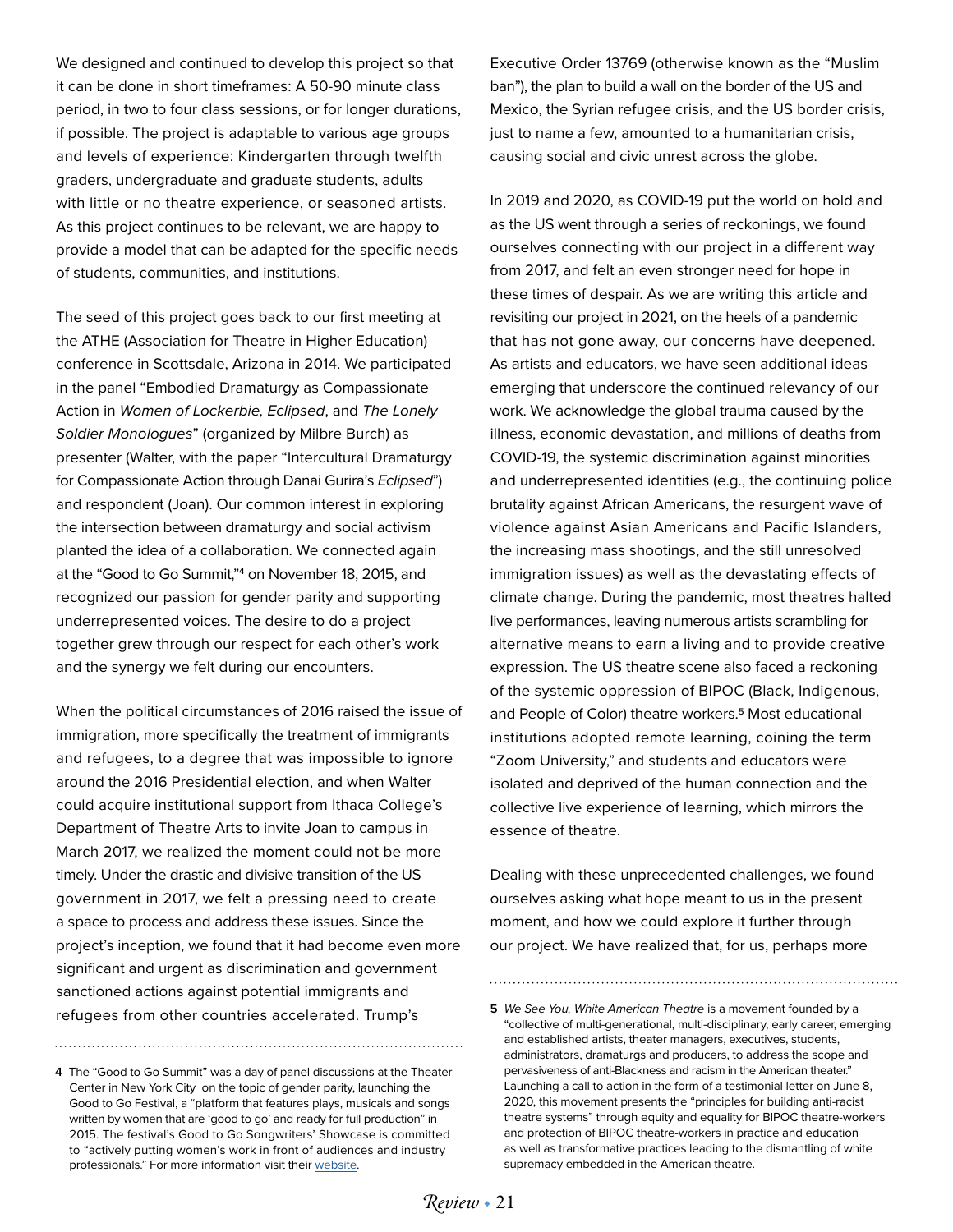than ever, hope is a necessity, a purpose, a goal, and a commitment. We asked ourselves, "How can this project help plan and work for a hopeful future?" By raising questions about the foundation, present, and future of the United States with regard to immigration and by embodying a democratic creative process, our project envisions hope for the near future of theatre-making, as it seeks to restore human connections, release collective creativity, and find joy in the process. In her book, *Utopia in Performance: Finding Hope at the Theater*, Jill Dolan describes live performance as "a place where people come together, embodied and passionate, to share experiences of meaning making and imagination that can describe or capture fleeting intimations of a better world" (2). We find Dolan's words to be particularly informative and inspiring, as we continue to find new resonance, new possibilities, and new hope in our project. Making our project accessible and available marks the first step of hopeful action.

The following describes our preparation, observations, and the specific activities we did in each session during Joan's visit to Ithaca College from March 20 to 22, 2017. In preparing for this workshop, there were a number of logistical, practical, and material concerns. First and foremost, we considered "time" as a resource that was integral to the method of devising. However, given the scheduling of many colleges and universities, we believed it was necessary to challenge the idea that spending several weeks of uninterrupted time to develop and rehearse a project — the model for most conventional theatre-making — was the only viable method.

Regarding and respecting time as a limited resource, we explored how we could create a meaningful experience within compressed time, which coincided with the duration of Joan's visit. To prioritize time as a primary factor for the completion of this project, we adopted Joan's frequent practice of "rapid response" theatre, which uses "short-form drama to respond to the breakneck speed of the news cycle and construct a space for both a deep and wide community conversation."<sup>6</sup>

**6** For more information on rapid response theatre, see Armstrong, Ann Elizabeth, and Joan Lipkin. "'The Every 28 Hours Plays' and 'After Orlando': Networked, Rapid-Response, Collective Theatre Action – New Forms for a New Age." "In the tradition of the Federal Theatre Project's (FTP) Living Newspapers, plays are created quickly with minimal production values in order to disseminate a story, often literally ripped from the headlines. However, more than simply capturing a contemporary moment, now artists are also enacting mobilizing strategies, community-building, and collaborative methods that constitute an innovative form of networked, collective theatre action" (159).



*Figure III: Program for Joan Lipkin's Workshop at the Museum of the City of New York.* 

Not only does compressed time enable an immediate and rapid response to urgent issues but it also enhances the inclusivity and accessibility for those pressed for time. We envisioned this project to be practiced in classes (as opposed to separate rehearsal spaces, often in short supply) and adaptable to multiple classes of various subjects, such as English, history, political science, and expressive arts. Additionally, it would be manageable for students with many other responsibilities and available for communities with limited resources for producing theatre. For the project's adaptability, we designed it so it could be a finite experience, with accomplishable learning objectives, or serve as a foundation for a longer project.

While broadly exploring the issues and experiences of immigration, Joan recalled the verse "Give me your tired, your poor, / Your huddled masses yearning to breathe free, / The wretched refuse of your teeming shore. / Send these, the homeless, tempest-tost to me, / I lift my lamp beside the golden door!" from Lazarus's poem. We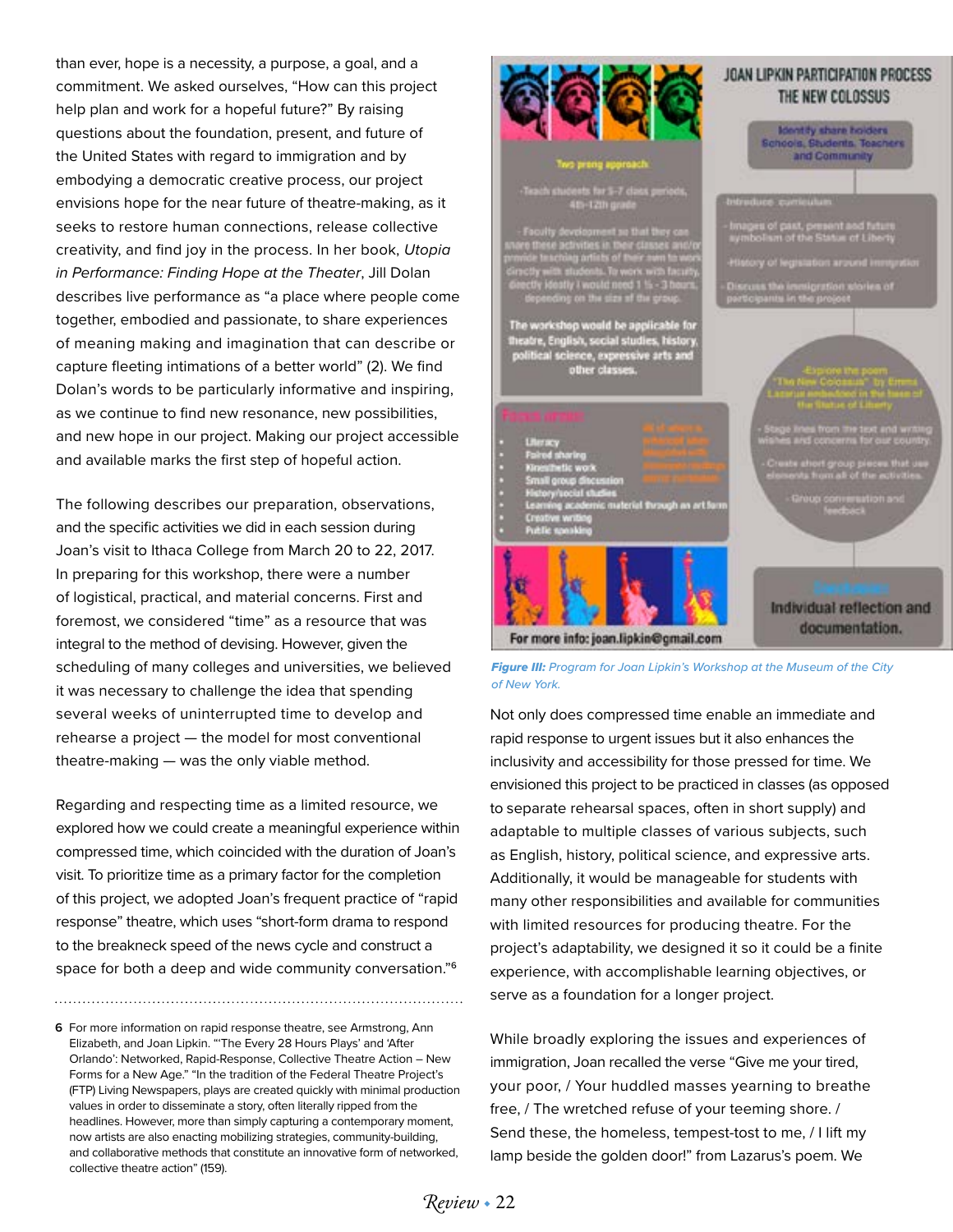

Figure IV: Three images of the past, present, and future of the Statue of Liberty and The New Colossus. Photo by Walter Byongsok Chon.

decided on the Statue of Liberty and Lazarus's poem because they were sufficiently recognizable to college students in the US but not as divisive as a recent news headline. We acknowledged that, even in the emotionally charged environment around the issue of immigration, the workshop participants would have different relationships with immigration, depending on their nationality, race, ethnicity, ancestry, politics, and other factors. It was crucial to be mindful of various personal experiences and to be open to multiple viewpoints. We also considered it essential to account for the history of colonialism and the experience of Indigenous peoples and the US history of enslavement. We believed that engaging critically, creatively, and collaboratively with these topics — signifying immigrants as integral in both the history and modern iteration of the United States — would help the students form more informed, comprehensive, and compassionate responses and views on the contemporary issues regarding immigration.

For the devising exercises, we consulted a variety of sources including Joan's "On the Case for Devising Theatre for Social Justice on College Campuses," Augusto Boal's *Games for Actors and Non-Actors*, and Alison Oddey's *Devising Theater: A Practical and Theoretical Handbook*, among others. However, we also customized our exercises so that they could be completed in a couple of class sessions and that, from warmup to final manifestation, the students could develop a trusting, supportive, and intimate class community. Prior to Joan's arrival, we spent time designing substantial foundational work for the students to engage so that we could use all of our in-person time optimally. This included first assigning students to familiarize themselves with the poem

and the statue, reflect on their meanings, and learn about their own family's relationship with immigration, if they had one. Starting with this research and personal associations, the workshop was designed to generate synergy through sharing and lead to collaboration.

We held two fifty-minute sessions in classes for Dramaturgy (11 students) and Theories of Performance (16 and 20 students, respectively), each class a mixture of acting and theatre studies majors. While the acting majors had more experience performing, this workshop was the first for many in devising and collaborating on such a project. This workshop complemented the classes by directly engaging with the core questions explored in each class, "Why (this project) here? Why now? Why us?" (Dramaturgy) and "What is the relationship between theory and practice? How can theory be applied to and enrich practice?" (Theory of Performance).

At the beginning, we introduced the workshop as an exploration of a different kind of learning, focusing on physical embodiment rather than strictly theorizing through more conventional means. Joan led the students in a physical warmup for around 10 minutes, which included walking around and saying hello to each other with elbow, hips, and knees, saying "I'm glad to see you again." This unorthodox form of greeting prompted much laughter together. This warmup released the students' tension and self-consciousness by shifting their focus from the brain to the body, specifically to body parts not frequently used in a classroom, and by encouraging them to acknowledge each other as fully embodied people whose presence was significant.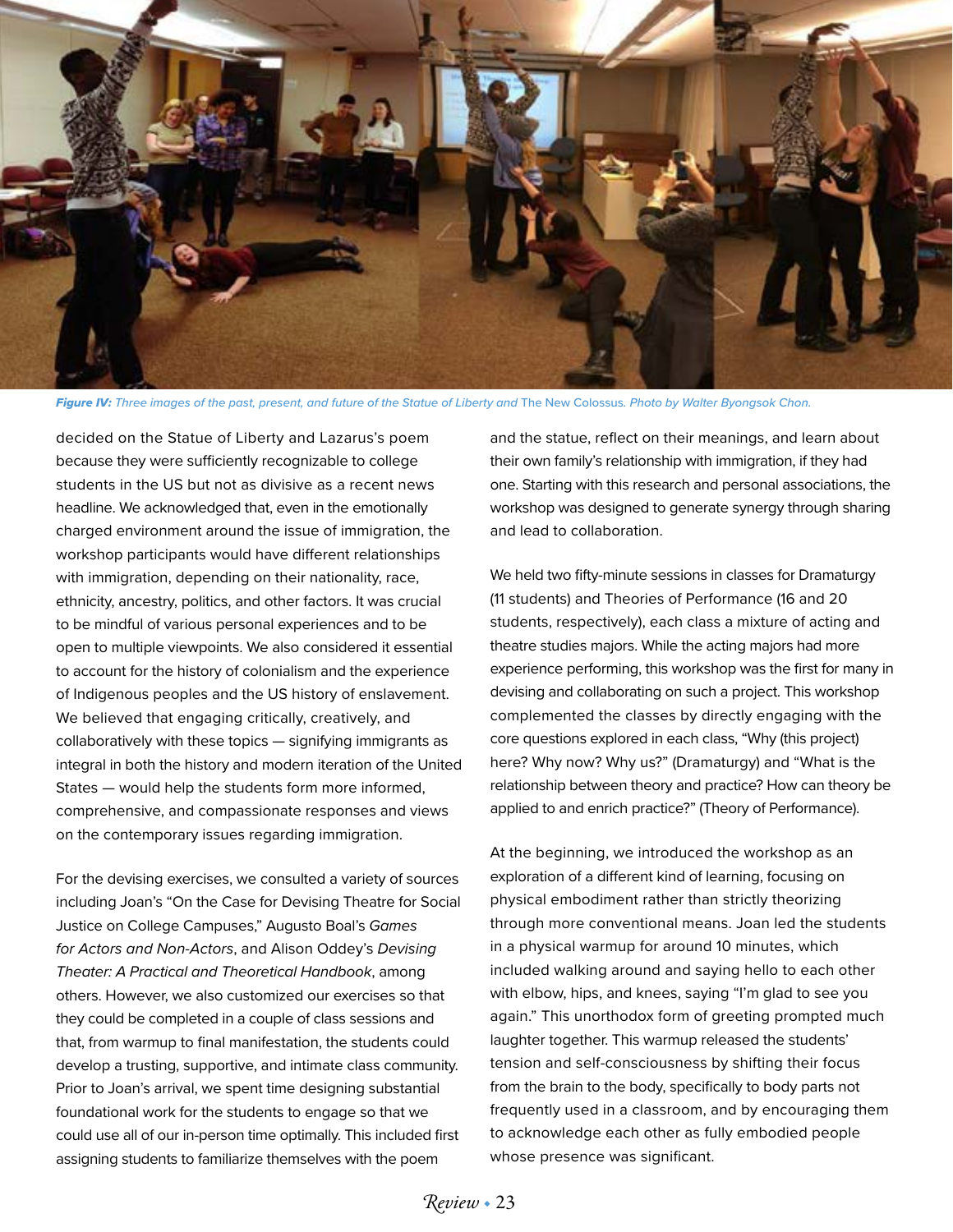Next, we shared why we chose the statue and the poem — for their relevance, embedded history, the poem's lyrical quality, and the statue's visual potency — and asked students for their responses to the material (10 minutes). To encourage participation from as many students as possible, we used "popcorning." This is an applied theatre technique in which people quickly share without raising their hands, in a kind of collective brainstorming that mitigates self-consciousness

we next led the students in image work. In groups of three or four, we asked them to create images solely with their bodies, without using words. We checked to make sure everyone felt comfortable and safe doing physical group work because this ethically requires consent. Fortunately, everyone did. But it is important to check in with students prior to, or at the beginning of, the first meeting and acknowledge the need to be sensitive to those with



Figure V: Three images of the past, present, and future of the Statue of Liberty and The New Colossus. Photo by Walter Byongsok Chon.

and diminishes the hierarchy between instructor and student. Without the need for acknowledgment by the instructors, we could see the less vocal students gradually gaining confidence in participating. All of the students were familiar with the statue, but for several, this was the first time thinking deeply about it.

The students showed different levels of familiarity with *The New Colossus*, depending on where they grew up. Yet they all recognized that the poem was iconic and spoke strongly to the present. The value of such a resonant statue and poem, both recognizable yet arguably not overused, created a common point of reference, while still leaving space for individual responses through different associations. We also gave the students room to share their feelings about immigration issues. We found most students strongly engaged in, and were enraged at, the political climate around immigration. While we encouraged their uninhibited responses, we refrained from sharing our own views, mindful of the inherent hierarchy between instructor and students and wanting to maintain neutrality as much as possible.

Once we began to establish an open and trusting space,

differing levels of physical comfort and accessibility. The images we asked them to create were:

- The past of the statue and the poem (2–3 minutes)
- The present moment of the statue and the poem (2–3 minutes)
- The imagined future of the statue and the poem (2–3 minutes)

The tight timeframe for each image helped the students get moving and work together immediately. When they had finished creating all three images, we asked each group to show these images in a sequence. The three images, depicted by three or four bodies at a time, displayed clear and distinctive narratives, and the variety of the images and sequences marked numerous artistic possibilities with this short exercise. After sharing each group's image work, the students responded how emotionally powerful it was to both create and watch these images. Several students said how struck they were by the power of images without words. Many primarily self-identified as liberal or progressive in their politics and were interested to know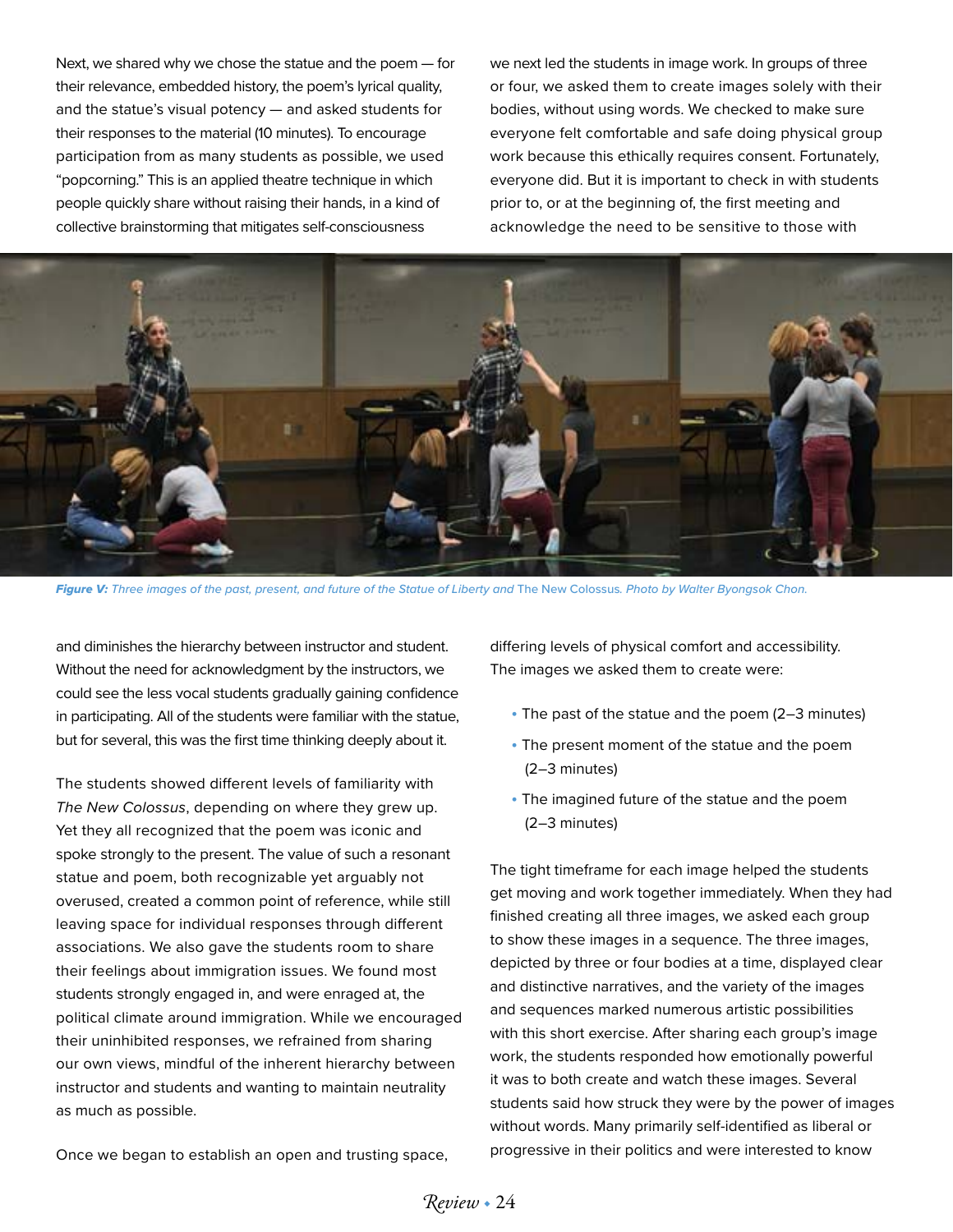

Figure VI: Three images of the past, present, and future of the Statue of Liberty and The New Colossus. Photo by Walter Byongsok Chon.

what it would be like to have conservative perspectives participate in this exercise as well.

The last activity for the first session was an individual writing exercise (5 minutes), which was meant as reflection and could optionally be shared. We started with the initial prompts: Complete the sentence, "When I think about my country, I..." and "When I think about my life, I..." Then, to encourage a deeper level of reflection, we added, "What are you concerned about?" We also offered as a final prompt, "Identify three things that give you pleasure." The sequence of reflection prompts, we observed, helped the students further connect their experience of the day's workshop with their individual fears and desires. Several students shared that they felt supported by the process and that the workshop made them feel optimistic.

At the second session, we gave the students the specific task of putting together a rudimentary performance of about two to three minutes with the same group from the image work. We gave them fifteen minutes to prepare, with the instructions to use as many of these elements as possible:

- Use at least one image from the image exercise.
- Use at least five lines from *The New Colossus*.
- Use at least two of the writing prompts from day one. Responses could be from one person or selected from all the group members.
- Insert some part of your family's immigration story or ancestral history, if comfortable sharing. This could be from one person or selected from all the group members.
- Something should be sung.
- The piece should have a beginning, middle, and end.

The two-to-three-minute length was specified so that each group could share their piece and that there would be enough time for discussion and reflection. Also, the short length encouraged students to choose the necessary material for a coherent narrative. Going forward, the length of the performances can be adjusted for time and participant availability.

In one session, some students got anxious about including all of the elements, so we emphasized again that they should choose what most spoke to them. But we found that giving some guidelines helped them to anchor and focus their creative processes. Another option, if there is time, is to provide half of the instructions first, and ask them to prepare a short piece. Then, after sharing what they have created, offer the rest of the instructions as ways to deepen and build upon what they have begun to create.

The final pieces varied greatly, embodying powerful images, touching personal narratives, and closely-knit ensembles, especially given the compressed time frame. The poetic texts, personal stories, and physical movements resulted in distinctive and original pieces, which the students said they enjoyed creating and watching. Several students appreciated that the pieces were both personal and political, emotional and intellectual, and literary and theatrical. Some expressed the desire to have more time to develop their pieces more fully.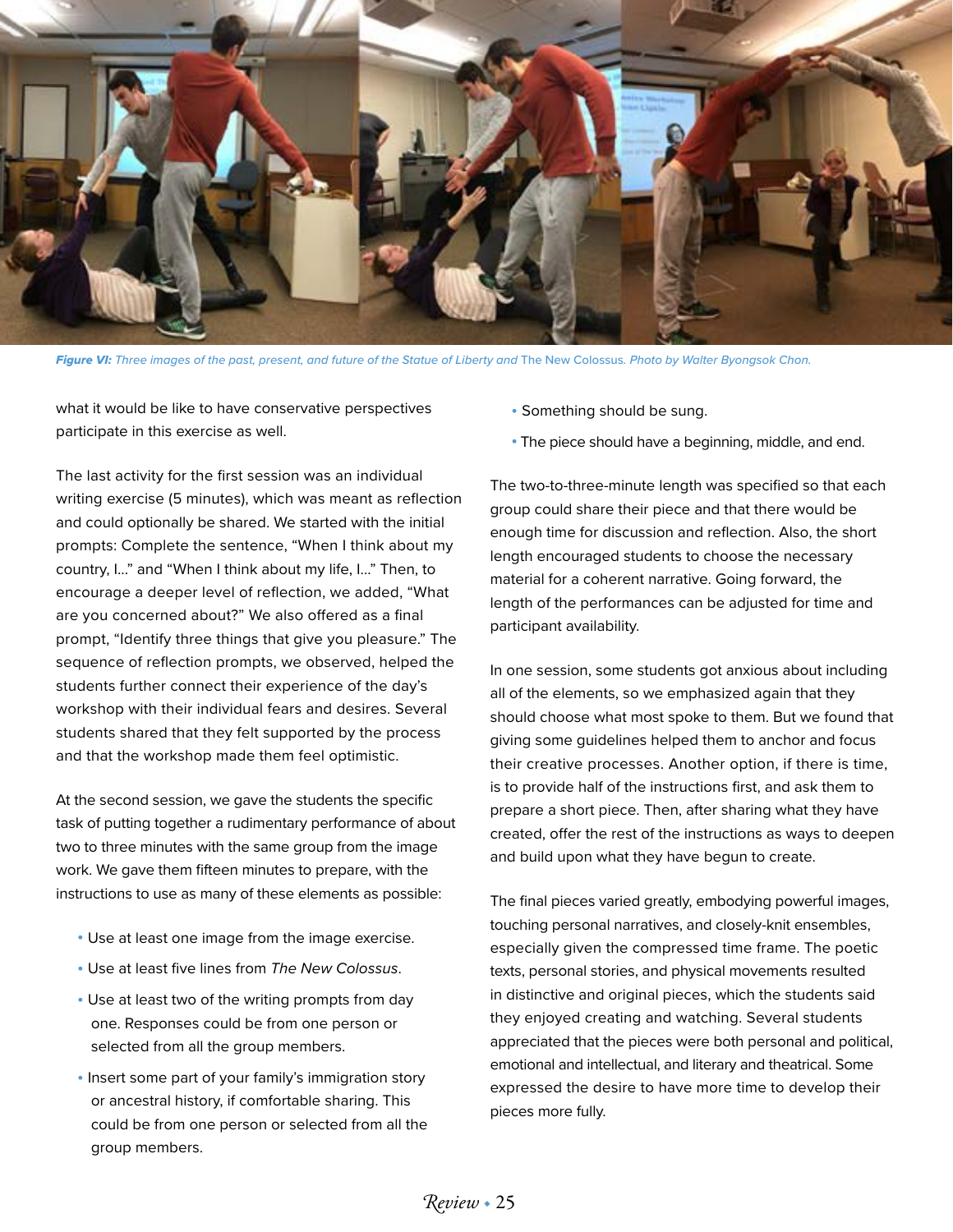For the last activity of the workshop, we assigned a "reflection paper" (5 minutes) to the students, so that they could privately reflect on their experiences.

- **1.** What did you learn or relearn about yourself regarding performance in this process?
- **2.** What did you learn about the work and creative capacity of your classmates?
- **3.** What did you find most interesting about this process? Name 2–3 things.
- **4.** How did you feel about the subject matter?
- **5.** How might you use what you learned in your other work or in the future?

Joan uses versions of this reflection process in most of her projects as it is mutually beneficial for both teachers and participants. The reflection paper gave them an opportunity to contemplate building a community through ensemble work and to think in more innovative terms about what kind of new work they could create using devising techniques. By the end, we observed a great sense of camaraderie, with the students feeling pride in the work they accomplished in such short time and expressing appreciation of each other's contributions and respect for the artistry they all brought. Some of the student reflections include: "I learned that although I don't necessarily love performing, I loved the act of devising and creating these images on the spot"; And "I learned how much I appreciate the opinions of my classmates and my friends."

While pleased with the work and the commitment from the students, we felt that the workshop could benefit from additional sessions. For example, students could bring in their own research, which could be integrated into their performances. More time for discussing audience reception could help the students refine their pieces and, if possible, prepare them for a wider public presentation. Through their research and collaboration, the students already performed as dramaturgs within their own groups. With watching each other's performances and offering constructive feedback, their dramaturgical role can expand to the whole project beyond their group.

Still, we found great value in introducing this method of embodied learning, which involves every participant, and planting seeds for the students to be motivated and hopefully continue this process on their own. As one

student put it, "The subject matter is increasingly and scarily relevant in this day and age and art desperately needs to be created about it." The inquiry into the topic of immigration can accordingly enrich the students' learning in other classes, deepen their engagement with social issues, and promote thoughtful citizenship.

The students, all theatre majors, shared that they found the process stimulating and enjoyable: "This experience showcased that devising is possible with open-minded colleagues." This feedback helped us see the possibility of extending this workshop to non-theatre students. The design of this workshop considers each participant's experience, background, and comfort level with performance and devising. Through the exercises, we are able to build a supportive environment in which every participant is recognized as significant. Furthermore, virtually any class can adapt it to explore their subject matter with a creative approach, perhaps even with one or two sessions.

This embodied and collaborative learning can offer a refreshing addition to analytical and cerebral pedagogy. Additionally, this kind of work offers possibilities for students to synthesize the many aspects of a pressing contemporary issue, including legal, empirical, anecdotal, cultural, historical, socio-political, and personal, through their creative responses. Each participant's recognition of their contribution can lead to improved confidence and, collectively, generate a lively class atmosphere. With the appropriate increasing advocacy and mandates for diversity, equity, inclusion, and accessibility in educational institutions, this project, or ones like it, can offer an opportunity for students to artistically represent their communities as well as a means to foster collaboration and to learn in a more inclusive manner.

Examining this workshop now, in 2021, we are struck by how resonant the topic still is and what new possibilities there are for updates. When we initiated this project in 2017, we focused on the issue of immigration because of the horrific treatment of immigrants and refugees. Now, under a new executive administration, the government's official stance toward immigrants is shifting toward one of more acceptance and protection. However, the divisive political environment, the political and diplomatic ramifications around immigration policies, and strict travel regulations due to the pandemic present persisting and new difficulties for immigrants and refugees. Furthermore,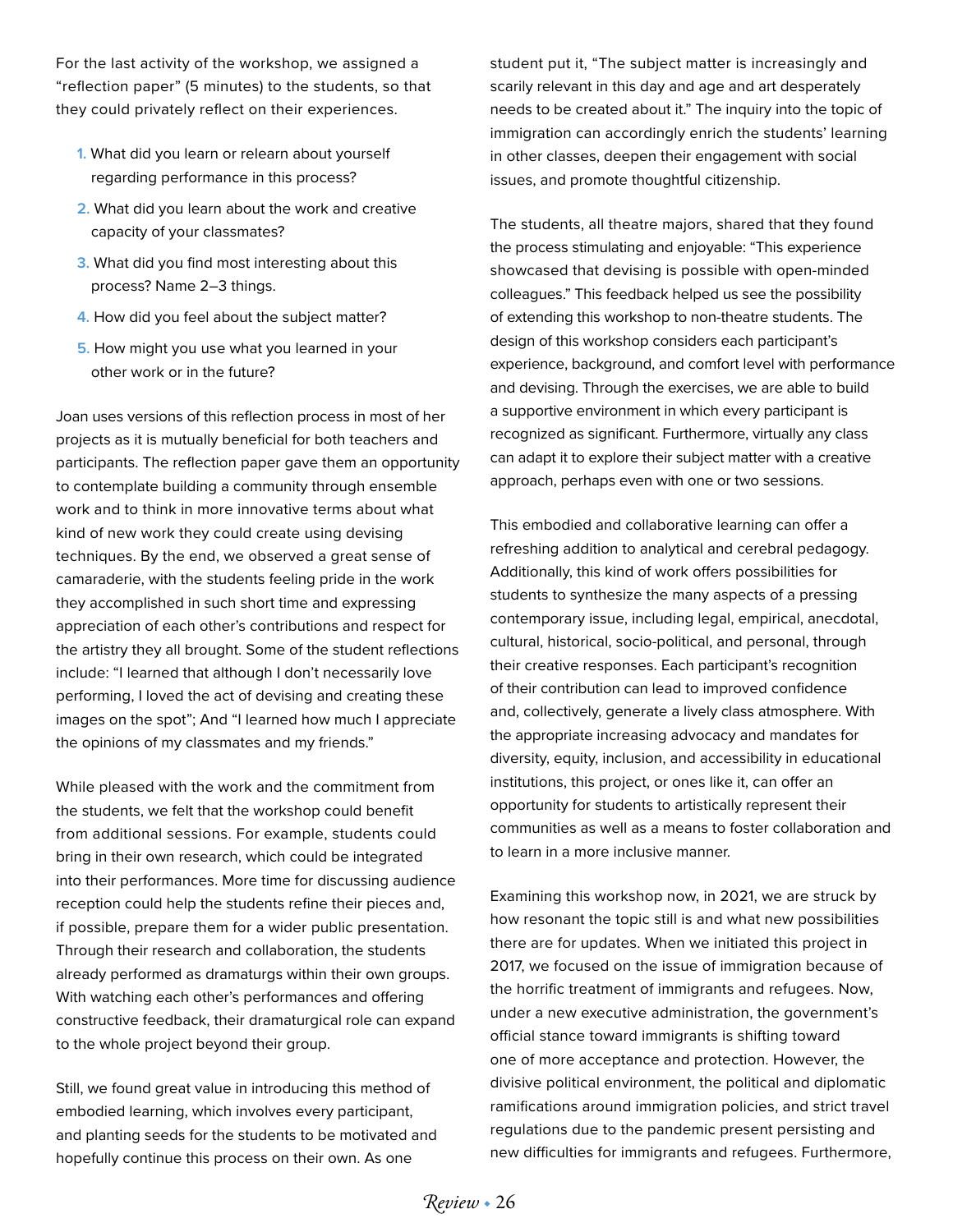

**Figure VII:** Three images of the past, present, and future of the Statue of Liberty and The New Colossus. Photo by Walter Byongsok Chon.

new issues and discourses pertaining to the treatment of marginalized identities, including non-binary, LGTBQ+, and people with disabilities, among others, heightened by climate crisis expands the issue of immigration to broader humanitarian concerns. Additionally, more recent critiques of the US's colonial history and the concerted efforts to acknowledge the land as originally belonging to Indigenous peoples call for a more rigorous interrogation of the foundation and present of the US, as well as more rigorous imagining of a future that embraces equality and shared humanity.

With in-person theatre-making and classes slowly returning with safety guidelines, and with theatre artists finding new innovative ways of collaboration during the pandemic, we envision that The New Colossus Project might provide educational institutions and communities with opportunities to explore and respond to topical issues and discourses rapidly, collaboratively, and creatively. We also envision more inclusivity and accessibility in future iterations of this project, so that it could be offered across a broad spectrum of demographics with differing levels of physical ability and accessibility and even in a virtual space.

Our project, as offered over a few sessions at Ithaca College, helped us recognize what we could expand and amplify with additional sessions. Nevertheless, it is thrilling to see what can be accomplished inside a few sessions with significant preparation and scaffolding of ideas and considerations. And this is an important factor in an increasingly timelimited world. The adjustable period of the workshop, the openness to all levels and experiences, and the adaptable and expandable topic present numerous opportunities for embodied learning. The broadening landscape of

possibilities for this project and others like it offers a much needed progressive and transformative model of theatre-making. With our belief that an essential function of art and education is to promote civic dialogue and activity, cultivate artistry, and enrich communities, we are happy to share this project and consult with educators, practitioners, and institutions. ◆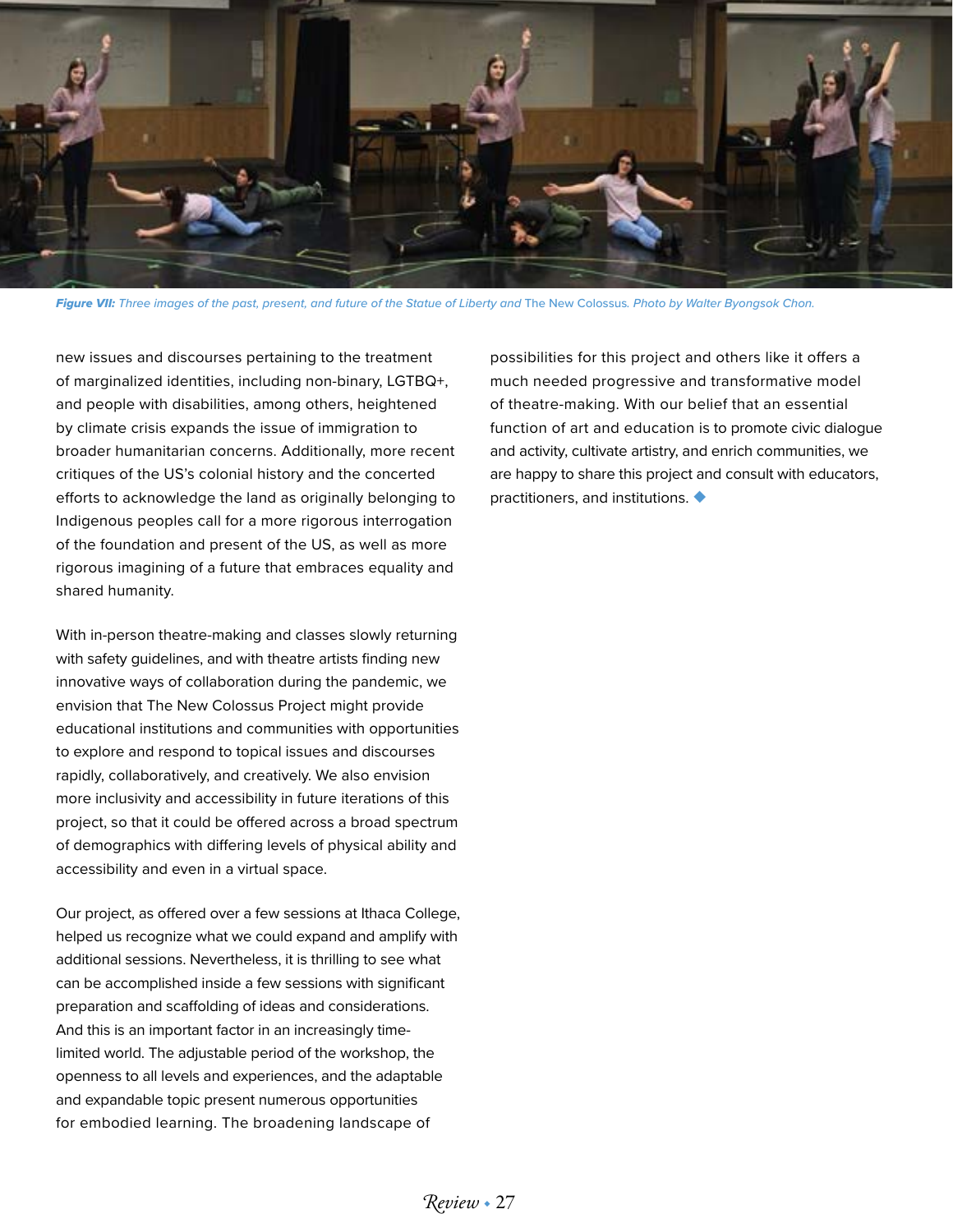JOAN LIPKIN **is an internationally recognized as a groundbreaking theatre artist, educator and social activist. She works at the intersection of performance and civic engagement, creating events and dialogues about the most pressing issues of our time including climate change, voting advocacy, disability, racial justice, gender equality, LGBTQ+ experience, gun sense, reproductive choice, and immigration reform.**

**She regularly creates work with diverse populations, is an expert on rapid response theatre, and has contributed to or produced national projects including Every 28 Hours, After Orlando and Climate Change Theatre Action. In 2016, Joan founded Dance the Vote in the belief that voting is our most precious right and that the arts are a pivotal, non-partisan way to engage the community.**

**Joan has received numerous awards including a Visionary, Ethical Humanist of the Year, Leadership for Community-based Theatre and Civic Engagement, Woman of Achievement, What's Right with the Region, and an IDEA.**

**Her work is included or referenced in** *Scenes from a Diverse World***,** *Best American Short Plays***,** *Amazon All Stars***,** *Upstaging Big Daddy: Directing as if Race and Gender Matter, Radical Acts: Theater, Feminist Pedagogies of Change***,** *HowlRound***,** *American Theatre***,** *Theatre Topics***,** *New Theatre Quarterly***,** *Dramatists Guild***,** *National Women's Studies Association***, and** *The Journal of Literary & Cultural Disability Studies***, among others.**

WALTER BYONGSOK CHON **is a dramaturg, critic, translator, educator, and theatre scholar from South Korea. He is an Assistant Professor of Dramaturgy and Theatre Studies at Ithaca College. He served as dramaturg at the Yale Repertory Theatre, Yale School of Drama, the Eugene O'Neill Theatre Center, the Great Plains Theater Conference, the Hangar Theatre, the Civic Ensemble, and the New York Musical Festival. His writings appeared in** *Theater***,** *Praxis***,** *The Korean National Theatre Magazine***,** *The Korean Theatre Review***,** *Asymptote***,** *The Mercurian***,** *The Routledge Companion to Dramaturgy***,** *Diversity, Inclusion, and Representation in Contemporary Dramaturgy: Case Studies from the Field***, and the online magazine** *The Theatre Times***, for which he is serving as a co-managing editor for South Korea. His produced theatrical translations include Sam-Shik Pai's** *Inching Towards Yeolha* **(Korean to English) and Charles Mee's** *True Love* **(English to Korean). He has presented at various conferences, including ALTA, ASTR, ATHE, GSA, LMDA, MATC, NeMLA, and PTRS. Walter received his B.A. in English from Sungkyunkwan University in Korea, M.A. in theatre studies from Washington University in St. Louis, M.F.A. in dramaturgy and dramatic criticism from Yale School of Drama, and D.F.A from Yale School of Drama.**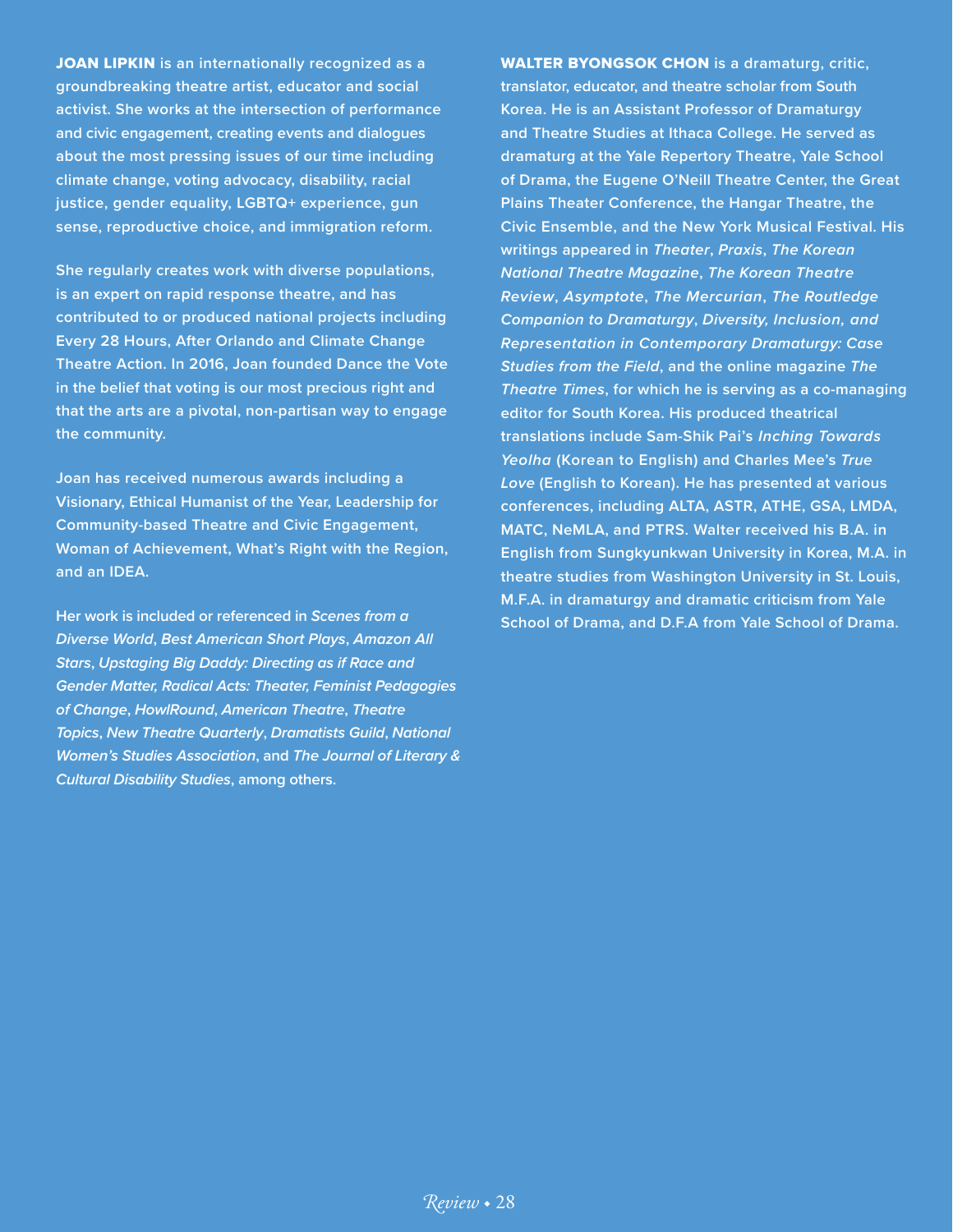## **WORKS CITED**

- Armstrong, Ann Elizabeth, and Joan Lipkin. "'The Every 28 Hours Plays' and 'After Orlando': Networked, Rapid-Response, Collective Theatre Action — New Forms for a New Age." *Theatre Topics*, vol. 28, no. 2, 2018, pp. 159–164.
- Boal, Augusto. *Games for Actors and Non-Actors*. 2nd ed., Routledge, 2002.
- Dolan, Jill. *Utopia in Performance: Finding Hope at the Theater*. University of Michigan Press, 2005.
- Lipkin, Joan. "On the Case for Devising Theatre for Social Justice on College Campuses." *Theatre Topics*, vol. 26, no. 2, 2016, pp. 255–259.
- Oddey, Alison. *Devising Theater: A Practical and Theoretical Handbook*. Routledge, 1994.
- Selected Students. "Reflection Paper," prepared by Joan Lipkin and Walter Byongsok Chon for the classes Dramaturgy and Theories of Performance, Ithaca College. 2017.
- *We See You, White American Theater*. We See You, W.A.T. weseeyouwat.com. Accessed 13 June 2021.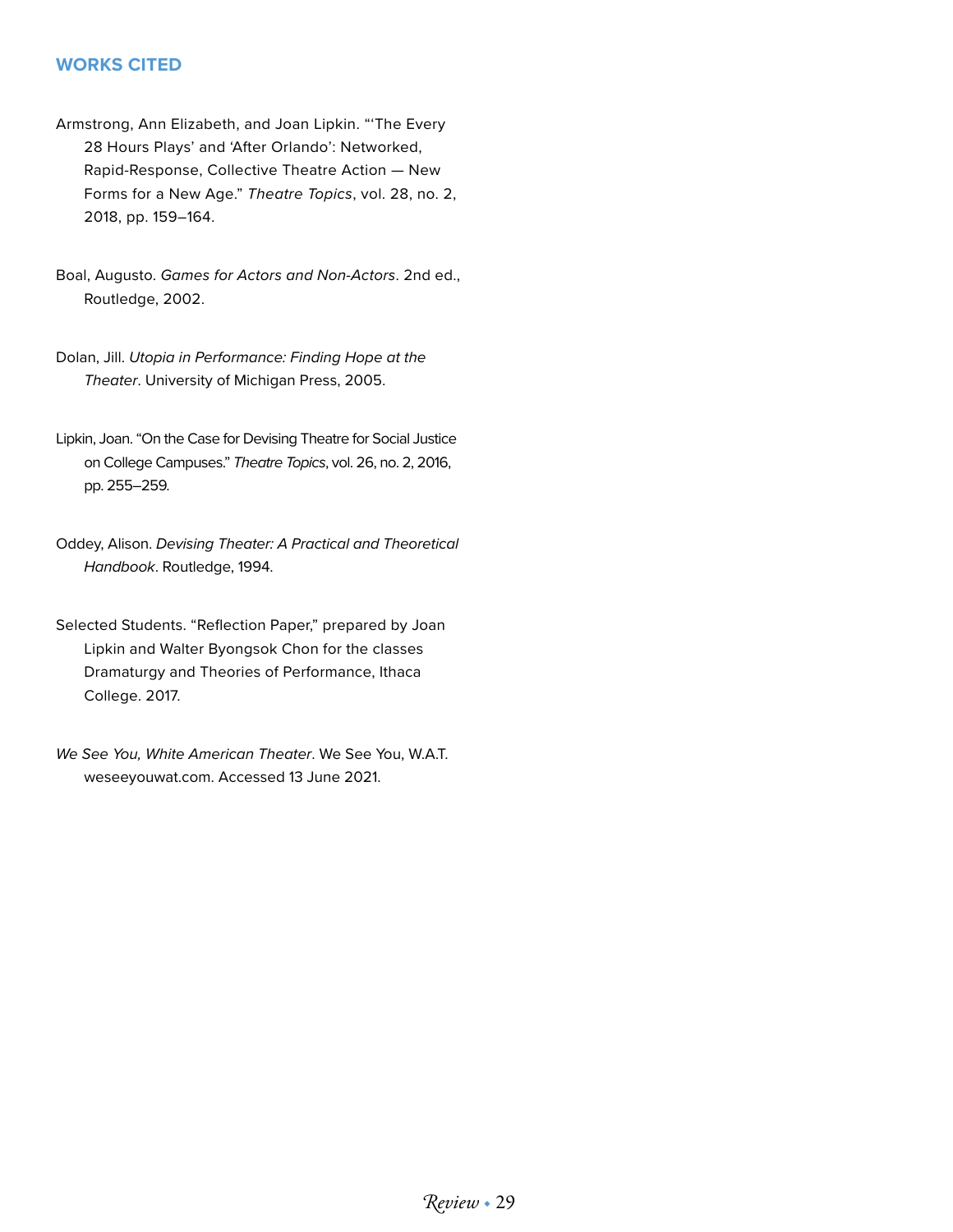# Pregnant and Performing: Embodied Dramaturgical Methodologies

**by Sarah Johnson in conversation with Rachel Hirshorn-Johnston**

y artistic practice as a dramaturg often collides with my lived experience. If I start working on an actor packet for a play set in London, a travel documentary is sure to be recommended in my next binge-watching session. If I am working with a playwright on developing a piece about an astronaut, NASA will report the success of a mission started years ago. If I am working on a program note about grief, an anniversary of a loved one's passing will come and go. Some of these occurrences can be easily explained, a corporation using my internet search history to sell me products or a heightened awareness of a subject making certain news stories stand out of the never-ending stream of information we encounter each day. Some are the work of coincidence that feels more poignant given the context. These interactions between my lived experiences and my artistic practice (and vice versa) help me work more effectively as a dramaturg. As a temporary expert on a topic providing contextual understanding on the world of the play, my trustworthiness increases when I can speak from personal knowledge. I believe that a well-trained and experienced dramaturg can effectively serve a production without direct experience in the subject matter of the play. Certainly, the inverse — dramaturgs with a deep knowledge of the subject matter of the play but little to no understanding of the art of dramaturgy — has done no favors for the reputation of the practice at large. The synergy of embodied knowledge and dramaturgical skill creates the most effective, efficient, and potent pairing of a dramaturg with a production.

In my career, this synergy has never coalesced more than during my service as dramaturg for two plays in consecutive seasons for Outpost Repertory Theatre. In 2019, I served as dramaturg for a production of Branden-Jacobs Jenkins'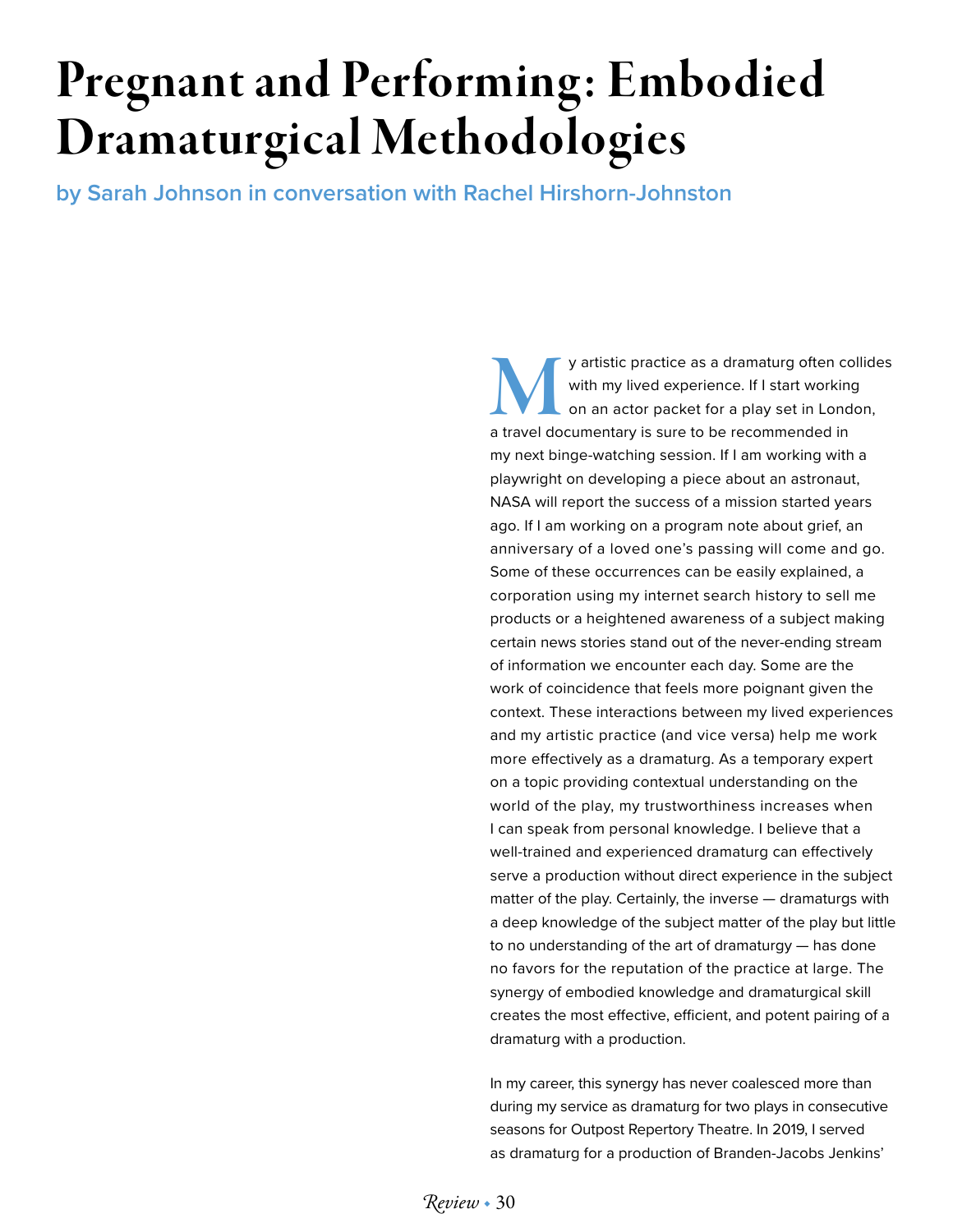*Gloria*. 1 Rachel Hirshorn-Johnston played the title role and therefore also played the role of Nan, as indicated in the script. Nan is eight months pregnant with twins in the second act of the play. In 2020, I served as dramaturg for Outpost's production of George Brant's *Grounded*. <sup>2</sup> Rachel portrayed The Pilot and I once again found myself dramaturging a play where Rachel's character becomes pregnant, births a child, and experiences a transformation into motherhood. In my work with Rachel for *Gloria*, I referenced the experience of my own pregnancy and transformation into motherhood. My oldest child was thirteen months during our

"My lived experience of pregnancy and motherhood became an asset in my work as a dramaturg..."

rehearsal process for the show. A year later, I discovered I was pregnant with my second child a week before rehearsals began for *Grounded* and lived the early days of pregnancy as I described them to Rachel. Rachel had never been pregnant and was not a mother during the rehearsal and performance of these shows and did not have any lived experience of this particular aspect of the lives of characters she played. As dramaturg for *Gloria* and *Grounded*, I set out to provide Rachel with useable information about the experience of discovering and living through a pregnancy, birth, and the transformation into motherhood. My lived experience of pregnancy and motherhood became an asset in my work as dramaturg and gave me heightened awareness of the effect of staging motherhood in the plays. Not long after *Grounded* closed, Rachel herself discovered that she was pregnant with her first child and our relationship as dramaturg and actor shifted to peer support. As I empathized and offered advice to Rachel through her first pregnancy, we joked that I was once again her "pregnancy dramaturg," but this time not in

**1** *Gloria*. By Branden Jacobs-Jenkins, directed by Ronald Dean Nolen, Outpost Repertory Theatre, 30 Jan.-10 Feb. 2019, Louise Hopkins Underwood Center for the Arts Firehouse Theatre, Lubbock, TX.

**2** *Grounded*. By George Brant, directed by Patrick Pearson, Outpost Repertory Theatre, 24 Jan.- 2 Feb. 2019, Louise Hopkins Underwood Center for the Arts Firehouse Theatre, Lubbock, TX.

preparation for a theatrical production. This time she was preparing for a shift in her real life, outside of the theatre, and all the information I shared in our work for *Gloria* and *Grounded* took on a new purpose. It seems the adage of "art imitating life" and vice versa works reflexively in time, too. Dramaturgical research served the actor not only during the creative process but also as a reference during her real-life experience of the plays' content — in this case, pregnancy and early motherhood — post-curtain.

Given our current discourse around the importance of racial and gender identity in collaborators for productions, my experience serving as dramaturg for these plays made me examine the intersection of my identity with my work. The value of my embodied knowledge of pregnancy and motherhood comes to fruition in plays including pregnant characters and stories of motherhood.

The following is a transcribed conversation between me and Rachel about how our experience as both mother and artist, informed our relationship as actor and dramaturg.

#### **SARAH:**

We are both company members of Outpost Repertory Theatre, so we work with each other frequently, right? A playwright and dramaturg that work together frequently is pretty common, but an actor who regularly works with the same dramaturg is not common at all.

#### **RACHEL:**

Honestly, it's very rare for me. I remember my first real appreciation for dramaturgy: I was doing Sheridan's *School for Scandal* in like 2000, maybe 2002, and I remember, receiving this packet of information, this thick packet on "the language of the fan." I nerded out right? "Oh my God, it means all this!" Wow, there's so much we can do here, and yet I don't remember the dramaturg ever opening her mouth. I don't think she was given time. It is hard to give time to the dramaturg, and also as a vocal coach, I'm highly aware of stepping on director's toes. So, I get not always hearing the dramaturg's voice. I think a reason why our personal relationship as dramaturg and actor is unique in its realization, is because dramaturgs, in my experience, often aren't given the time or they don't take the time to connect with the actors. Or there's a fear of stepping on the toes of the director. You, Sarah, were able to collaborate more fully in the creative process. We happened to be working with Dean and Patrick, neither of whom have children.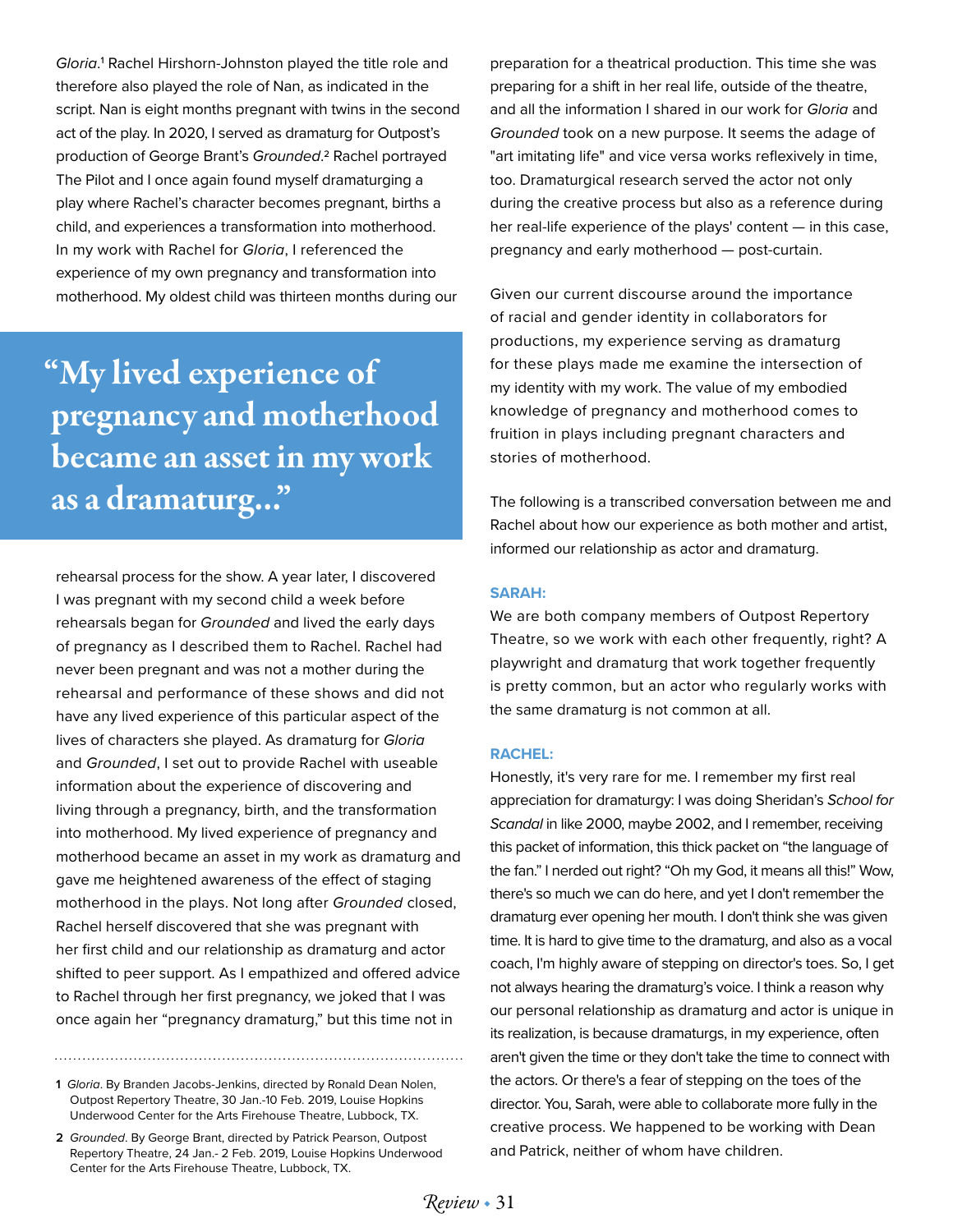#### **SARAH:**

Right, and they wanted me to jump in. They said, "oh, this is a thing that I can't talk about. And I want you to." I mean, Patrick specifically said he was thrilled to find out I was working on the show because he needed to make sure there were other female voices in the room. He felt like there was not enough female representation in the room for a one-woman show.

#### **RACHEL:**

The character of The Pilot goes through experiences like pregnancy, childbirth, and workplace sexism, that women, naturally, are apt to have a different perspective on. Having a dramaturg who had experienced these things was helpful, especially when your director doesn't have that lived experience. I feel like I've done a wide variety of professional contracts. Working with you was one of the first times where I thought, I'm getting a lot of real-time contextual information here in addition to all of the literature that you pulled for us. It's a great question though: What is the role of the dramaturg in the context of the actor? There are real possibilities there, I think. But it's been actually quite limited in my experience.

#### **SARAH:**

I mean, in part, our ability to work as dramaturg and actor in rehearsals, engaging with useful information in the moment, was because we were working with directors who were open to that. Not all directors are open to on-the-spot in-the-moment feedback or information from a dramaturg.

#### **RACHEL:**

But as an actor when you work off impulse, that's great. Assuming you've done enough prep work, your ability to integrate additional and pertinent character research from a dramaturg is actually happening in real time, which can make for a palpable moment in performance. I guess the question is: What were we able to accomplish as an actor and dramaturg? Should it be relegated to our particular circumstances? Did it occur as a result of our unique situation? Women talking about pregnancy in a male-led environment with a male playwright and male director. This synergy of a relationship can be possible between dramaturg and actor if the director's open and intentional about that. I just think that's liquid gold.

#### **SARAH:**

I do think there was something special about the

relationship in our context; having lived things that were infiltrating the world of the play and vice versa. But yes, in an ideal situation that dramaturgical work happening in the moment is when that relationship with an actor can be generated. There are directors that feel like that's an encroachment on their territory.

#### **RACHEL:**

And I get that. I mean, I remember working with a director on a Shakespeare play as a vocal coach and this director saying, "You just focus on their accents." It was a Shakespeare play that had accents. Don't get me started. But he was like, don't veer into the world of acting notes. Don't give them any language, right? But here's the thing, and this is what I tell my students, you cannot separate vocal notes from acting notes. You can't just be like, here's your mouth posture. You have to talk about integration. Otherwise, it's going to sound artificial — a voice disembodied. You can hear this in actors where yeah, this is phonetically accurate, but you have not put it into yourself. You're not using dialect as action. You can't just go talk about the language of the fan without —

#### **SARAH:**

When are you using it? How are we using it?

#### **RACHEL:**

How are you using it? Why are you using it? And I think that's a conversation. I think the director is in charge of vision and the creative team is in charge of supporting that vision and, therefore, all voices must have a platform in making that vision happen. Anyway, I wax poetic a little bit. So, does this kind of synergy demand that one of the dramaturg's qualifications is lived experience?

#### **SARAH:**

I think it's more about an awareness of the impact of your identity and lived experience (or lack thereof) on your work as a dramaturg. There is definitely a synergy if you have lived experience that connects with the show. I think you can dramaturg a show with information about things you're not an expert in, that you become an expert in temporarily. But there's a magic that happens when you get to do both. When the content of the play is something I know about, because I live it. But I'm also a dramaturg, so I can use my skillset to do the research and bring things up and think about things that are beyond my lived experience. I do think that I talked more and thought more and created more material about motherhood and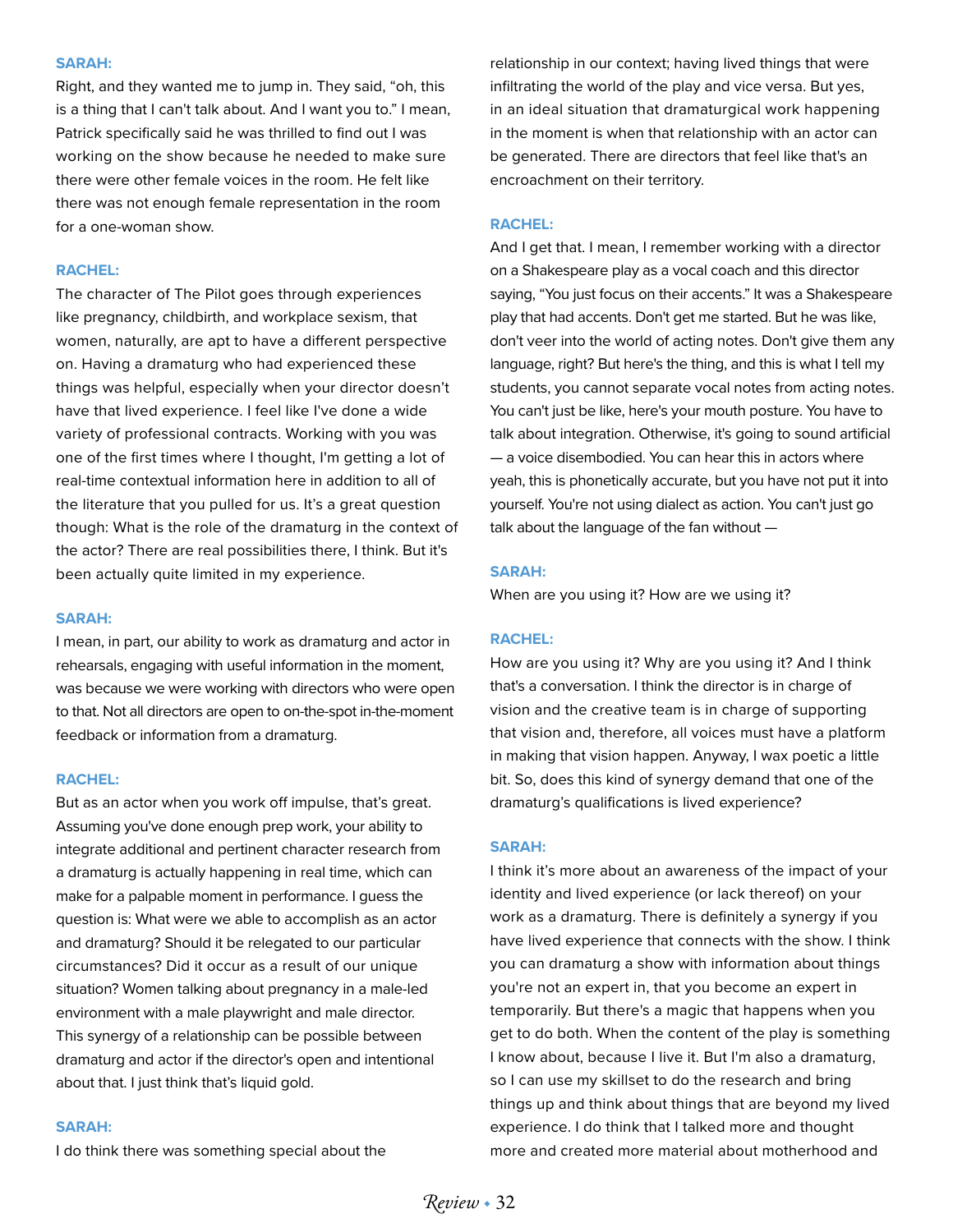pregnancy for those two shows because I was a mother. If I had not been, I also could have seen it just as a plot point, but because I had a lived experience, it was the thing I hooked into.

#### **RACHEL:**

Do you think that's the case for any play that you do?

#### **SARAH:**

Yeah, I mean, I'm going to see it through my lens, right? I can't stop myself. It's about recognizing your expertise and then also recognizing where that leads you in a play. Ten years from now, if I think about those plays, I am going to think about the fact that I was pregnant, the fact that you were about to be pregnant, but we didn't know. Because of their proximity to each other, one year after the next, and that you were playing a pregnant character, and I was the dramaturg.

#### **RACHEL:**

I will remember using a palette of actions that come from my unlived but imaginary experience of being pregnant.

#### **SARAH:**

So, you got to do a run through!

#### **RACHEL:**

One thing that you said to me that I'll never forget — you said a lot of things I'll never forget — but one of them was, "No, when you're pregnant you just cry." The hormones are going, you just cry and you can't necessarily trace back to why you are crying. It's just, I'm crying. It's happened to me a few times while I've breastfed my son. It's a fine day, there's nothing wrong.

#### **SARAH:**

Do you, in that moment, do you remember? Like, "Sarah said..."

#### **RACHEL:**

That's exactly what I think and then I just cry.

#### **SARAH:**

Just like the characters!

#### **RACHEL:**

And I think those notes you gave me during the show — "You just cry" and "This is what my hormones were doing that week in the pregnancy," being good examples — are indicative of a conversation that doesn't or rarely happens so openly in real life, let alone in the world of a play, unless it's to joke about or minimize. Because the dramaturg uncovers the facts of the story, you get the whole picture, you know? The stuff that is socially not often spoken about in a factual

"...as a dramaturg, you did not dismiss the cold, hard realities of pregnancy and motherhood."

way, the "here's some shit you're going to go through, and it sucks" kind of way, though it desperately needs to be. And that's a game-changer. Because dramaturgical research doesn't lie, minimize or misrepresent, or it shouldn't. I think about how, as dramaturg, you did not minimize or dismiss the cold, hard realities of pregnancy and motherhood. You got specific about the physical discomfort of the third trimester in *Gloria* and you were honest about the ambivalence of discovering a pregnancy in *Grounded*.

#### **SARAH:**

Yes! In this process, it felt like advocating for the characters. We talk about advocacy in dramaturgy, and it is often in reference to advocating for the playwright, the production, or the audience, which are, of course, important aspects of the role. But sometimes we have to advocate for a character by sharing the larger context of the character's experience. As a mother, I felt compelled to advocate for an accurate representation of pregnancy and motherhood. The characters deserved to have creative teams with an understanding of their whole lived experience.

#### **RACHEL:**

If I were doing these shows now, after living through a pregnancy and as a mother, I would dive into postpartum anxiety more now. Particularly with The Pilot, but maybe also with the character of Nan, because she's so good at denying and numbing. Pilot, not so much. I would definitely experiment a lot more with that. It's almost like this was reverse applied theatre.

#### **SARAH:**

What do you mean by reverse applied theatre?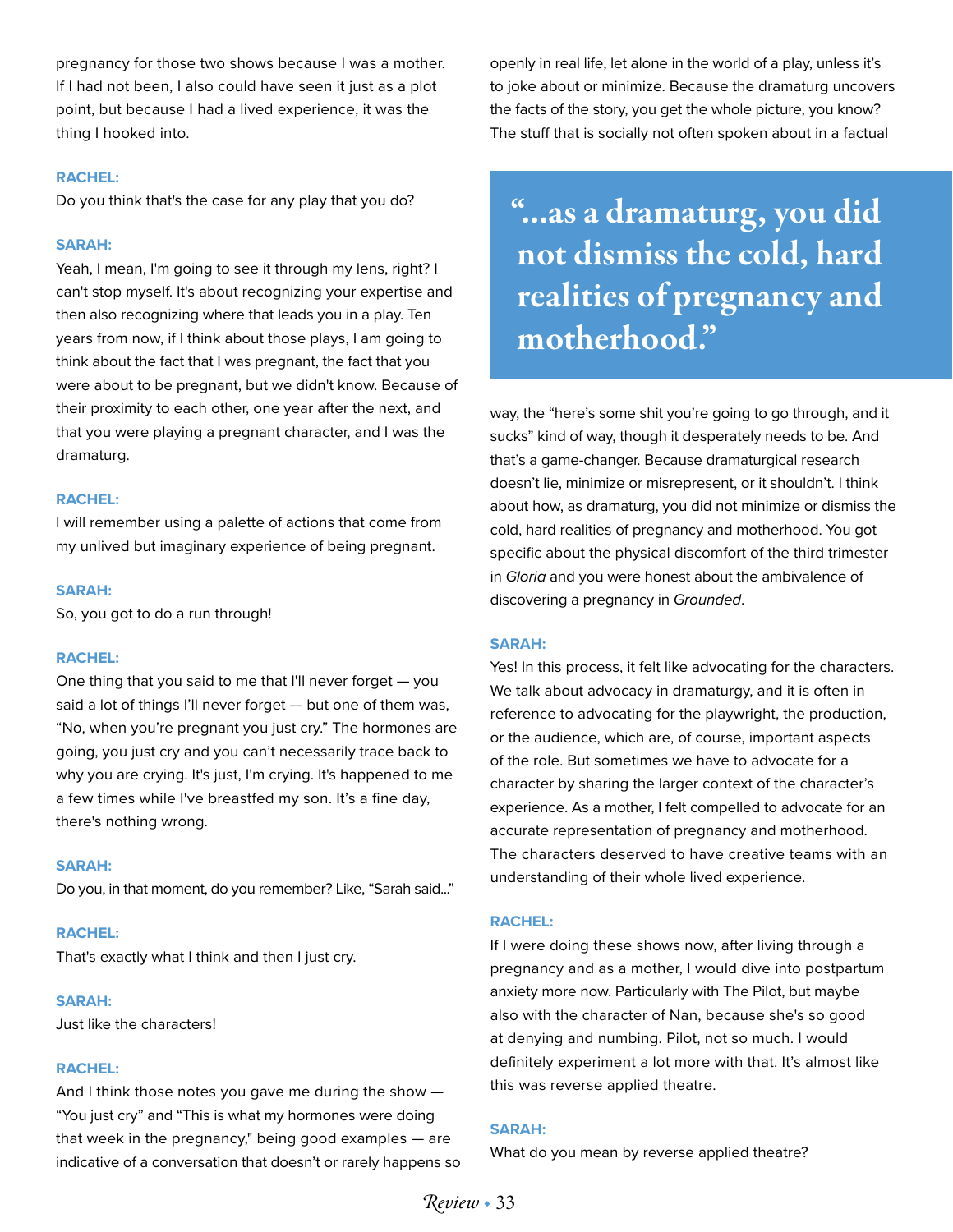#### **RACHEL:**

The stuff I learned from the synergistic relationship, which ultimately went on stage, between you and me, which wasn't in my learned experience. I eventually went through it and that, coupled with our conversations, gave me an understanding.

#### **SARAH:**

So, you used what you had experienced in the theatre. And it actually came up in your real life.

#### **RACHEL:**

Right, whereas sometimes in applied theatre, the piece is about either a current situation or a reflection or a way to work through the past.

#### **SARAH:**

We often use applied theatre, the term, to talk about transferable skills. An applied theatre practitioner going to a community that would benefit from, let's say vocal training to amplify their voices because they're going to go talk to politicians. That's applied theatre. It's applied theatre training, maybe versus an applied theatre performance. But this is so interesting because in this situation this was an applied theatre benefit maybe? From a performance that was not intended in that way. It was a professional show. We were just telling a story.

"The applicable part was very personal and small. It was the two of us talking about motherhood."

#### **RACHEL:**

It was your run of the mill professional contract.

#### **SARAH:**

Right, and it ended up teaching us something for our real life. I think that happens sometimes. I mean, this is not the only time that that has happened for me. When I work on a show, it feels like the material is everywhere.

#### **RACHEL:**

Art imitates life.

#### **SARAH:**

It's not anything supernatural. You just notice the things that you're talking about, and hopefully you've chosen a script talking about things that are current; to address the "why this play, now" question. You're doing a play that's talking about the current moment in an interesting way, and therefore you're going to see it everywhere.

#### **RACHEL:**

Is that to be counted on? I've also done shows where I thought, this is wildly inappropriate for the time.

#### **SARAH:**

The applicable part was very personal and small. It was the two of us talking about motherhood. It's a fairly universal thing, right? There are many mothers in the world, there are many people with children. Pregnancy and childbirth happen in both the plays but these experiences are not the focus.

#### **RACHEL:**

Yeah, they were aspects of the play that raised the stakes, because the characters have either a child on the way or a child in existence.

#### **SARAH:**

Pregnancy is used as a plot point. It's also used as character in the plays; it tells us about who these women are and how other people react to them. And it's used as a device of time too. It's a ticking clock. It indicates time has passed. Nan's belly showing after the act break. We know exactly how much time has passed between Act 1 and Act 2 of *Gloria* because Nan went from discovering she was pregnant to being eight months pregnant on stage. We had theatre magic. You put on a belly and time sped forward. There is a physical manifestation of time moving forward.

#### **RACHEL:**

Wouldn't it be nice to fast forward through pregnancy in real life?

#### **SARAH:**

Oh, definitely. Pregnancy and motherhood make us think about time differently. And that happens in these plays.

#### **RACHEL:**

Yes, time — and what happens when your mind and body completely change and become out of your control. It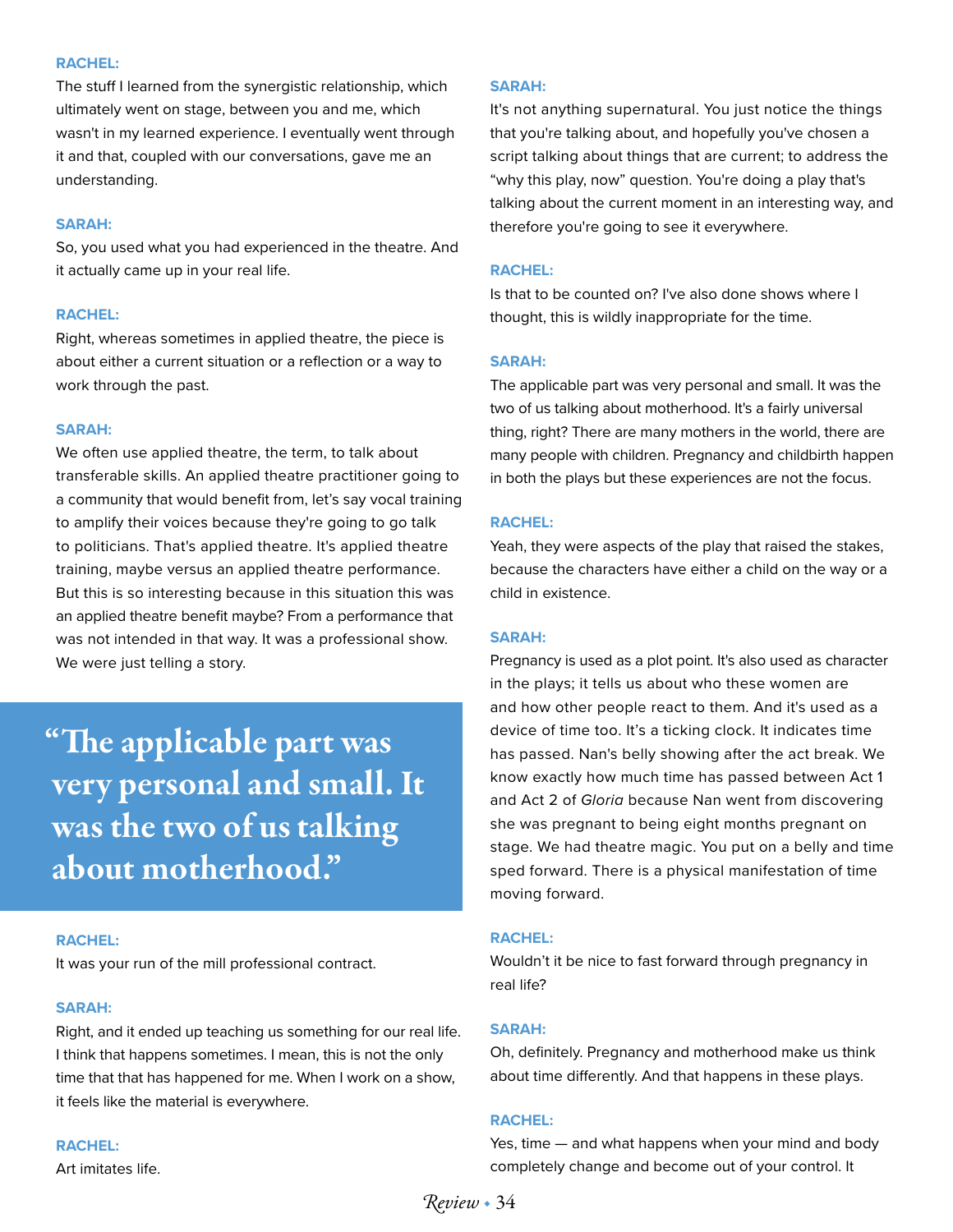was super scary for me. But this fact offers a whole new palette of actions to play with. When you cannot trust your mind or body anymore because they've been taken over by this baby-parasite-thing who is changing the chemical composition in your body to affect your brain. It is fantastical realism meets science. And I only could glimpse this through your eyes before getting pregnant myself. Had you not had a voice in the space, I'm not sure I would have been able to get a glimpse of this concept, let alone embody it.

#### **SARAH:**

This experience, and this conversation about it, has reinvigorated my belief that dramaturgs can and should find their voice in a rehearsal room. The value of contributing, especially in those early rehearsals, to give actors real-time information is not to be underestimated. Also, the value of making professional theatre accessible to parent artists. It's hard. The need for flexibility and resources to support parent artists isn't prioritized in the professional theatre landscape. But, when space is made for us in the room, unexpected magic can happen. ◆

# RACHEL HIRSHORN-JOHNSTON, M.F.A. **is**

**an Associate Professor of Voice & Speech at the School of Theatre and Dance at Texas Tech University. She is a certified teacher of Fitzmaurice Voicework®, an active member of Actors' Equity (AEA), the Voice & Speech Trainers Association (VASTA), the Pan-American Vocology Association (PAVA), and contracts as a dialect coach in professional regional theatre. As an actor and vocal coach, her work has been praised by the**  *New York Times***,** *Washington Post***,** *Huffington Post***,** *Baltimore Sun***,** *Kansas City Star***, among others. She continues to perform throughout the US and Europe and serves as a founding company member for Outpost Repertory Theatre, Lubbock's first Equity Company. Additionally, Rachel freelances with private clients (corporate, non-profit, government) on dialect modification and presentation skills. Her on-going research examines the intersection of performing arts methodologies with atypical and/or vulnerable populations using quantifiable data collection and STEAM collaborations.** 

SARAH JOHNSON**, the Assistant Professor of Dramaturgy at Texas Tech University, holds a PhD in Theatre and Performance Studies from CU Boulder and an MFA in Dramaturgy from The University of Iowa. Her research focuses on intercultural theatre, new play development, and dramaturgical methodologies. Her writing has been featured in** *Asian Theatre Journal* **and**  *Theatre Topics***. She was a casebook writer for Broadway's Allegiance. In regional theatre, she has provided dramaturgical support for productions with Outpost Repertory Theatre, Portland Stage, Colorado Shakespeare Festival, Athena Project, Flying Solo Presents!, and several playwriting clients. She serves as the Executive Director and Resident Dramaturg for WildWind Performance Lab and the Performance Review Editor for** *PARtake: The Journal of Performance as Research***.**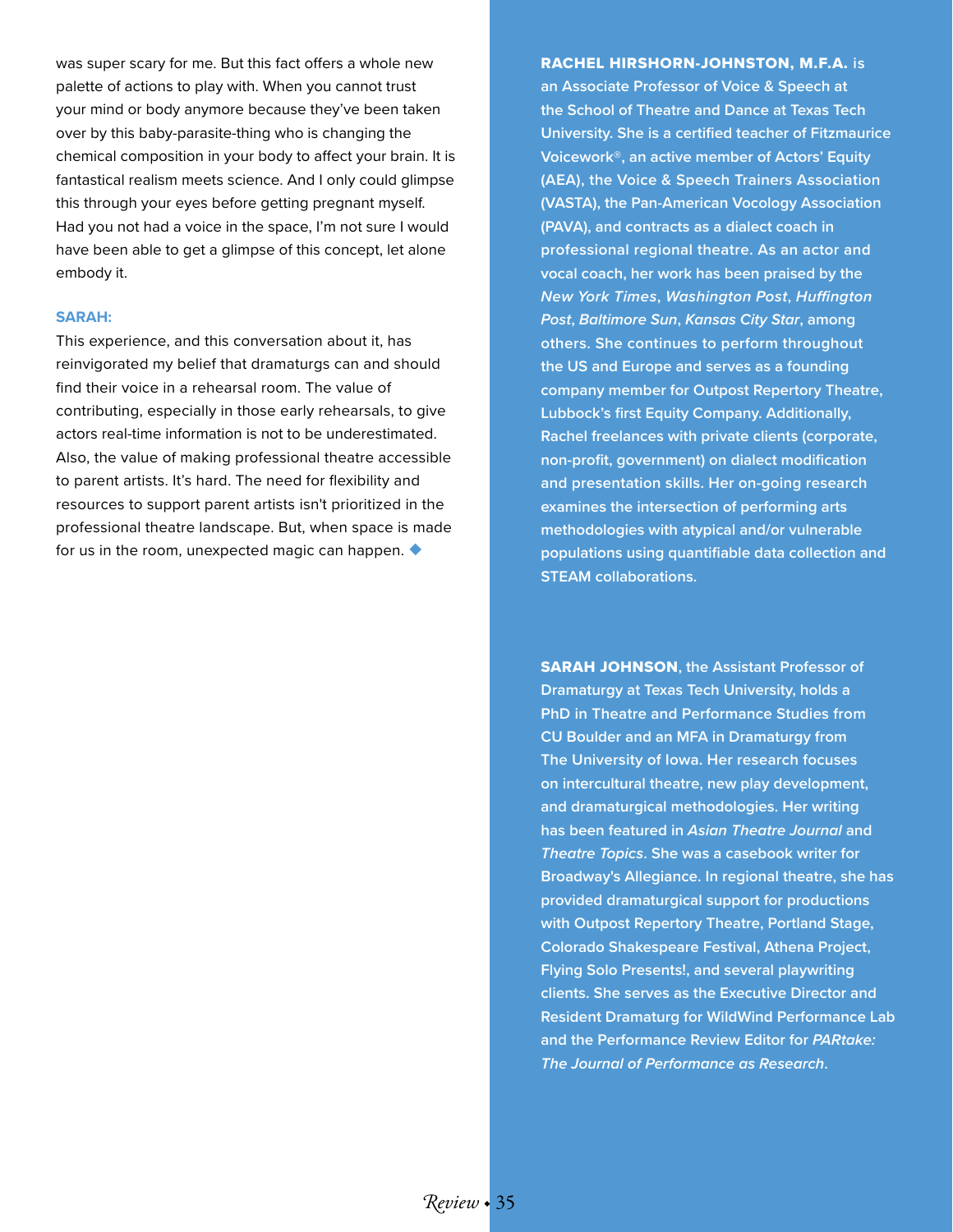# About the Editors

ELIZABETH COEN **is the VP of Publications for LMDA's Executive Committee and serves as the School Programs and Partnerships Manager at Seattle Children's Theatre (SCT). As a specialist in theatre pedagogy, Coen plays an integral role in developing arts programming at SCT that focuses on teenagers' social-emotional growth. Relevant work includes productions of Ramón Esquivel's** *Above Between Below* **and Trista Baldwin's** *Ghosted* **as well as the school residency program Creative Drama for Mental Wellness. Coen is also a scholar of theatre history and a professional dramaturg. Her articles can be found in**  *Theatre History Studies***, the** *Journal of Dramatic Theory and Criticism***, and the forthcoming anthology** *Teaching Performance Practices in Remote and Hybrid Spaces* **edited by Jeanmarie Higgins and Elisha Clark Halpin. Additionally, she has written educational material for** *The Norton Anthology of Drama* **and reviews for** *The Village Voice* **and** *Off Off Online***. Staunchly committed to achieving educational equity in the US, Coen worked as an AmeriCorps tutor for Northwest Education Access in 2018-2019 and continues to serve organizations that help students from low-income backgrounds thrive in higher education. Prior to pursuing her doctorate, she worked at Samuel French, Inc. and Premiere Stages at Kean University. She received her PhD from the University of Washington and MFA in Dramaturgy from Brooklyn College.**

**KRISTIN LEAHEY (she/her) served as the Director of New Works at Seattle Repertory Theatre, the Resident Dramaturg at Northlight Theatre, and, prior to that post, the Literary Manager at Woolly Mammoth Theatre Company. She has freelanced as an artist with the O'Neill Theater Center, Oregon Shakespeare Festival, Play On Shakespeare!, Arizona Theatre Company, Orlando Shakes, LA's Ammo Theatre Company, Providence's Trinity Repertory Theatre, NY's Primary Stages, NY's Classical Stage Company, Playwrights' Center, Dallas Theater Center, Denver Center for the Performing Arts, Guthrie Theater, MN's Jungle Theater, WA's Village Theatre, Steppenwolf Theatre, The Goodman Theatre, The Lark, The Kennedy Center, The Old Globe, the Indiana Repertory Theatre, Cleveland Play House, Victory Gardens Theater, American Theatre Company, Collaboraction, Rivendell Theatre Ensemble, Redmoon, Boston's New Repertory Theatre, Actors' Shakespeare Project, Ireland's Galway Arts Festival, Teatro Luna, Teatro Vista (artistic associate), and A Red Orchid Theatre, among others. She is an Assistant Professor, Dramatic Literature & Dramaturgy at Boston University and holds a Ph.D. from The University of Texas at Austin, earned her MA in Theatre from Northwestern University, and her BA from Tufts University. She's served as a scholar/artist-in-residence at Weber State University, Walla Walla University, and the Provincetown Tennessee Williams Festival. Her publications include articles in** *Theatre Topics***,** *Theatre History***, and** *Theatre Studies***, and she has taught at Cornish College, DePaul University, the University of Chicago, Columbia College, Loyola University Chicago, The University of Texas at Austin, and Lake Michigan College. Leahey is a board member at Seattle's Intiman Theatre. She is a Producer with the WP 2020-22 Lab in New York City and is a 2021 recipient of a Fulbright.**

**ALLISON BACKUS is a recent graduate of Boston University where she earned a B.A. in English and a minor in Theatre Arts. As an undergraduate student she served The Boston University Shakespeare Society as a director, dramaturg, writer, and sound designer at various times. She currently teaches drama to children, adolescents, and adults at The Performing Arts Center of Metrowest in Framingham, MA.**

**MICHAEL VALLADARES (he/him/his) is an actor, writer, and dramaturg presently serving as a Marketing Coordinator for Concord Theatricals. Previously, he has freelanced as a teacher at Boston Children's Theatre and as an artist and technician at Double Edge Theatre, performing in** *I Am the Baron* **and** *6 Feet Apart, All Together***. He was a new play dramaturg during the 2021 Kennedy Center American College Theatre Festival, and has served as assistant dramaturg for** *Little Women* **at Primary Stages and** *Swan Song* **at Pentameters Theatre. Recently, Valladares earned a BFA in Theatre Arts from Boston University. University performance credits include** *Tsunami***, a devised movement film, as well as** *Pride & Pride & Pride &…***,** *My Fair Lady***,** *Kamioroshi: The Descent of the Gods***,** *Sunlight Interior***,** *The Europeans***, and** *Aurora Borealis: A Festival of Light and Dance***.**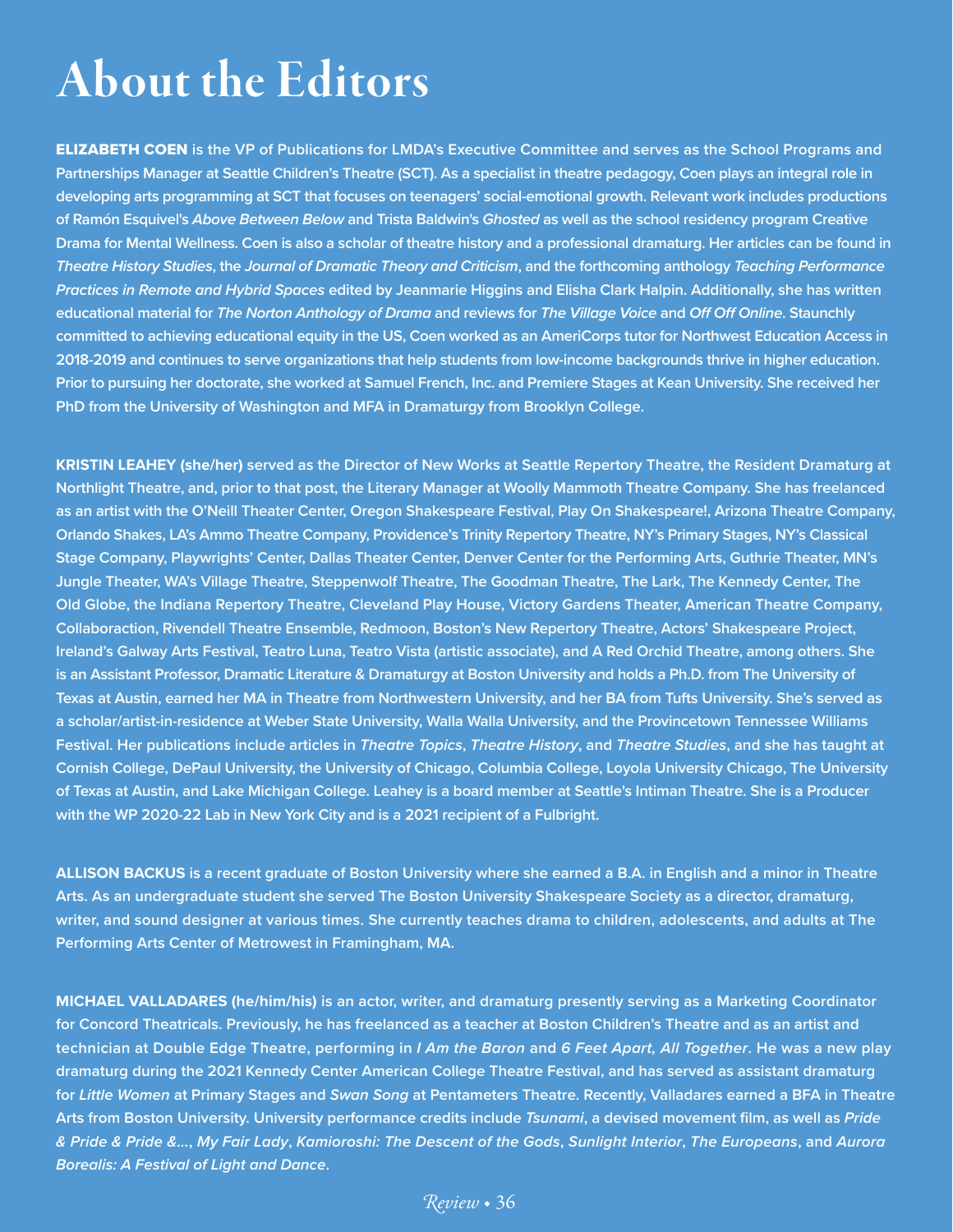# **LMDA's journal** *Review* **is currently accepting submissions for the 2022 issue.**

The mission of the journal is to provide a venue for exploration of dramaturgy, and for ongoing conversation about the work of the dramaturg and the literary manager and their relationship to all aspects of theatre-making. *Review* publishes peer-reviewed scholarly articles, along with work in other formats such as expanded essays and interviews from the LMDA Newsletter, conference presentations, manifestos, and book reviews. *Review* welcomes submissions by all writers regardless of professional affiliation, as well as submissions on topics at some remove from the primary mission.

*Review* is an annual publication. This year's deadline for paper submissions and proposals is February 14, 2022.

### **To submit an article for peer review, please email the following as two separate documents:**

- 1. The full paper submission, double-spaced 4,000-5,000 words as a MS Word file (No PDFs please!), formatted according to MLA style guidelines. Articles can contain footnotes and should include a Works Cited page. To ensure a fair blind-review process, the author's name should be omitted from this document.
- 2. A title page that includes the author's name, email address, telephone, and institutional affiliation (if applicable), as well as a brief biography.

#### **For alternative submissions:**

Please submit a proposal of approximately 500 words as a MS Word file. This document should include the author's name, email address, telephone, and institutional affiliation (if applicable), as well as a brief biography. The editors welcome proposals that engage with practice, process, and scholarship in a variety of formats including but not limited to:

- Excerpts from production archives and rehearsal notebooks
- Travelogues
- Visual forms of storytelling
- Conversations and interviews
- Reflections on cross-disciplinary topics related to the field
- Collaborative methods and other dramaturgical processes

Please send submissions to **[editor@lmda.org](mailto:editor%40lmda.org?subject=LMDA%20Submission)**. Editors Kristin Leahey and Elizabeth Coen will directly receive inquiries and submissions from this address. *Review* acknowledges receipt of submission via email in 1 to 2 weeks and response time is 2 to 3 months from the submission deadline.

Previous issues of *Review* can be found [here.](https://soundideas.pugetsound.edu/lmdareview/
)

# *Review***, la revista de LMDA está aceptando propuestas para su edición 2022.**

La misión de *Review* es proporcionar un lugar para la exploración y conversación acerca del trabajo de dramaturgistas (dramaturgs), asesores literarios (literary managers) y su relación con todas las etapas de creación y realización de teatro y artes escénicas.

*Review* publica artículos académicos arbitrados, junto con trabajos en otros formatos que incluyen ensayos ampliados y entrevistas del LMDA Newsletter, manifiestos, reseñas de libros y una variedad de presentaciones, que se alinean con y expanden la misión actual de *Review*. *Review* agradece las propuestas de escritores independientes, profesionales y afiliados, así como propuestas sobre temas que se desvían de la misión principal de la revista.

*Review* es una publicación anual. La fecha límite para recibir propuestas para la edición de este año es el 14 de febrero de 2022.

### **Para enviar un artículo, por favor envía por correo electrónico los siguientes dos documentos en formatos separados:**

- 1. La propuesta del artículo completo, escrito a doble espacio entre 4.000 y 5.000 palabras como un archivo de MS Word (¡No PDF, por favor!), formateados de acuerdo al estilo de MLA. Los artículos pueden contener notas con pie de página y deben incluir una página de obras citadas. Para garantizar un proceso justo de revisión anónima, nombres de autores deben omitirse de este documento.
- 2. Una página con título que incluya el nombre del autor, dirección de correo electrónico, teléfono y afiliación institucional (si es aplicable), así como una breve biografía.

#### **Para propuestas alternativas:**

Envíe una propuesta de no más de 250 palabras como un archivo de MS Word. Este documento debe incluir